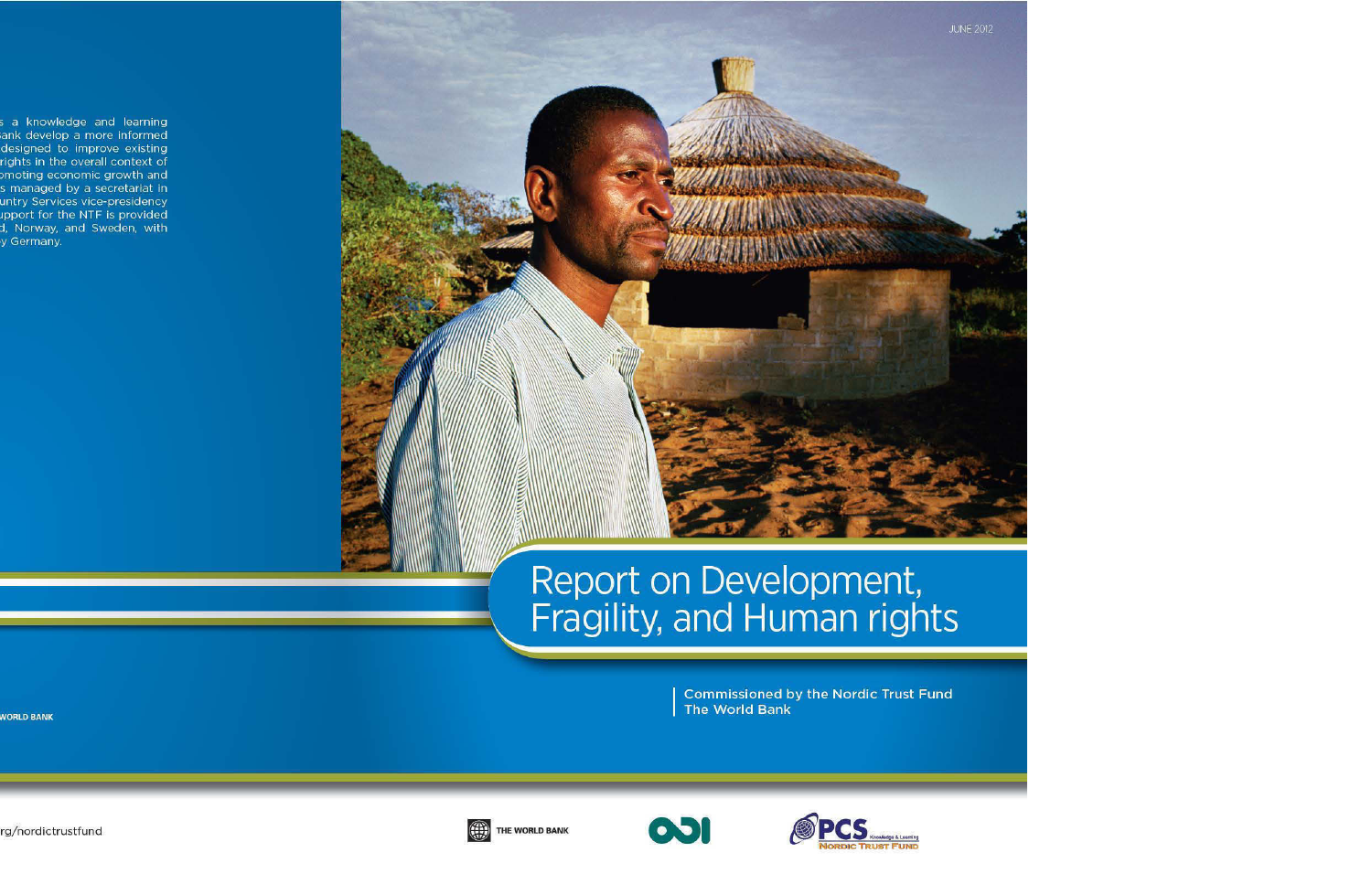# Report on Development, Fragility, and Human Rights

Commissioned by the Nordic Trust Fund The World Bank

June 2012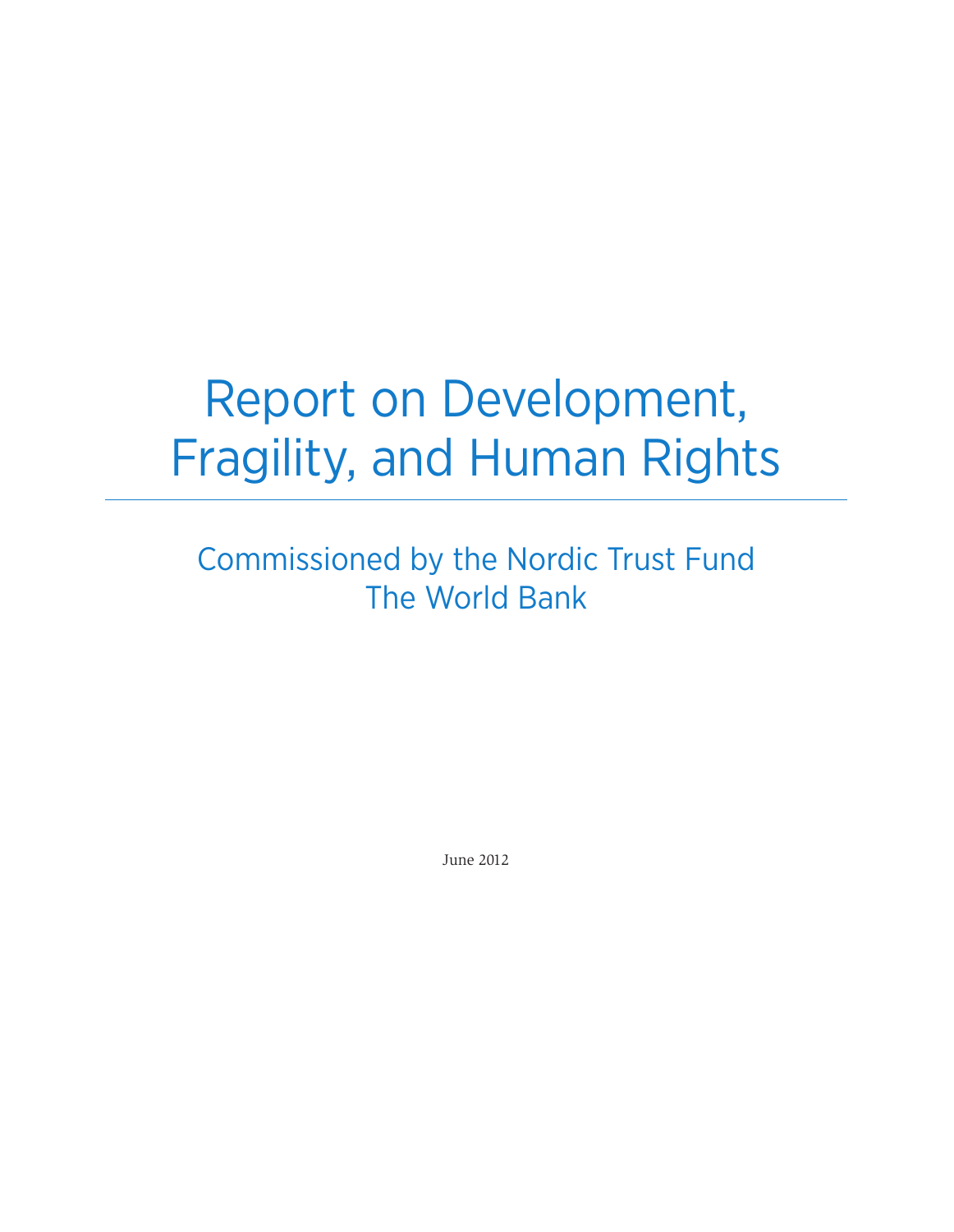Disclaimer: The findings, interpretations, and conclusions expressed in this paper are entirely those of the authors. They do not necessarily represent the views of the World Bank and its affiliated organizations, or those of the Executive Directors of the World Bank or the governments they represent, or of the Overseas Development Institute.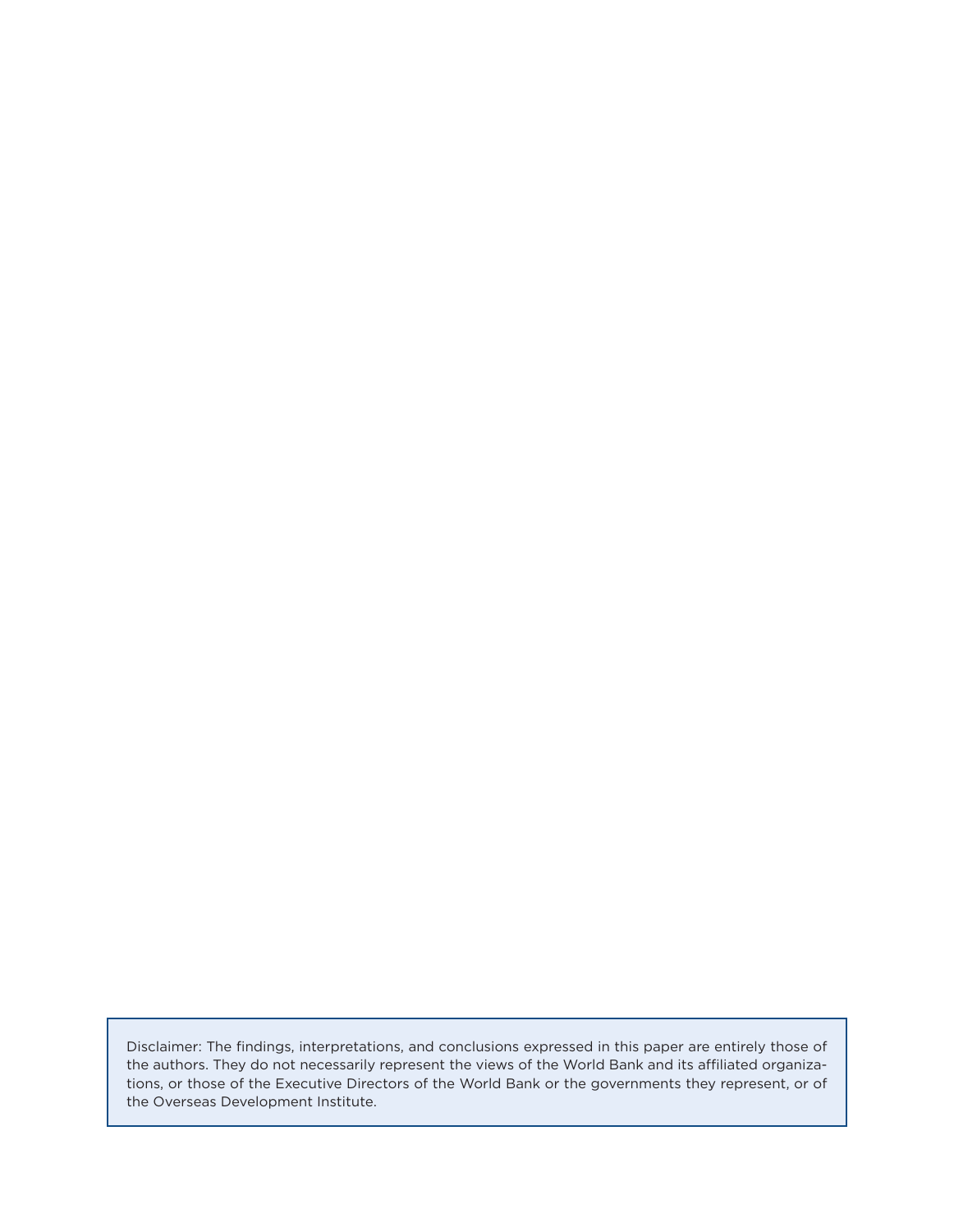# Contents

| 1.  |                                                                                                      |  |  |
|-----|------------------------------------------------------------------------------------------------------|--|--|
|     |                                                                                                      |  |  |
|     |                                                                                                      |  |  |
|     |                                                                                                      |  |  |
|     |                                                                                                      |  |  |
|     |                                                                                                      |  |  |
| 3.1 |                                                                                                      |  |  |
|     |                                                                                                      |  |  |
|     |                                                                                                      |  |  |
|     |                                                                                                      |  |  |
|     |                                                                                                      |  |  |
|     | 4. Toward an Operational Framework for Applying HRBAs in Fragile and Conflict-affected Situations 33 |  |  |
|     |                                                                                                      |  |  |
|     |                                                                                                      |  |  |
|     |                                                                                                      |  |  |

# **Tables**

| Table 1: Politically informed diagnostics framework to inform context-specific HRBA in FCAS programming |  |
|---------------------------------------------------------------------------------------------------------|--|
|                                                                                                         |  |

# **Figures**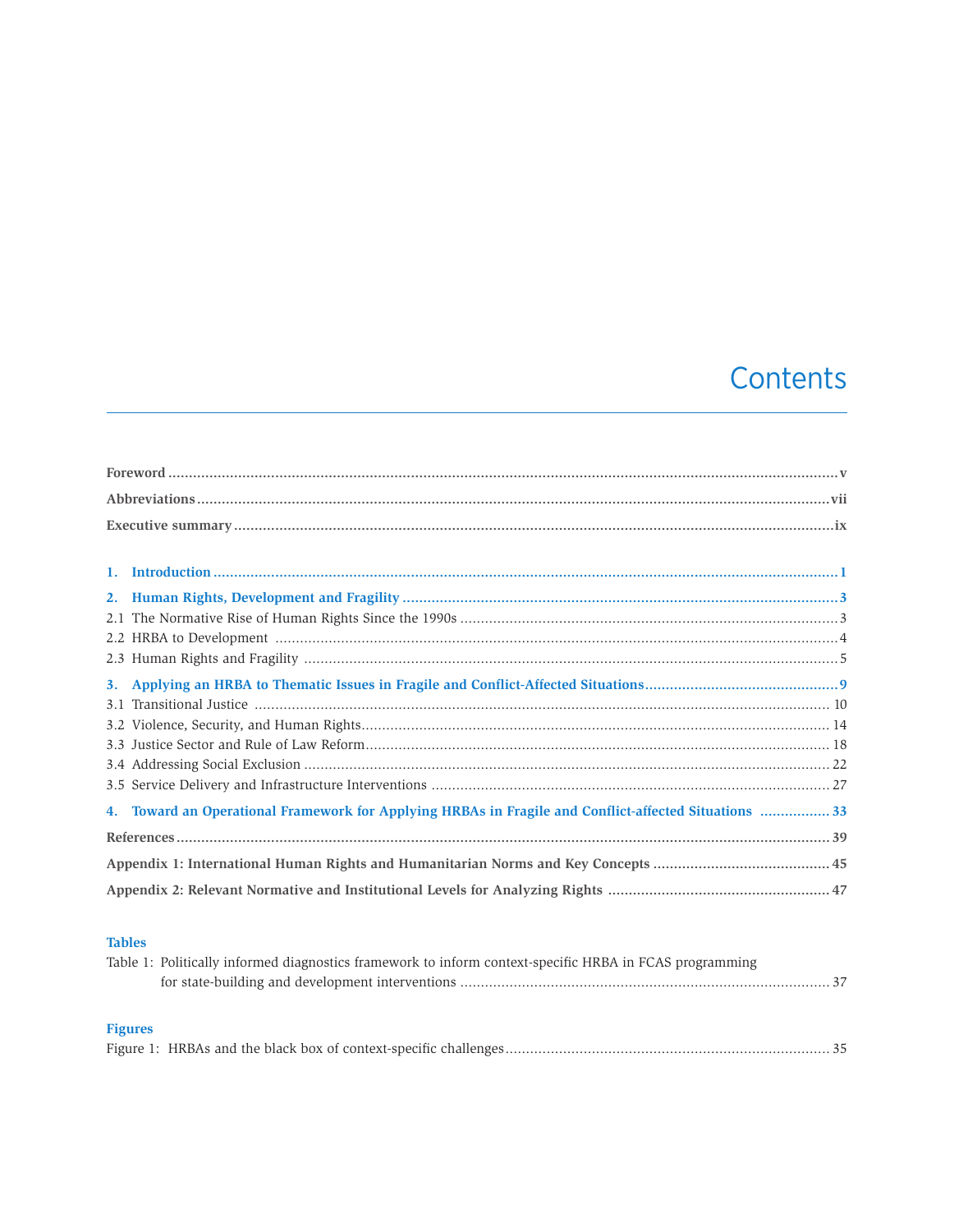## **Boxes**

| $\mathbf{L}$ |                                                                                                               |  |
|--------------|---------------------------------------------------------------------------------------------------------------|--|
| Box $1$ :    | The Interconnections between Different Legal and Institutional Spaces of Transitional Justice Action  12      |  |
| Box $2$ :    |                                                                                                               |  |
| Box $3$ :    |                                                                                                               |  |
| Box 4:       |                                                                                                               |  |
| Box $5$ :    |                                                                                                               |  |
| Box 6:       |                                                                                                               |  |
| Box 7:       |                                                                                                               |  |
| Box 8:       |                                                                                                               |  |
| Box 9:       |                                                                                                               |  |
|              |                                                                                                               |  |
|              |                                                                                                               |  |
|              |                                                                                                               |  |
|              |                                                                                                               |  |
|              | Box 14: Addressing horizontal inequalities in fragile and conflict-affected situations through regional human |  |
|              | rights instruments: the Inter-American Court Judgment on the Plan de Sánchez Massacre in Guatemala  25        |  |
|              |                                                                                                               |  |
|              |                                                                                                               |  |
|              |                                                                                                               |  |
|              |                                                                                                               |  |
|              |                                                                                                               |  |
|              |                                                                                                               |  |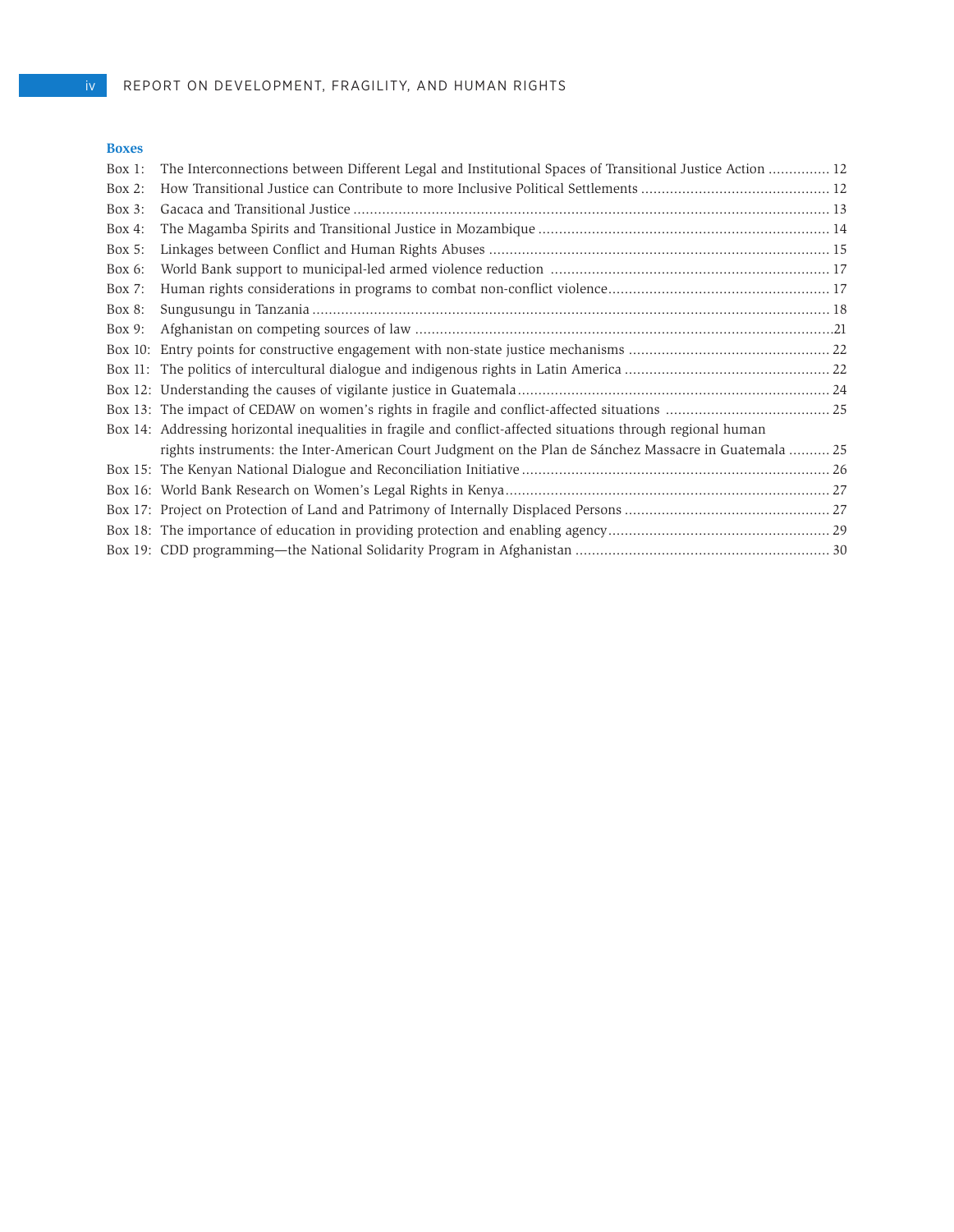# Foreword

s the international community focuses resources in fragile and conflict-affected situations, the role<br>of human rights in development and state-building efforts in these contexts arises as an important<br>issue. This report di of human rights in development and state-building efforts in these contexts arises as an important issue. This report discusses the merits and challenges of working with human rights in the context of fragility and conflict-affected situations. Drawing on 2011 World Development Report on Conflict, Security and Development, it examines how human rights can play a role in institutional processes and socio-political dynamics in supporting transitions out of fragility and conflict.

The work leading to the preparation of the report was led by Sara Gustafsson, Task Team Leader, under the supervision of Anders Zeijlon, Coordinator, and was commissioned and funded by the Nordic Trust Fund in the Knowledge and Learning Department of the Operations Policy and Country Services Vice Presidency of the World Bank. The report was prepared by a team from the Overseas Development Institute led by Pilar Domingo and including Lene Brandt, Lisa Denney, Marta Foresti, Siri Gloppen, Tam O'Neil, Alina Rocha Menocal and Leni Wild, with input from Clare Ferguson and Andrew Norton.

Drafts of the Report were reviewed, first at a seminar in Nairobi on November 15, 2011, hosted by the World Bank's Center on Conflict, Security and Development, and again at a peer-review meeting in Washington DC on March 20, 2012. Comments and suggestions were received from World Bank peer-reviewers Bernard Harborne and Alys Willman, Stephen Ndegwa from the Center on Conflict, Security and Development, Nordic Trust Fund staff Siobhán McInerney-Lankford, Sirpa Rautio and Hans-Otto Sano, and external reviewers Suliman Baldo, Tanja Chopra, Maina Kiai, and Donald Rukare. Additional support was provided by Behnaz Bonyadian.

funther

Aniruddha Dasgupta Director, Knowledge and Learning Department Operations Policy and Country Services The World Bank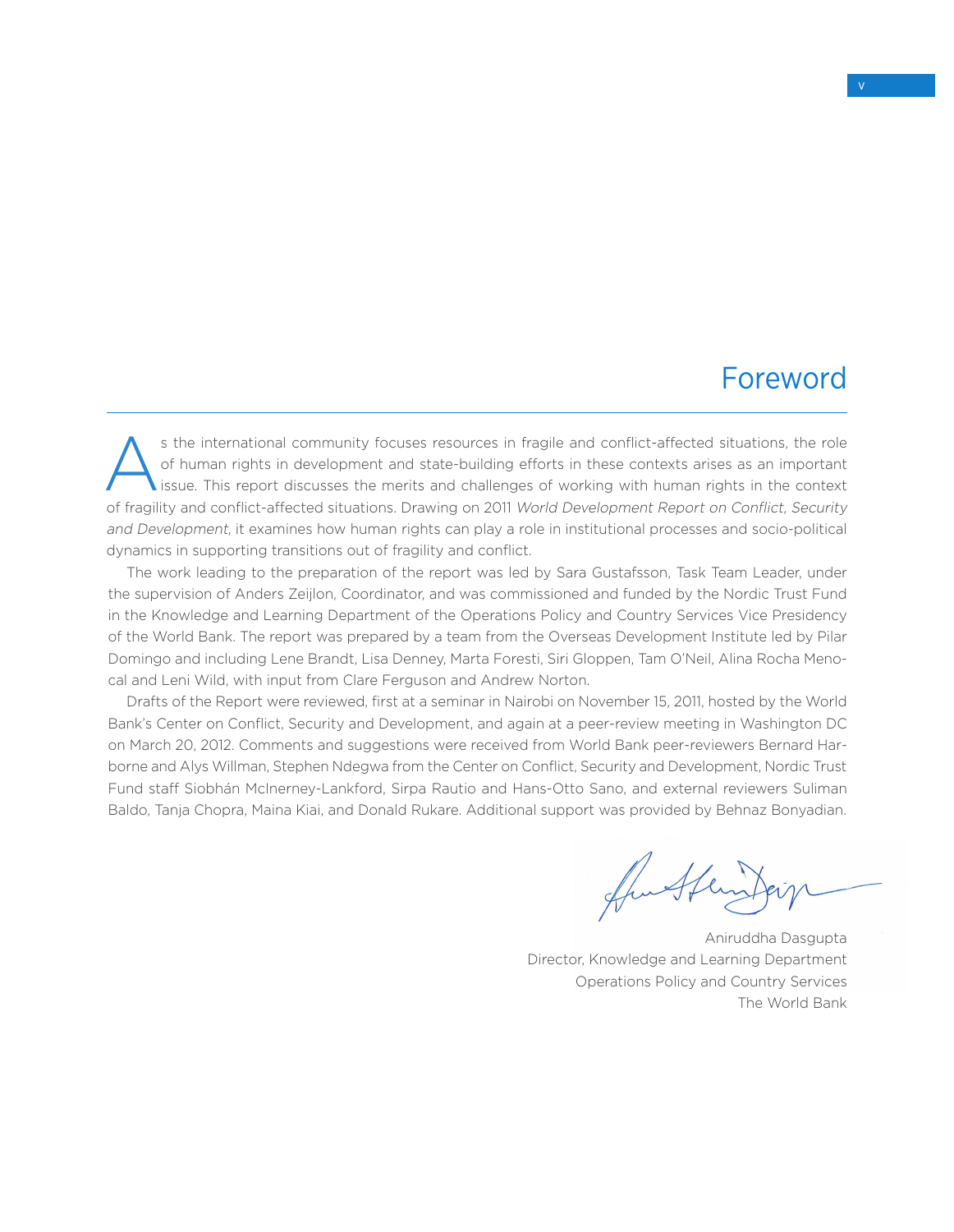Nordic Trust Fund (NTF) is a knowledge and learning initiative to help the World Bank develop a more informed view on human rights. It is designed to improve existing Bank involvement on human rights in the overall context of the Bank's core mission of promoting economic growth and poverty reduction. The NTF is managed by a secretariat in the Operations Policy and Country Services vice-presidency (OPCS). Financial and staff support for the NTF is provided by Denmark, Finland, Iceland, Norway, and Sweden, with additional funding provided by Germany.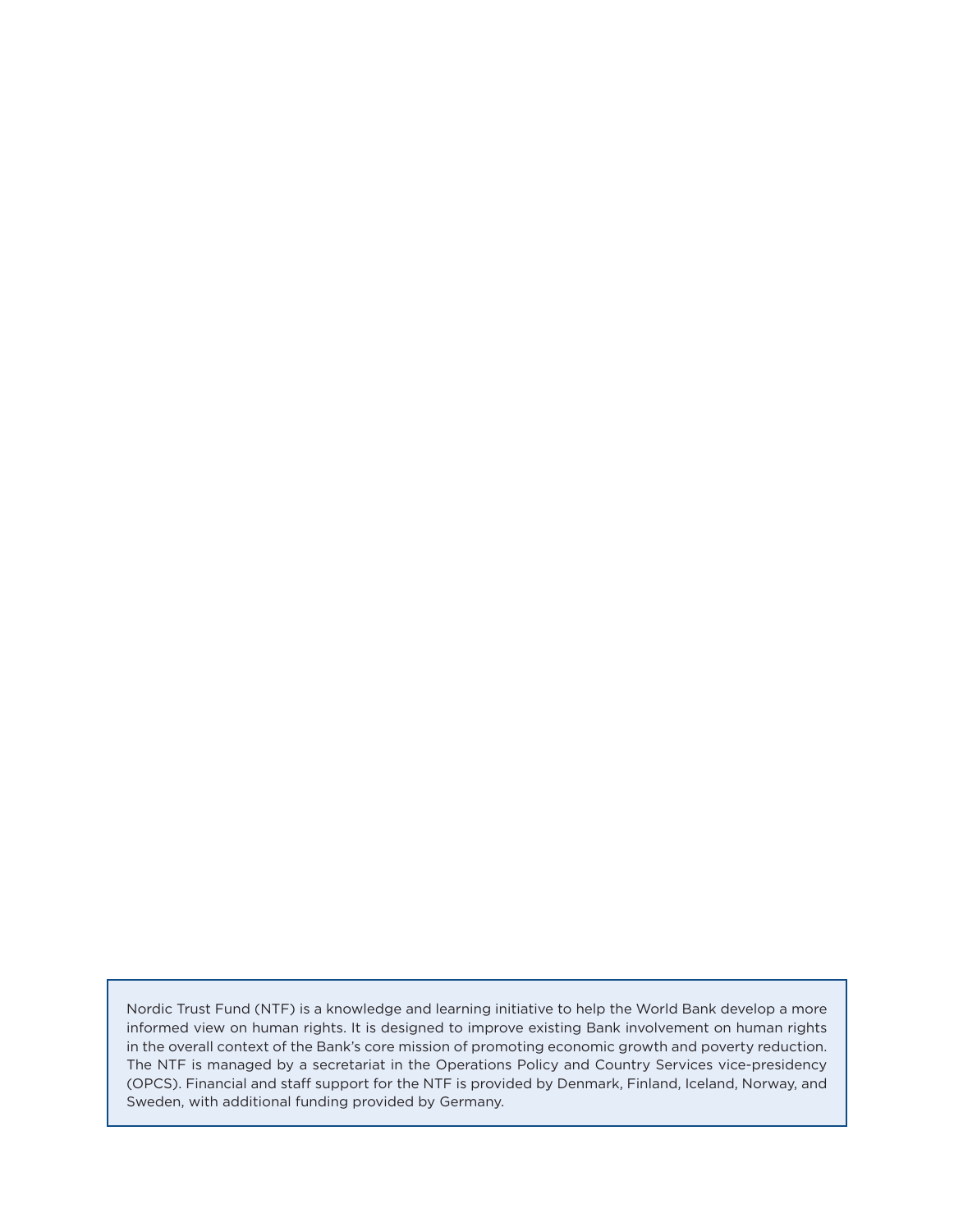# Abbreviations

| CDD          | Community-driven development                  | <b>IDP</b>       |
|--------------|-----------------------------------------------|------------------|
| <b>CEDAW</b> | Convention on the Elimination of All Forms of | ILO.             |
|              | Discrimination Against Women                  | NG(              |
| CSO          | Civil society organization                    | OEC              |
| DAC          | Development Assistance Committee (OECD)       |                  |
| DFID         | UK Department for International Development   | OH(              |
| <b>FCAS</b>  | Fragile and conflict-affected situations      |                  |
| HIV          | Human Immunodeficiency Virus                  | R <sub>2</sub> P |
| <b>HRBA</b>  | Human rights-based approach                   | UK               |
| <b>IACHR</b> | Inter-American Court of Human Rights          | UN.              |
| <b>ICC</b>   | International Criminal Court                  | <b>UNI</b>       |
| <b>ICHRP</b> | International Council on Human Rights Policy  | US               |
| <b>ICISS</b> | International Commission on Intervention and  | USA              |
|              | State Sovereignty                             | WD               |
|              |                                               |                  |

| IDP              | Internally displaced person                |
|------------------|--------------------------------------------|
| $\overline{L}$   | International Labor Organization           |
| NGO              | Nongovernmental organization               |
| OECD             | Organization for Economic Co-operation and |
|                  | Development                                |
| <b>OHCHR</b>     | Office of the High Commissioner for Human  |
|                  | Rights                                     |
| R <sub>2</sub> P | Responsibility to Protect                  |
| UK               | United Kingdom                             |
| UN               | United Nations                             |
| <b>UNDP</b>      | UN Development Program                     |
| US               | United States                              |
| <b>USAID</b>     | US Agency for International Development    |
| WDR              | World Development Report                   |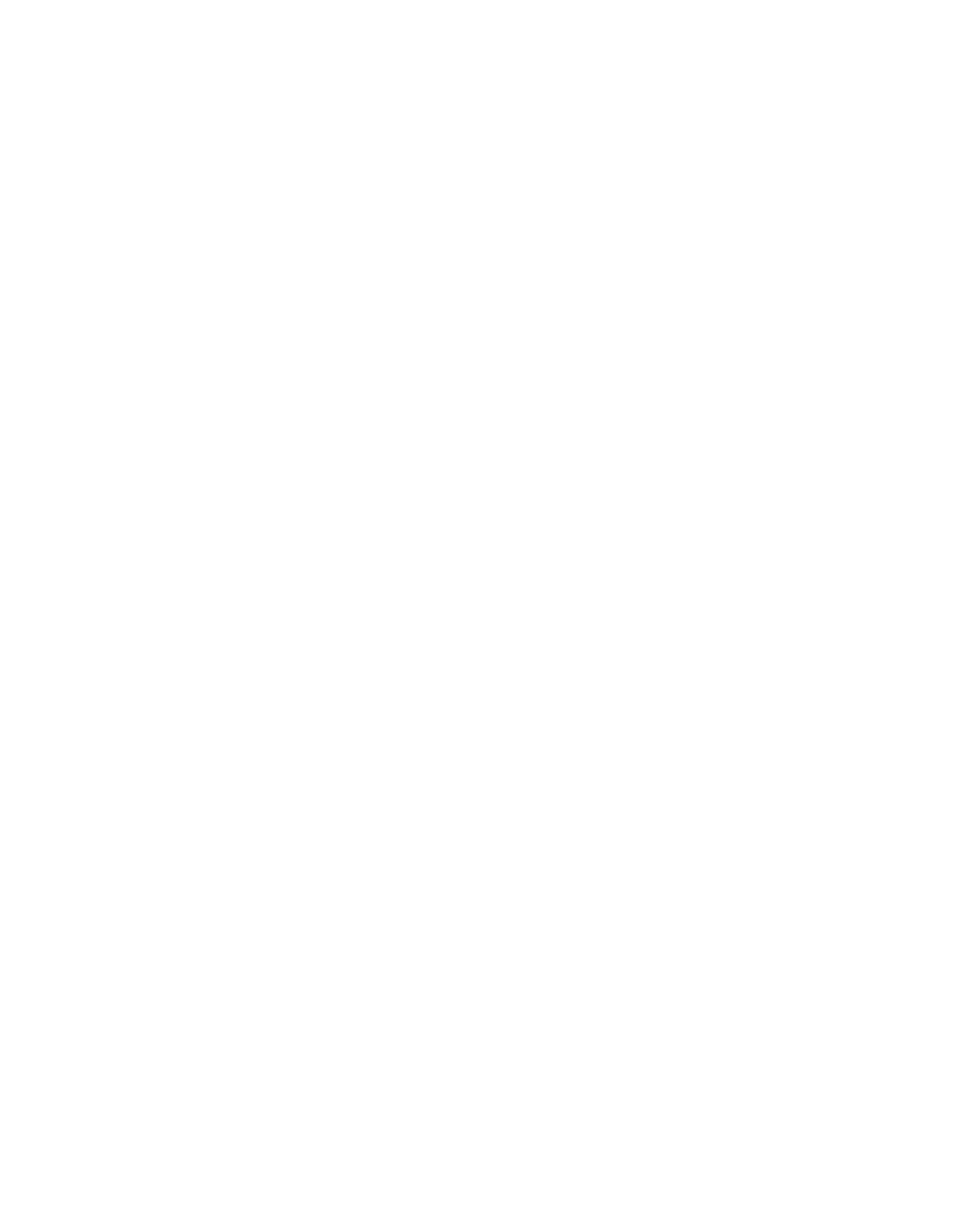# Executive summary

s the international community focuses resources in fragile and conflict-affected situations, the role of human rights in development and state-building efforts in these contexts arises as an important issue and raises a ke human rights in development and state-building efforts in these contexts arises as an important issue and raises a key question:

Even in contexts where it may be legally and politically difficult to enforce human rights, can and/ or does a human rights perspective contribute to identifying developmental blockages that inhibit transitions from fragility and conflict and opportunities to support such transformative change?

The relationship between human rights, security, and development is by now well established. Translating international human rights commitments into domestic implementation also remains a challenge, not least because this is an inherently political process, and one which relates largely to context-specific dynamics of socio-political change.

The World Development Report (WDR) 2011 describes the negative impact of violence on development and highlights the contribution of justice and security (and job creation) to the building of inclusive, responsive, and accountable states (World Bank, 2011a). In taking this discussion further, it is useful to examine some of the institutional processes and socio-political dynamics through which human rights can come to be both a constitutive and an enabling element in supporting transitions out of fragility and conflict. In this respect, fragile and conflict-affected situations present particular sets of recurrent challenges.

# Recurrent challenges in fragile and conflict-affected situations

- • Fragile and conflict-affected situations are often *weak and/or illegitimate states*, which may themselves be the principal violators of human rights. Moreover, they may lack authoritative presence in territorial, administrative or law enforcement terms, or have weak control over the use of violence.
- Institutional hybridity and legal pluralism may be the reality of competing norm systems, either reflecting or resulting from the above-mentioned levels of weak state presence.
- Underlying causes of fragility and conflict may be the result of *contested political settlements* and unresolved grievances among conflicting parties.

• Societies in fragile and conflict-affected situations are often fractured and divided and have *weak levels of social cohesion*.

# **Findings**

Five interrelated thematic areas of policy recurrently feature on the current international agenda for supporting transitions out of conflict and fragility, and a human rights lens is relevant (and in some cases central) to all of these. These five themes are considered significant in shaping the conditions for the development of inclusive, responsive, and accountable states. Their selection here is in keeping with the views of the WDR 2011 and current approaches on the international agenda on fragility in terms of the need to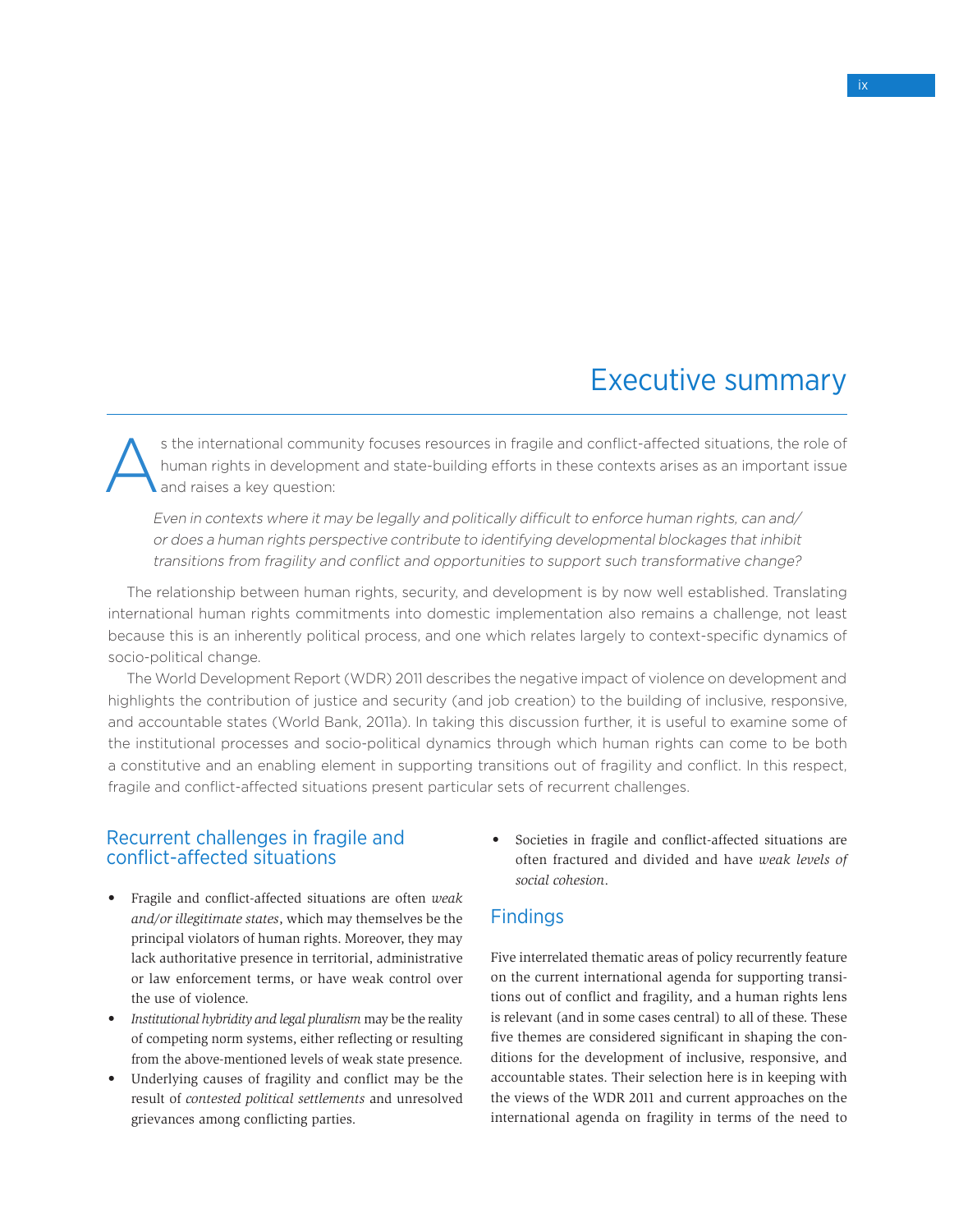look more closely at the quality of state-society relations. Crucially, both the interconnections between these themes and the ways in which they relate to wider processes of social and political change are relevant in shaping development outcomes.

Some of the key findings in relation to the five themes addressed in this report include the following:

#### 1. *Legacies of violence and transitional justice*

- • How legacies of violence, conflict, and human rights violations are addressed influences short-term peace processes and longer-term state-building and development ambitions.
- • If human rights violations remain invisible, there is a real risk that drivers of conflict and fragility will be perpetuated, thus undermining development objectives.
- 2. *Violence and conflict, and security sector policy responses*
- There is growing recognition of the multiple forms of violence in fragile and conflict-affected situations, and the varied and negative impact of these on human rights and development outcomes.
- • Even where donors are not involved in security programming, conflict sensitivities are necessary to ensure interventions are in keeping with the principle of "do no harm".
- Assessing security issues from a human rights perspective can inform analysis of the political economy dynamics of conflict and violence and have implications for other development objectives.

#### 3. *Rule of law and justice sector reform*

- • How justice and entitlements are conceived and disputes resolved has consequences for the distribution of power and resources and hence for development outcomes.
- Where legal pluralism is prevalent, working with nonstate actors is an additional entry point for providing access to justice and security. This approach is not risk free from a do-no-harm perspective.

#### 4. *Social exclusion, constitutional reform, and legal empowerment*

- Social exclusion can entrench uneven patterns of development, and exacerbate conflict. Groups and individuals suffering from exclusion and discrimination are most likely to face barriers to accessing key resources and entitlements.
- • Constitutional reform, which aligns domestic law with international human rights norms, can contribute to addressing social exclusion.

This requires the activation of commensurate mechanisms of social and legal accountability, including through legal voice regarding rights claims

#### 5. *Service delivery*

- A rights-based analysis can help in unpacking the power dynamics and fault lines of exclusion and discrimination that present barriers to service delivery to ensure programming does not exacerbate these.
- A human rights-based approach to service delivery can provide benchmarks against which to assess service delivery programs' outcomes and policies, including where services are delivered by non-state actors supported by international interventions.
- More inclusive and accountable processes of decision-making on resource allocation, service delivery, and infrastructure provision can contribute to building trust and social cohesion within society and in state-society relations.

**In sum**, analysis of the five thematic areas reveals how different aspects of human rights-based approaches can inform international support to inclusive state-building and development.

- First, a human rights lens can help in addressing the legitimacy deficit of fragile states by making visible the grievances and legacies of rights abuses that might be at the root of conflict and fragility.
- • Second, human rights articulate a vision of social justice that can reduce the risk of conflict but which usually demands reshaping the terms of the political settlement—a process which itself may be a source of contestation and resistance.
- Third, a human rights approach can enhance the voice and agency of marginalized or excluded groups in ways that matter for the quality of state-society relations, but this is unlikely to be achieved without resistance.

# Recommendations for practitioners

These findings point to a need for a context-appropriate approach to integrating human rights into development interventions in fragile and conflict-affected situations. This should involve assessing the prevailing structural conditions and institutional systems (both formal and informal) that define legal obligations, entitlements, and power relations and how different actors are situated in relation to these. This requires developing a *politically informed diagnostic framework* that draws on political economy analysis and other social and political diagnostic tools and that integrates particular components of human rights-based analytics. Such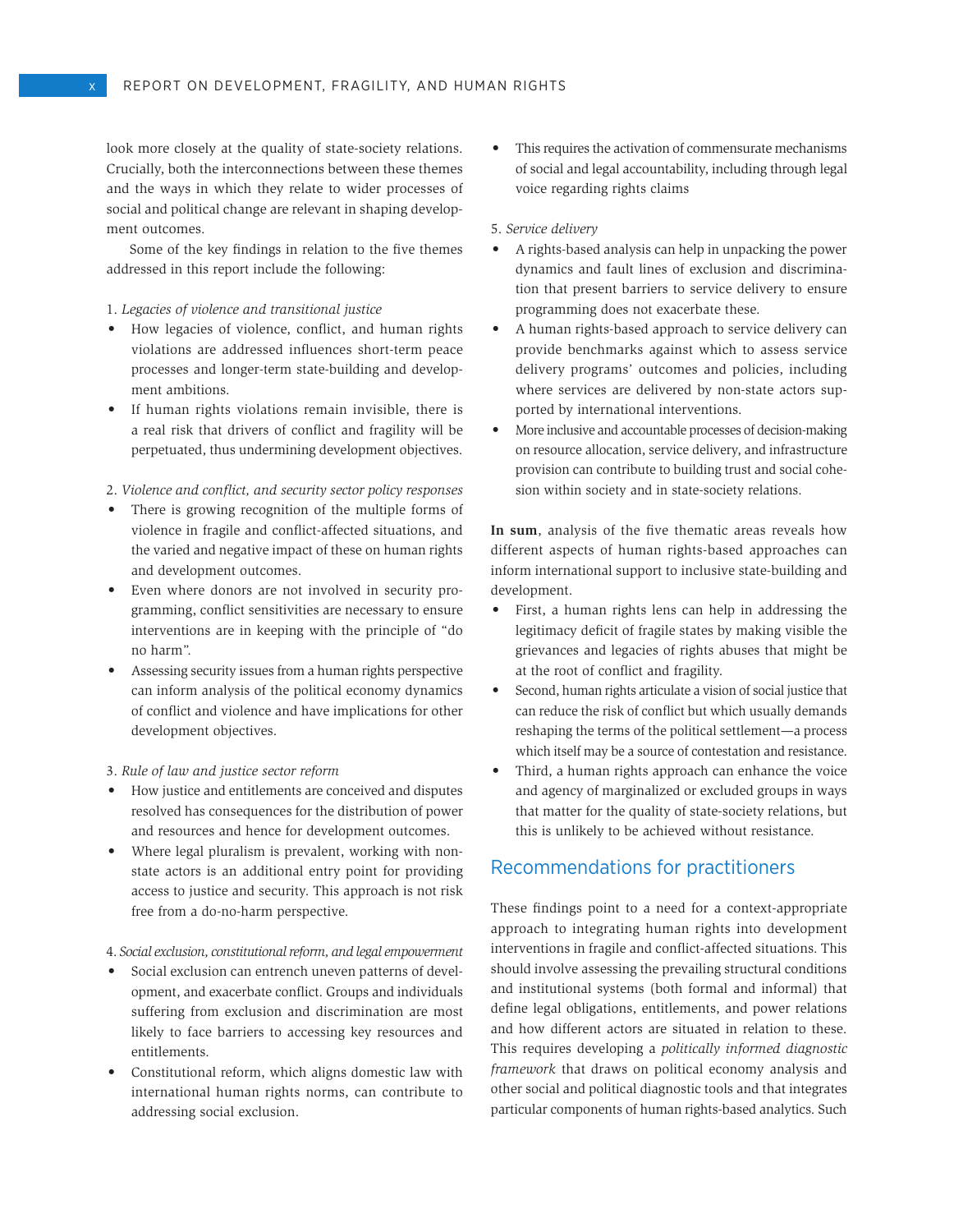a framework would identify how key actors stand to gain or lose from progress toward improved human rights standards and application of human rights principles, and how this might shift (incrementally) over time.

Implications for operations include the following:

- • **The need to identify relevant institutional entry points and actors.** Unpacking the relevant institutional levels (subnational, national, and/or international) should inform decisions on how human rights can be used. A dynamic approach to working across the spectrum of potentially relevant institutions (including informal institutions) requires deep understanding and continual assessment of how they interrelate, what interests they serve, and which actors and coalitions are the most relevant to engage.
- • **Appropriate skill sets.** Working in contexts of institutional hybridity remains a difficult policy space for some donors who remain more comfortable working with the state. In part, addressing this requires rethinking personnel

requirements in terms of both their analytical skills and their ability to engage a range of actors.

- **Flexibility in programming.** Programs need to be designed so they can adapt to whatever new opportunities or risks emerge from an ongoing diagnostic analysis of the dynamic and rapidly changing contexts in which they are implemented. But it is also crucial to heed the dono-harm principle, which may be imperilled by quick decision-making in the name of flexibility.
- • **Potential tensions and dilemmas.** Development partners need to ensure there is strategic thinking in relation to the potential tensions and dilemmas that may arise.
- • **Realism about ambitions and the role of international actors.** It is important to remain realistic about the transformative potential of human rights-based approaches, especially given ongoing challenges in fragile and conflict-affected situations, and the role of international actors in achieving human rights-based goals.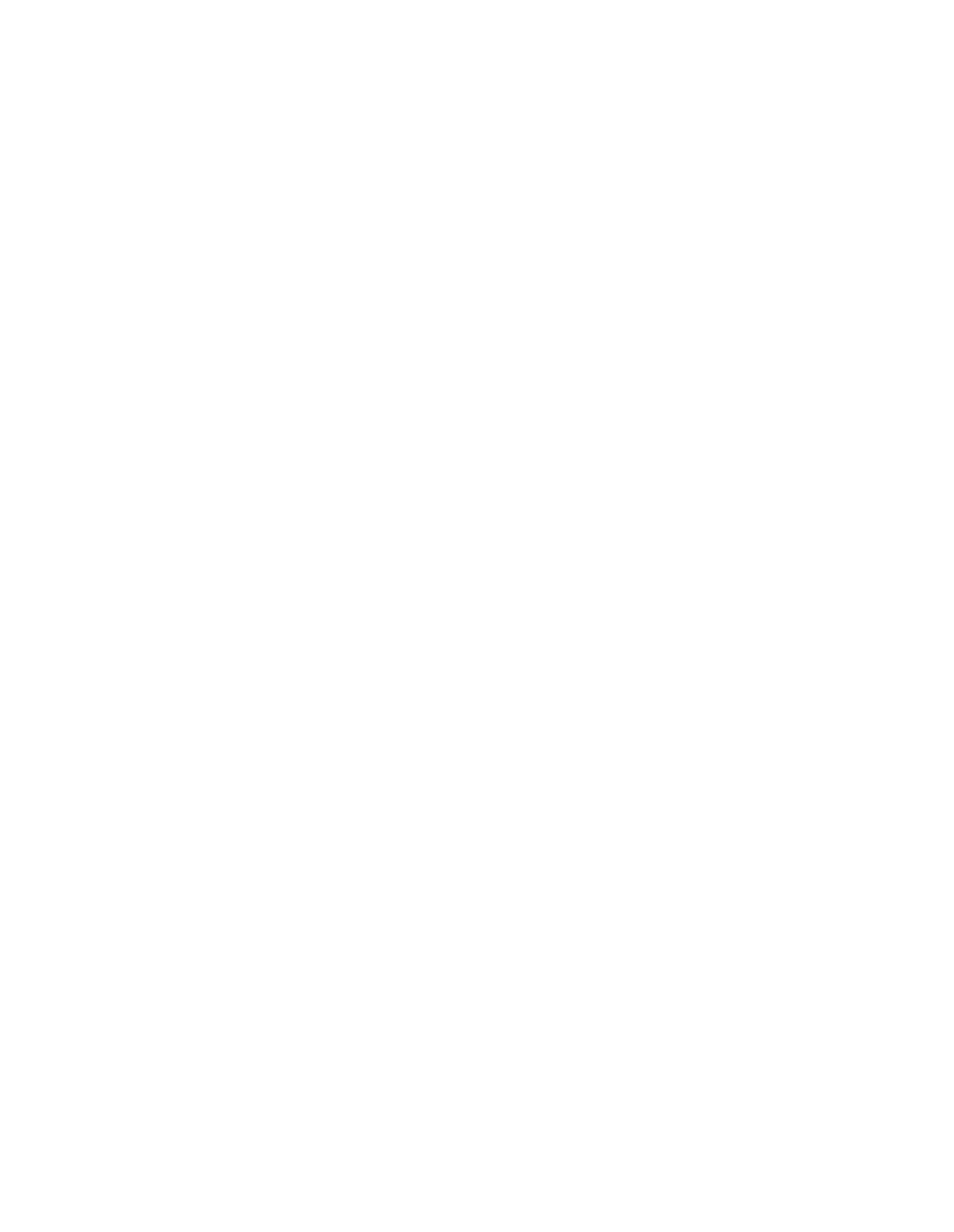# 1. Introduction

This report examines the interface between human rights and development in the context of fragile<br>
challenges of working with human rights in these contexts and to provide practical guidance on and conflict-affected situations (FCAS). It aims to inform development partners on the merits and how they can do so more effectively. Toward this aim the report reviews the state of knowledge regarding two questions:

- What is the nature of the correlation between human rights violations, fragility and/or conflict?
- • How can integrating human rights in development contribute to more effective international support to more inclusive patterns of social, political, and economic development and therefore to processes of change from fragility and conflict toward resilience?

The report has three main parts.

The relationship between human rights, law and development has long been a matter of debate and controversy. **Section 2** briefly reviews intellectual and policy developments relating to rights, human rights and human rights-based approaches (HRBAs). A key issue for the international community is whether and how to integrate human rights into peace-building and state-building efforts in post-conflict countries. This section therefore examines the benefits and challenges of working at the interface of human rights, development, and fragility, before setting out some key questions that need consideration if human rights are to be integrated more strategically into development interventions in fragile and conflictaffected situations.

The World Development Report (WDR) 2011 describes the negative impact of violence on development and highlights the contribution of justice and security (and job creation) to building inclusive, responsive, and accountable states (World Bank, 2011a). **Section 3** unpacks some of the institutional processes and socio-political dynamics through which human rights can be both a constitutive and an enabling element in the formation of more resilient state-society relations. It focuses on five interrelated thematic areas that feature on the current international agenda for addressing conflict, violence and fragility: (1) transitional justice; (2) violence, conflict, and security; (3) rule of law and justice sector reform; (4) social exclusion and building inclusive political settlements; and (5) service delivery. The selection of these themes is in keeping with the view in 2011 WDR that they are relevant in shaping the conditions for the development of inclusive, responsive, and accountable states. Moreover, international interventions would benefit from understanding this relevance and how these themes interconnect and link to wider development objectives.

There are no blueprint approaches in a human rights-based approach. Nevertheless, how human rights feature in each thematic area (as a factor which either drives or results from conflict and fragility, or which contributes to inclusive state-building) does matter for the prospects for legitimate and resilient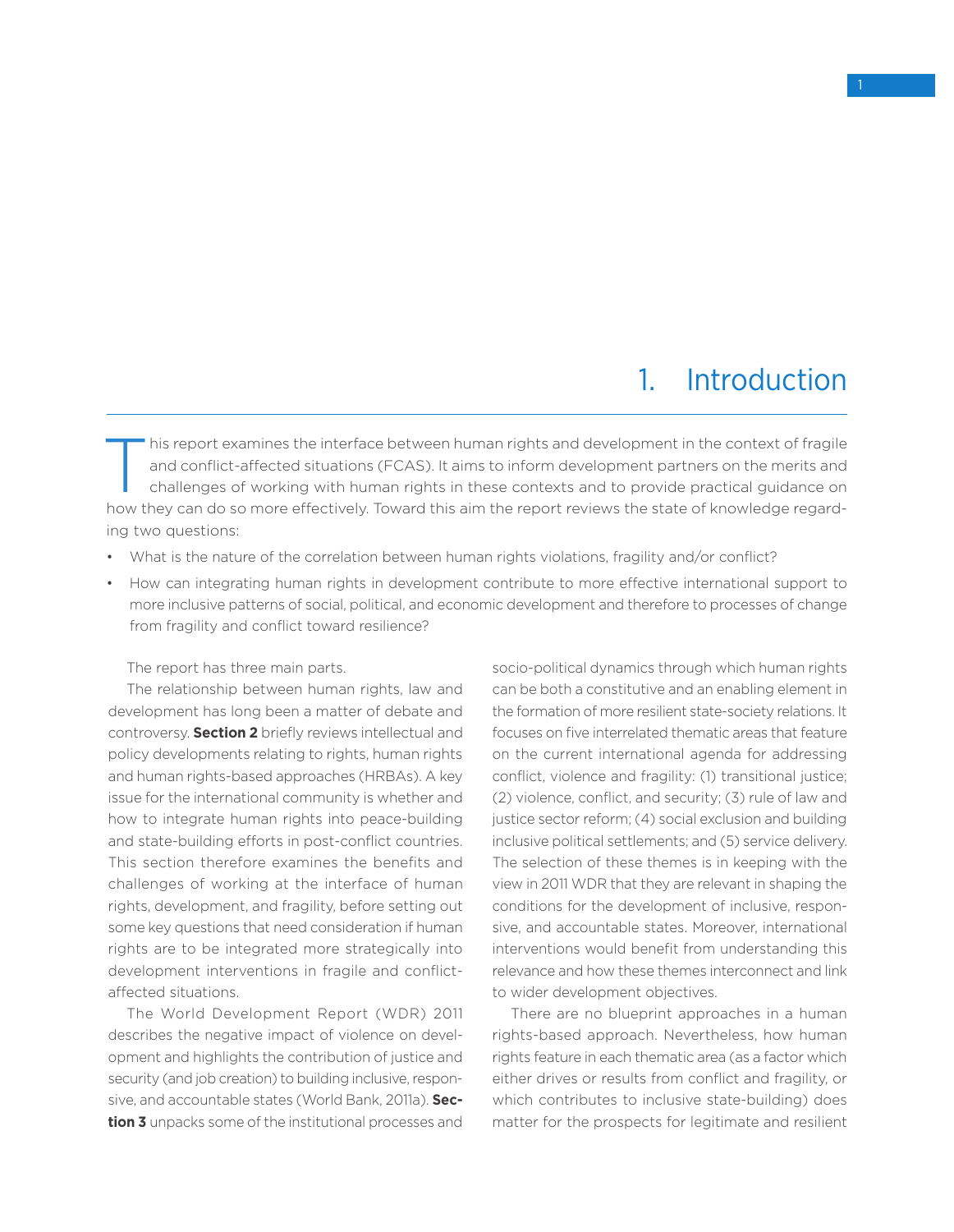state-society relations. Again, the selection of the five thematic areas is relevant in this regard as raised in the 2011 WDR. They are also extremely interconnected, for instance, in how justice sector institutions develop matters for how mechanisms of redress for human rights violations might take shape in service delivery. Section 3 draws on academic and policy sources to review emerging knowledge and experiences across the five thematic areas and considers lessons learned from policy practice on the ground in fragile and conflict-affected situations. However, note that there are major gaps in knowledge on the impact of integrating human rights into development in fragile and conflict-affected situations.

Drawing on the thematic issues reviewed in Section 3, **Section 4** concludes with concrete recommendations about how development practitioners can use human rights more strategically in, for example, operational planning and implementation, to forward their objectives of supporting transitions from fragility to resilience through more inclusive, resilient, and accountable state-society relations.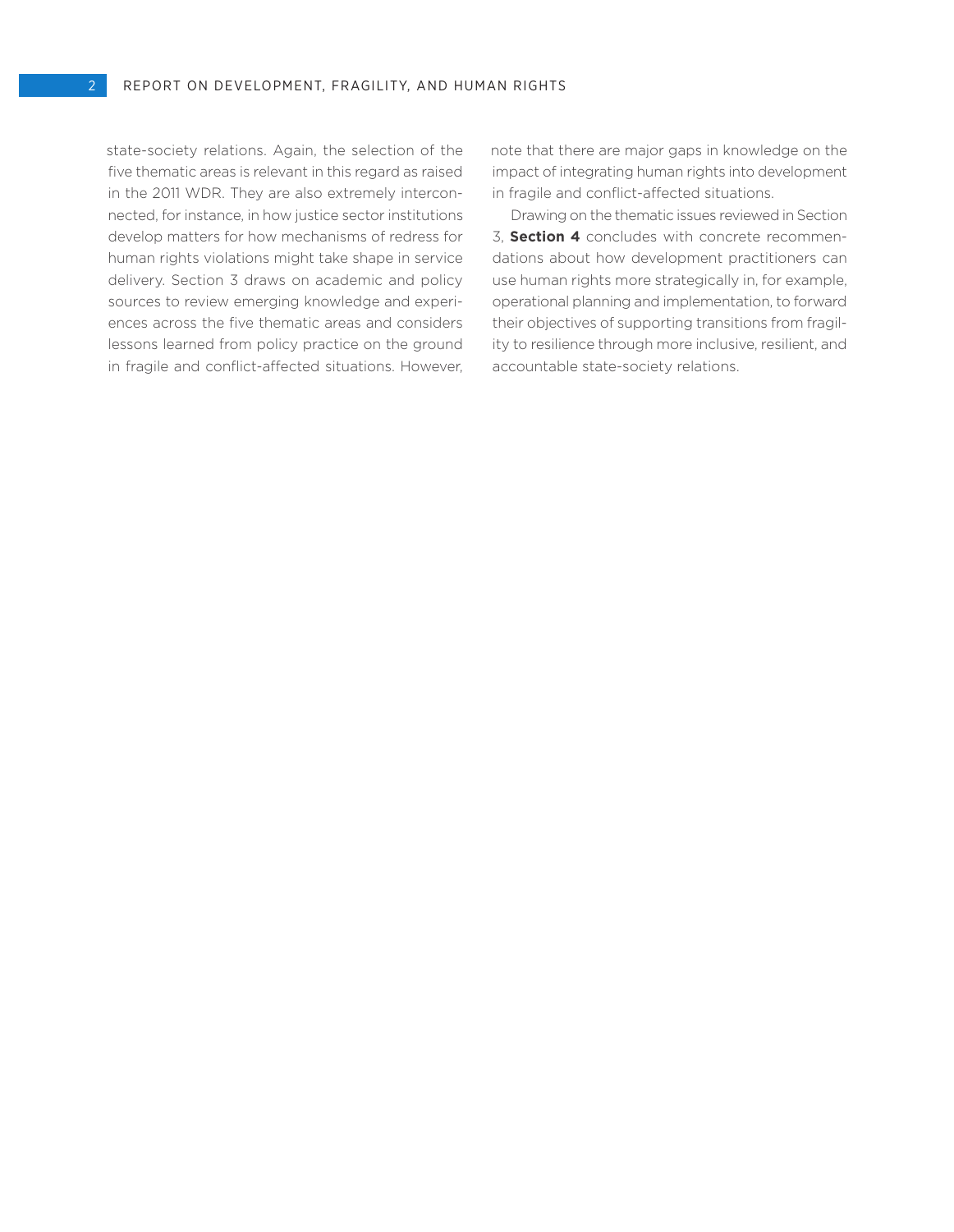# 2. Human Rights, Development and Fragility

The international human rights framework enjoys an unparalleled level of global acceptance (Alston and<br>Robinson, 2006). Every member of the United Nations has ratified at least one of the nine main international<br>human righ Robinson, 2006). Every member of the United Nations has ratified at least one of the nine main international human rights treaties.<sup>1</sup> Human rights now feature more prominently as a normative benchmark against which to assess how a state treats its citizens within its jurisdiction.<sup>2</sup> Human rights also appear more regularly in how development processes and outcomes are reasoned and how development assistance is provided.

This report takes as given that fulfillment of the normative aspirations of the international human rights framework is a desirable goal and that international treaties entail legal obligations to respect, protect, and fulfill human rights standards for the states that are a party to them. At the same time, it takes seriously the fact that the translation of these commitments into concrete domestic arrangements and implementation is an inherently political process and mainly the outcome of country-specific dynamics of socio-political change. The report also notes that the debate about the effectiveness of donors using human rights to leverage change in support of development outcomes is far from settled.

Nevertheless, there is historical evidence that contestation over rights, at both the international and domestic levels, has had an instrumental role in altering power relations and redefining the legitimate distribution of entitlements and resources—and therefore in shaping socioeconomic outcomes (Alsop and Norton, 2004). Human rights in their modern shape are the product of a concrete moment in international political history following World War II. The content of the Universal Declaration of Human Rights of 1948, in turn, reflects a longer-standing political and intellectual history of state-society relations predominantly in the United States and Europe in which rights became a meaningful site for contesting power and the distribution of resources.<sup>3</sup>

# 2.1 The Normative Rise of Human Rights Since the 1990s

Four main factors explain the normative rise of human rights and the expansion of constitutional rights in keeping with international human rights norms over the past three decades.

First, the end of the Cold War enabled a narrowing of the ideological divide between civil and political versus economic, social, and cultural rights, paving the way for a 'thickening' of the normative framework at the international, regional, and domestic levels.4 The 1993 Vienna Declaration established international consensus on the universality, indivisibility, and interdependence of *all* human rights, including both civil and

- <sup>1</sup> See http://www.ohchr.org/en/hrbodies/Pages/HumanRights-Bodies.aspx.
- <sup>2</sup> Where the term 'citizen' is used in this report, it includes all people within a country's jurisdiction.
- <sup>3</sup> The relationship between rights and social transformation has a much older pedigree than the modern international human rights framework. For recent discussions (of an older theme) regarding the relationship between (different types of) rights and development outcomes, see North and others (2009) on rule of law and elite support for protecting property rights and de Sousa Santos (2002), Epp (1998) and Nussbaum (2003) on bottom-up struggles using rights to alter power structures in ways that lead to more equitable and inclusive societies and polities.
- <sup>4</sup> On economic, social and cultural rights as both normative goals and instrumental to development outcomes, see Gargarella and others (2006), Gauri (2005), Gauri and Brinks (2008), Langford (2008) and Yamin and Gloppen (2011).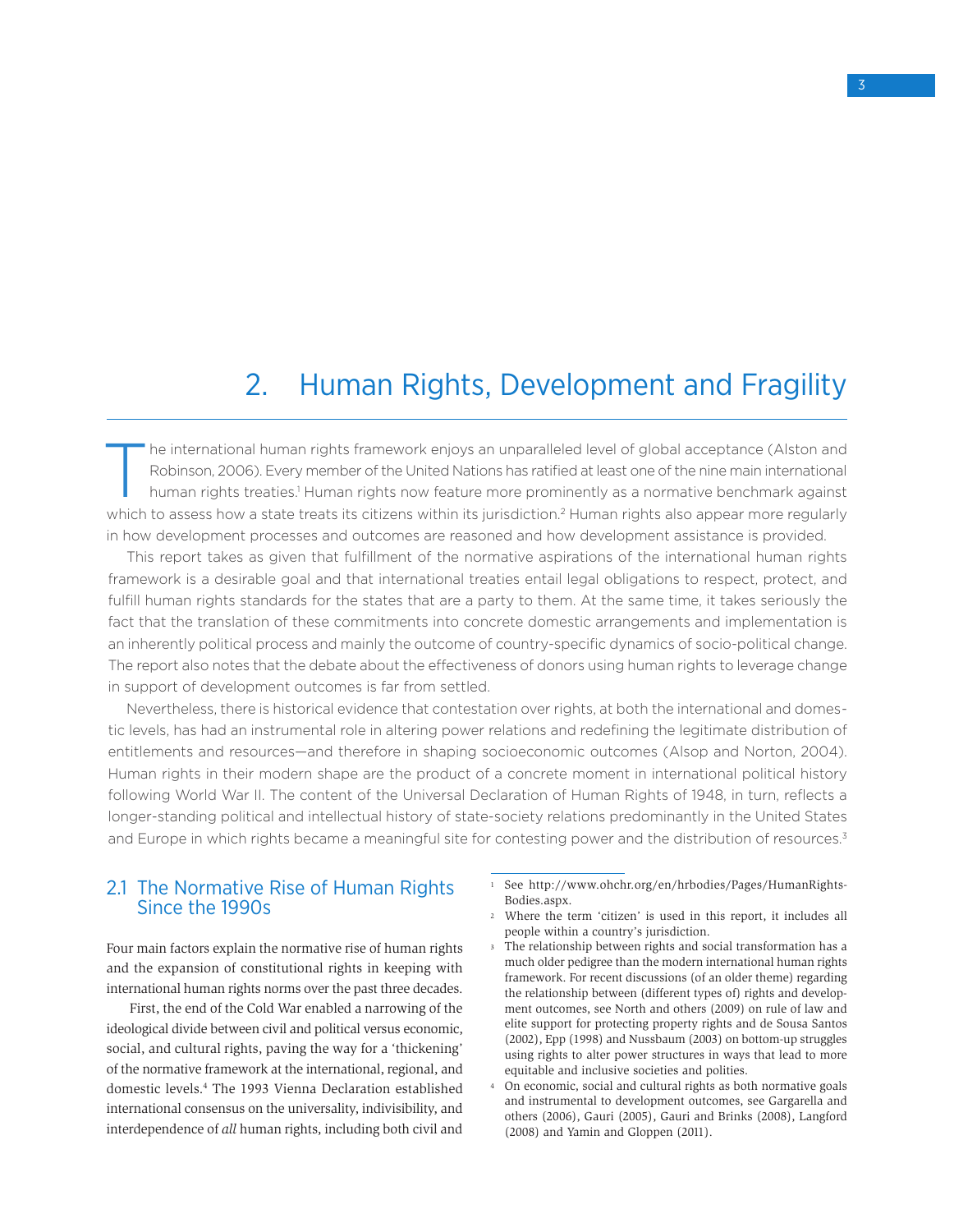political, and economic, social, and cultural rights. From this, the relationship between peace and security, human rights, and development was established.

Second, constitutional rights became a key element in shaping more legitimate state-society relations during the so-called third wave of democratization that began in the 1970s. With the return to civilian government, democratic rule of law was intended to (re-)establish state commitments to honor constitutionally defined rights of citizens (O'Donnell, 1993). Constitutional reform over the past 30 years has further expanded the rights obligations of states to their citizens, and in ways that increase compliance with international human rights norms (Yashar, 2004). Concretely, constitutionalism in the South has pioneered giving unprecedented weight to social and economic rights, in contrast with the political history of the North, where civil and political rights have tended to have a higher status.

Third, nongovernmental organizations (NGOs), civil society organizations (CSOs), and social movements have, in different ways, appropriated the language of rights and used legal mobilization strategies across a range of issues. These have included using rights to address transitional justice, the claiming of indigenous people (especially in Latin America), and women's rights (Molyneux and Kraske, 2002; Sieder, 2002) and, in latter years, claiming social and economic rights through litigation (e.g., Colombia, India, South Africa).

Fourth, human rights have become much more prominent in international development discourses and, consequently but variably so, in donor policy statements and practice. Several factors are responsible for this shift, including donor support to democratization programs, new consensus on concepts of (human) development and (multidimensional) poverty<sup>5</sup> and renewed interest in state qualities and their relationship with their citizens, most recently formulated in terms of the importance of good governance for sustainable development (Alsop and Norton, 2004; Alston and Robinson, 2006; Molyneux and Lazar, 2003; Moser and Norton, 2001; Nyamu-Musembi and Cornwall, 2004).

# 2.2 HRBA to Development

Since its inception, the United Nations has played a leading role in progressively building an international human rights framework. This system is founded on a body of normative declarations, legally binding treaties, and an organisational network of bodies mandated with overseeing and monitoring state compliance with their human rights obligations. States that have signed and ratified these treaties have a legal obligation to respect, protect, and fulfil the relevant human rights standards, but enforcement remains a challenge. (Appendix 1 summarizes the key international human rights and humanitarian law norms.)

In addition to these specific norms and standards, the body of human rights law also establishes a set of core human rights principles, which include the following: universality and inalienability; indivisibility; interdependence and interrelatedness; equality and non-discrimination; participation and inclusion; and accountability and rule of law (UN, 2003). The Vienna Declaration of 1993 marked an important step forward in terms of international recognition of the role of human rights in development and security (Piron and Watkins, 2004). From this, the notion of a human rights-based approach to development began to take root in the late 1990s, leading to the UN Program of Reform in 1997, which called for the mainstreaming of human rights through the work of *all* UN agencies. Further consolidation of the human rights-based approach came with the UN's 2003 Interagency Common Understanding on the HRBA to Development, which set out concrete guidelines for using a human rights-based approach with the intention of using the approach more consistently across all UN agencies. In 2009, the UN Development Group's Human Rights Mainstreaming mechanism was established and tasked with institutionalizing the mainstreaming of human rights in the UN's development work.

Since the late 1990s, most traditional bilateral and multilateral development agencies have adopted some form of human rights policy statement.<sup>6</sup> However, much variation exists in the precise way that human rights feature in their policy and practice (Nyamu-Musembi and Cornwall, 2004; OECD-DAC, 2006; OHCHR, 2006; O'Neil, 2006). For the purposes of this report, the term *human rights-based approach* refers to the range of approaches that use human rights norms and principles to achieve transformative change and development outcomes. They share, among others (albeit in different ways and with different weighting), the following components:

• **A normative anchor in human rights norms and standards**, the *substance* of which reflects a view of rights as a desirable normative end goal that is intrinsically connected with human development goals;

<sup>5</sup> On capabilities, rights, and development, see Nussbaum (2003) and Sen (1999).

<sup>6</sup> Some donors have a standalone human rights policy (e.g., DFID, 2000), some incorporate human rights as an aspect of their good governance policy (e.g., CIDA, 1996) and others reference human rights within their sector policies (e.g., USAID, 2005; and World Bank, 2005).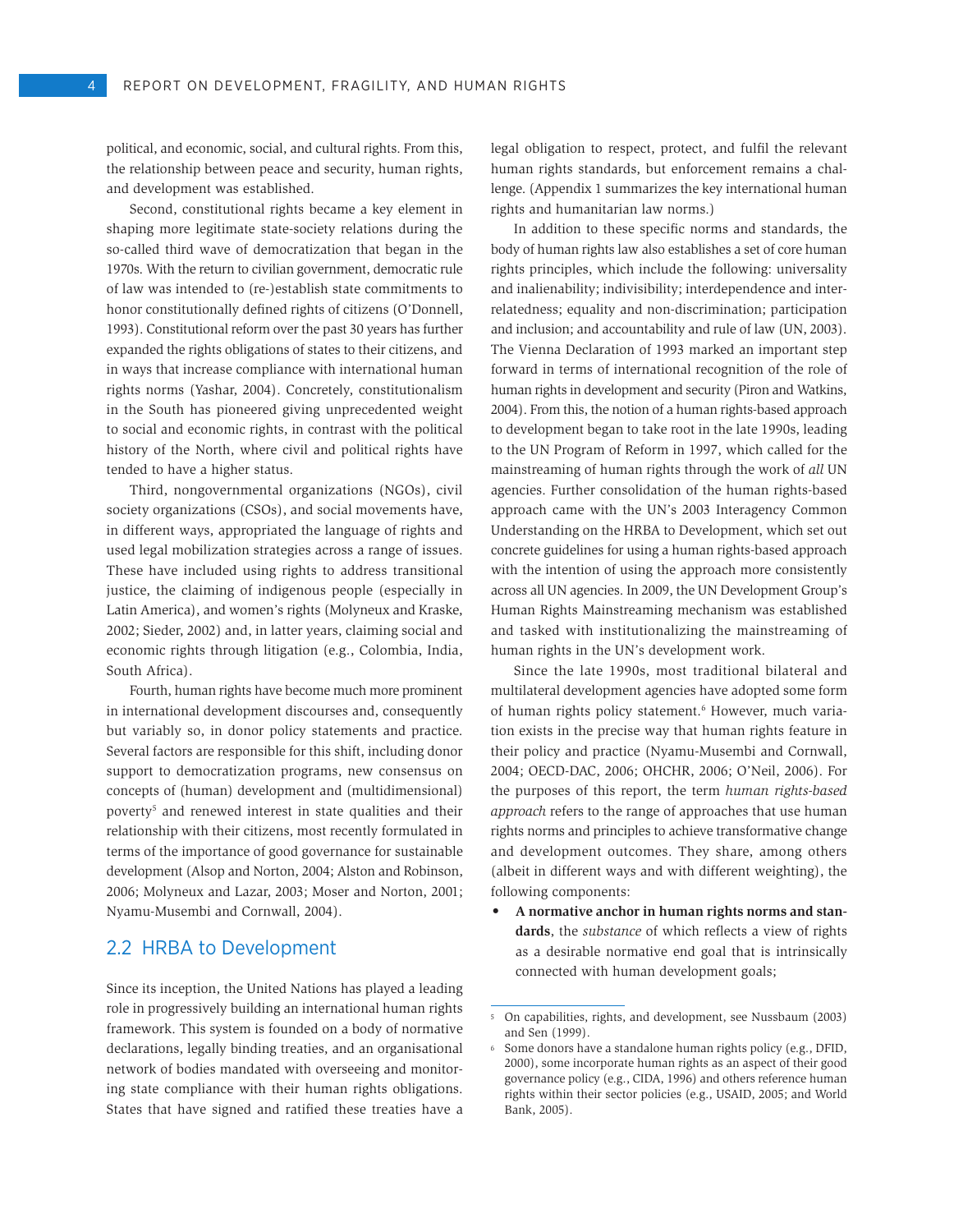- • **Commitment to human rights in the development process**, based on the notion that the *process* of realizing human rights and applying human rights principles is in itself conducive to the achievement of human development goals;
- **Identification of rights holders and their entitlements and corresponding duty bearers and their obligations as defined by binding international legal commitments and constitutional rights in keeping with human rights norms**, and working toward strengthening the capacities of rights holders to make their claims and of duty bearers to meet their obligations; and
- Recognition that the realization of rights is a political **process**, which depends on a change in power relations and in the distribution of resources.7

Human rights-based approaches take the unequal distribution of power and entitlements to be underlying causes of poverty, inequality, and discrimination, so that power analyses are important in order to identify opportunities to address these. This assumption is relevant in fragile and conflict-affected situations where the power dynamics of exclusion and inequalities are often at the root of conflict and violence.8 Thus, even in contexts where leveraging legal rights may not be politically feasible, a rights-focused analysis can contribute to identifying developmental blockages arising from the political economy of power relations that contribute to fragility.

Human rights-based approaches in fragile and conflictaffected situations can contribute to ensuring the "do-no-harm" principle. This is the very minimum standard that international actors should ensure in relation to the protection of human rights, both in international humanitarian and development interventions. The OECD-DAC Principles for Good International Engagement in Fragile States or Situations (OECD-DAC, 2007) consolidates the need to consider human rights in relation to the do-no-harm principle (OECD-DAC 2010).

A key challenge for human rights-based approach advocates is that, despite growing consensus on the impact of governance and institutional quality on human development, the empirical evidence on the contribution of human rights to development outcomes remains mixed (Hafner-Burton, 2008; Uvin, 2004). Addressing this challenge entails recognizing that top-down normative approaches to rights, alone, are unlikely to achieve their objectives.

Historical analysis reveals how rights battles have featured in the development and negotiation of state-society relations over time. By unpacking institutional and socio-political, and legal processes of change, it is possible to identify the transformative potential of rights—both constitutional and human rights (Epp, 1998). And, concretely, human rights norms and principles are more likely to contribute to achieving transformative change, in the degree to which they are embedded in particular social, political, and cultural histories of development and contestation about structures of power and resource allocation (Uvin, 2004).

# 2.3 Human Rights and Fragility

The research and evidence regarding the relationship between fragility and human rights remains underdeveloped (Evans, 2009; Parleviet, 2010), and there are no clear guidelines on how human rights-based approaches may be used to support state-building and other development efforts in conditions of fragility. Taking account of the knowledge gaps on the relationship between human rights, fragility, and conflict, this paper addresses two questions:

- 1. *How can the international community support inclusive, accountable and legitimate development and state-building in fragile and conflictaffected situations in ways that contribute to protecting and respecting human rights and that do not jeopardize conditions for peace and security?*
- 2. *How does integrating human rights and human rights principles add value to international efforts to support such transformative processes of change that can support transitions from fragility and conflict to resilience?*

#### Defining fragility and resilience

There are no definitive definitions of fragility or resilience in development discourse. In this report, the definitions from the Organization for Economic Co-operation and Development (OECD) Development Assistance Committee (DAC) and World Bank are used:

• **Fragility** is where "states or institutions lack the capacity, accountability or legitimacy to mediate relations between citizen groups and between citizens and the

The report here draws mostly on Gauri and Gloppen (2012), Goodhart and others (2011), OECD-DAC (2005), OHCHR (2006), UNDP (2006) and Uvin (2004). OECD-DAC (2005, currently being revised) provides an overview of the different ways that donors have integrated human rights into their development work.

<sup>8</sup> On the connection between power and rights, see Alsop and Norton (2004).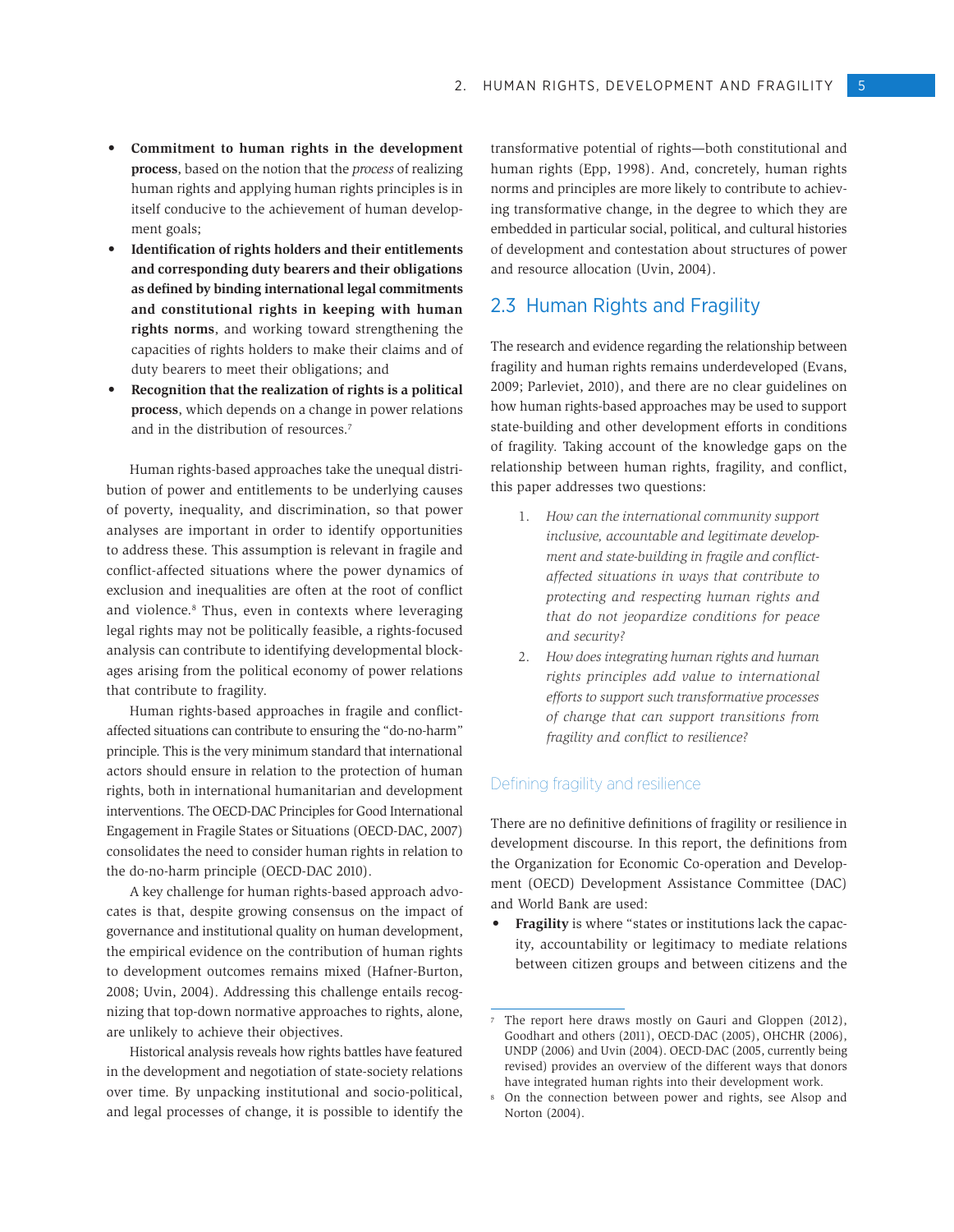state, making them vulnerable to violence" (World Bank, 2011a: xvi).

- • **Fragile states** "have weak capacity to carry out basic functions of governing a population and its territory, and lack the ability to develop mutually constructive and reinforcing relations with society […] [thus] trust and mutual obligations between the state and its citizens have become weak" (OECD-DAC, 2011: 21).
- **Resilience** is where the state is "capable of absorbing shocks and transforming and channelling radical change or challenges while maintaining political stability and preventing violence. Resilient states exhibit the capacity and legitimacy to govern a population and its territory" (OECD-DAC, 2011: 21).

Thus, fragility and resilience are multidimensional categories that form a spectrum along which states and societies move, but in non-linear ways. Conflict and violence may feature in different ways along this spectrum. The report focuses on contexts in which different forms of fragility occur, including (but not only) where conflict is recent or ongoing. It is not intended that the scope of the report will be limited to any set of characteristics of fragility and/or conflict, but rather to cover a range of diverse settings that fall within the broad category of fragile and conflict-affected situations. Moreover, the thematic areas addressed in this report will feature in different ways and levels of intensity within this category of settings.

Development agencies now pursue a diverse range of objectives in fragile and conflict-affected situations. Their agenda has expanded from its initial focus on the protection of civilians, stabilization, and peacekeeping to include peace-building, state-building, and longer-term development goals, resulting in a policy space that encompasses extremely different agendas and priorities. The question of how to (re)build robust institutions is at the fore of this shared policy space, which has led to a focus on statebuilding and delivering core state functions (e.g., security, justice, service delivery, public resource management, and economic stability) in fragile and conflict-affected situations (OECD-DAC, 2011).

Increasingly, however, consensus is emerging that development agencies need to look beyond the state if they are to successfully support reductions in critical deficits in legitimacy, accountability, inclusion and well-being. At a minimum, state institutions must be embedded within societal processes (Evans, 2009). There is now growing recognition of the need to work not only with state institutions but also with societal resources and at the

interface of state-society relations. Frequently, in fragile and conflict-affected situations, this means working with societal realities characterized by contested state legitimacy and hybrid and informal institutions, and where the bonds of social cohesion, interpersonal trust, and shared values between groups are weak, often as a result of systemic exclusion and pervasive "horizontal inequalities" (Stewart and Brown, 2009).

#### Human rights abuses and fragility

As noted in the WDR 2011 (World Bank, 2011a), there are strong correlations between fragility and structural and systematic human rights abuses. This is especially so where there is a history of recent or ongoing violence. The point is that fragility may be related to violence and human rights violations, and understanding the nature of this relationship is thus important for development interventions in fragile and conflict-affected situations. Moreover, even in the absence of strong empirical evidence regarding the causal relationship between human rights violations and fragility, where there are rights violations in fragile and conflict-affected situations (as elsewhere), there is a strong moral imperative for the international community to focus resources and efforts on preventing and addressing these.

More specifically, there are two main ways in which human rights violations are interconnected with conflict and fragility. First, **violence**, in the different forms that it takes in fragile and conflict-affected situations, is intimately related to different forms of human rights abuses. This includes violence of armed conflict and other types of violence found in post-conflict and other fragile settings. The concrete dynamics of the interface between different types of violence, rights abuses, and context-specific histories of political, social, and economic development are an important part of the landscape in which development interventions take place in fragile and conflict-affected situations and need to be taken into account. Second, **social exclusion**  and related grievances can make societies more vulnerable to conflict and fragility. As noted in the literature on horizontal inequalities, social exclusion is also often intimately related to human rights abuses in the form of structural discrimination and systematic restriction of basic services and goods to concrete groups.

#### Human rights and resilience

While the realization of human rights is a desirable goal, making the empirical case that human rights and human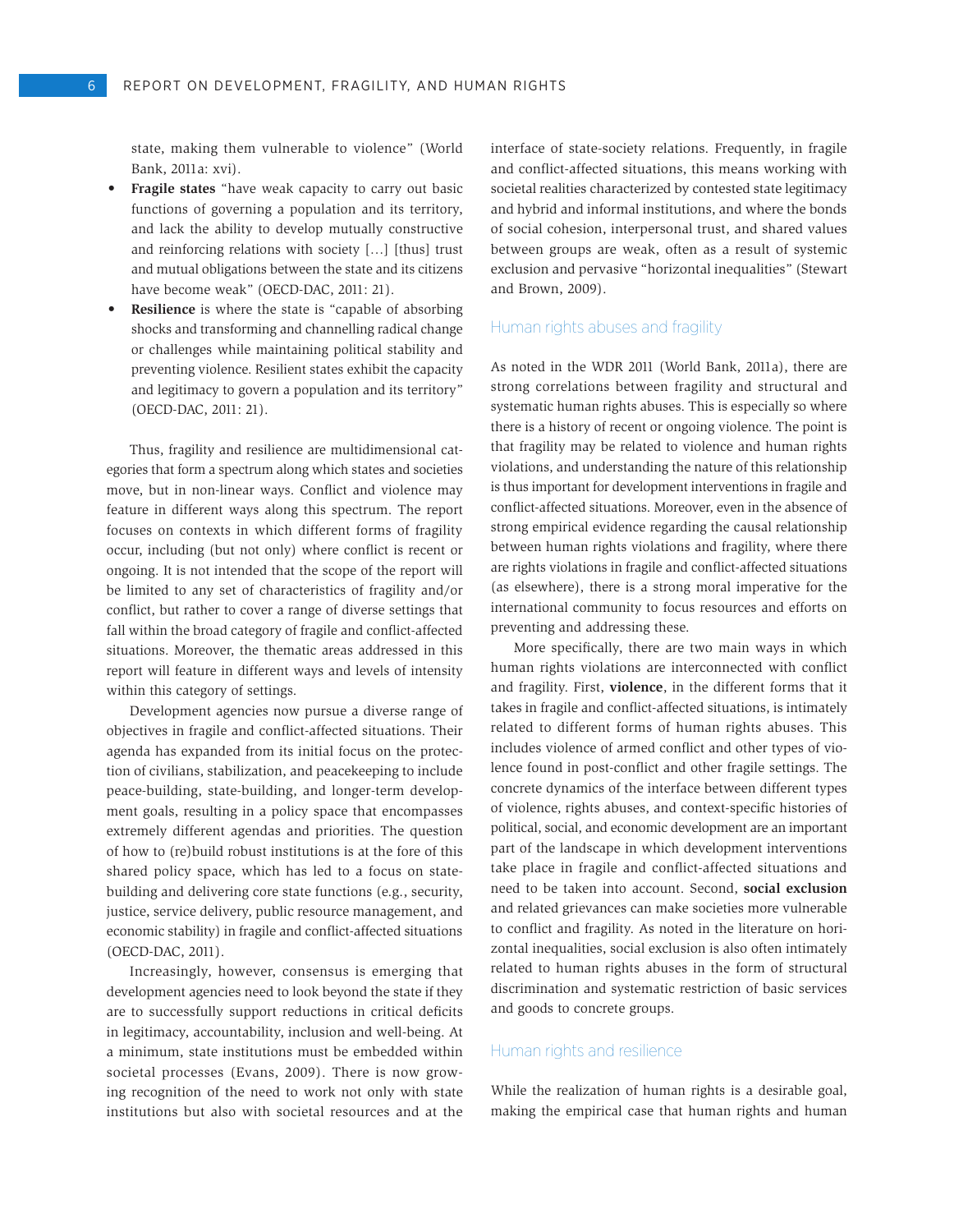rights-based approaches concretely help practitioners address development challenges in fragile and conflict-affected situations is more challenging. This report does not make causal claims given the state of knowledge but rather explores five thematic areas of international involvement in fragile and conflict-affected situations where using a human rights lens is important and may be relevant for the wider development goals of supporting transitions out of fragility and conflict toward resilience. These thematic areas are developed further in Section 3. Here, some key issues are noted that are recurrent in policy discussions on development policy strategy in fragile and conflict-affected situations.

First, there is a connection between unresolved legacies of human rights violations and the ongoing risk of future conflict. To the extent that legacies of violence and related trauma undermine transitions toward resilience, there is a case for ensuring that development interventions are at least cognizant of the place that past transgressions play in the political economy of post-conflict/transition settings.

Second, this is related to considerations about ongoing security risks and diminished state capacity to protect society from threats of conflict and violence. The human rights dimension of security provision may be an important component of rebuilding societal trust in the state's capacity to provide protection to the population.

Third, this relates to the role of *rule of law* and the *justice sector* in protecting the human rights of the population (enshrined as constitutional/legal entitlements and/or through international legal commitments), in terms of how disputes are resolved and rights claimed. The organizational and institutional aspects of the rule of law and dispute resolution mechanisms thus arguably matter in shaping the quality of state-society relations based on the protection of a social contract that sets out the rules of political, social, and economic engagement.

Fourth, there is the question of how development interventions can use a human rights lens to address issues of exclusion that fuel conflict and fragility. The realization of human rights as specific legal entitlements has an impact on the distribution of power and resources and is thus deeply political, as it affects the nature of the *underlying political settlement*. In the end, it is likely to involve the development of a more inclusive political bargain, which might be supported by foundational constitutional reforms that reframe the social contract and associated rules regarding inclusion and non-discrimination—where they are in keeping with human rights norms.

Fifth, a relevant question for the broader international state-building agenda is *To which extent can a human rights*  *lens inform policy on service delivery in ways that address issues of inclusion and social cohesion?* This is based on the premise that state-society relations founded on human rights and human rights principles can contribute to reducing levels of social risk associated with social and political violence and conflict. New bills of rights and international legal commitments to human rights matter only to the degree that implementation is plausible, and mechanisms of redress are effective. Thus, a question for development interventions in this area relates to the extent to which human rights-based approaches can contribute to enabling the realization of inclusive social contracts in practice.

These issues are a matter of empirical observation, but they speak to the issue that there is a relationship between how human rights and human rights principles evolve in fragile and conflict-affected situations and the prospects for improved state-society relations. Causal directions are hard to establish, but a human rights lens may contribute to informing development interventions where the goals of legitimacy, inclusion, non-discrimination and accountability in state-society relations are taken as meaningful long-term development objectives.

## Challenges in applying a human rights-based approach in fragile and conflict-affected situations

There are a number of recurrent difficulties in many fragile and conflict-affected situations that make supporting human rights realization and/or using a human rights-based approach especially challenging. These difficulties may occur in other contexts. Moreover, within fragile and conflict-affected situations, their weighting will vary. In varying measure, they include the following:

- • **Weak and/or illegitimate states.** In a human rights framework, states are the principal duty bearer; but in a fragile and conflict-affected situation, states may themselves be the *principal violators of rights*. Moreover, elite behavior may be characterized by impunity, leading to the systematic undermining of the rule of law. States may also lack territorial, administrative, or legal presence in large parts of the country and may have limited control over the legitimate use of violence in the presence of different categories of armed groups (including organized crime). The particular configuration of *weak state presence* varies greatly.
- Legal pluralism and the dynamics of non-state actors and **institutions.** As a consequence of uneven state presence, state-produced law may be competing with other systems of norm production under conditions of *legal pluralism*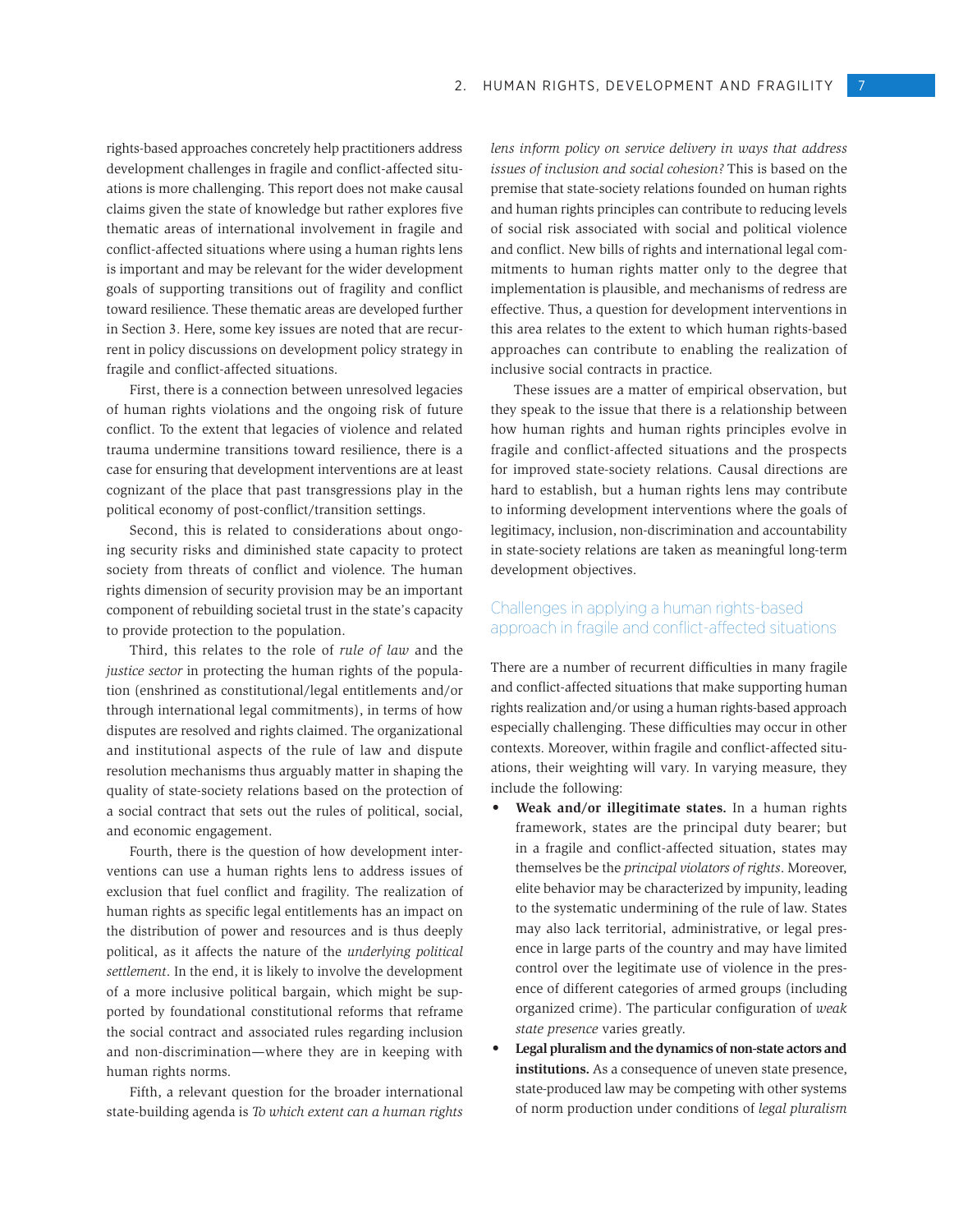or *institutional hybridity.*<sup>9</sup> In other words, multiple levels of norm systems and political-institutional logics, with varying levels of social acceptance and complementarity or tension, coexist within the same territory and structure authority and decision-making processes in state-society relations. These multiple "socio-legal spheres" exist (and overlap) at the international (e.g., international rights regimes), national (e.g., Constitutions), and subnational (e.g., customary norms) levels. (Appendix 2 illustrates the relevant normative and institutional levels for analyzing rights.)

Legal pluralism is not necessarily problematic from a human rights perspective, but it can reflect fundamental disagreement about which systems of authority and entitlements are perceived as being legitimate and binding; in some cases, non-state socio-legal spheres (such as community justice mechanisms) may enjoy more legitimacy than formal institutions. Where the state is weak, as is often the case in fragile and conflict-affected situations and where other norm systems are dominant, a variety of non-state actors may administer justice and security provision, deliver services, allocate resources, and dictate political and developmental outcomes. Such multiplicity makes the task of defining the roles of rights holders and duty bearers more difficult.

- Contested political settlements and ongoing grievances. Patchy state presence and legal pluralism may also reflect an unstable or contested political settlement among key elite groups.10 Moreover, in fragile and conflict-affected situations, powerful domestic actors will typically resist progress on both substantive rights and the rule of law and on human rights principles (e.g., accountability, inclusion, and participation), precisely because their ability to benefit from entrenched interest structures and power relations rests on their weakness or absence. This considerably reduces the policy space, particularly where concerns about stabilization and peacekeeping remain high on the agenda of international actors. At the same time, legacies of unresolved grievances or related ongoing patterns of exclusion, human rights violations, and perceptions of social injustice can undermine state legitimacy and fuel ongoing conflict and violence.
- Fractured societies, weakened social cohesion. Societies in fragile and conflict-affected situations are often fractured and divided and have weak bonds of social cohesion, whether as a result of specific legacies of violence (related to histories of armed conflict or other forms of violence) or because of longstanding patterns of social exclusion and discrimination. Capabilities associated with voice and agency may be especially weak.

These recurrent challenges in fragile and conflict-affected situations, discussed further in Section 3, may mean that international actors could have limited impact on human rights implementation, and a measure of realism is important.

## Summary: working with human rights in fragile and conflict-affected situations

This report examines the relevance of bringing human rights perspectives into development practice. The protection of human rights is a legitimate goal in itself. If adapted to context-specific conditions and histories of state-society relations, supporting human rights, it can be argued, may also be an effective development strategy; this is the premise of human rights-based approaches. Integrating human rights in development may be particularly relevant in fragile and conflict-affected situations where human rights violations are likely to be connected intrinsically to conflict and fragility. Human rights-based approaches may be instrumental not only in addressing concrete drivers of fragility but also in providing benchmarks against which to assess transitions from fragility to resilience through more inclusive state-building.

Such transformations are deeply political processes, however, anchored within concrete histories of political, social and cultural development. Conditions prevalent in fragile and conflict-affected situations, such as high levels of volatility and conflict, weak institutions, and fractured societies, pose important obstacles to progress toward more resilient statesociety relations. Therefore, while establishing a correlation between human rights violations and fragility (as the WDR 2011 does) is relatively straightforward, the realization of human rights on the ground and the translation of human rights-based approaches into clear operational choices are much more challenging.

Section 3 looks at the relevance of human rights to five thematic areas thought to be central to transitions from fragility to resilience in fragile and conflict-affected situations. Section 4 then turns to the practical question of how to use a human rights-based approach to design development interventions, recommending the creation of a diagnostic tool and concrete guidance for working with rights in fragile and conflict-affected situations.

The international policy world is now actively engaging with legal pluralism. See Albrecht and others (2011), Assies and others (1999), Chirayath and others (2005), Chopra and Isser (2011); Couso and others (2010), de Sousa Santos (2002), de Sousa Santos and Rodríguez-Garavito (2005), Faúndez (2003), ICHRP (2009), Isser (2011), Sieder (2002), Tamanaha (2000; 2008) and USIP (2009).

<sup>10</sup> The political settlement is the terms of the elite bargain underpinning the real rules of the game about political, social and economic engagement, and the balance of power through which resources and entitlements are distributed (di John and Putzel, 2009).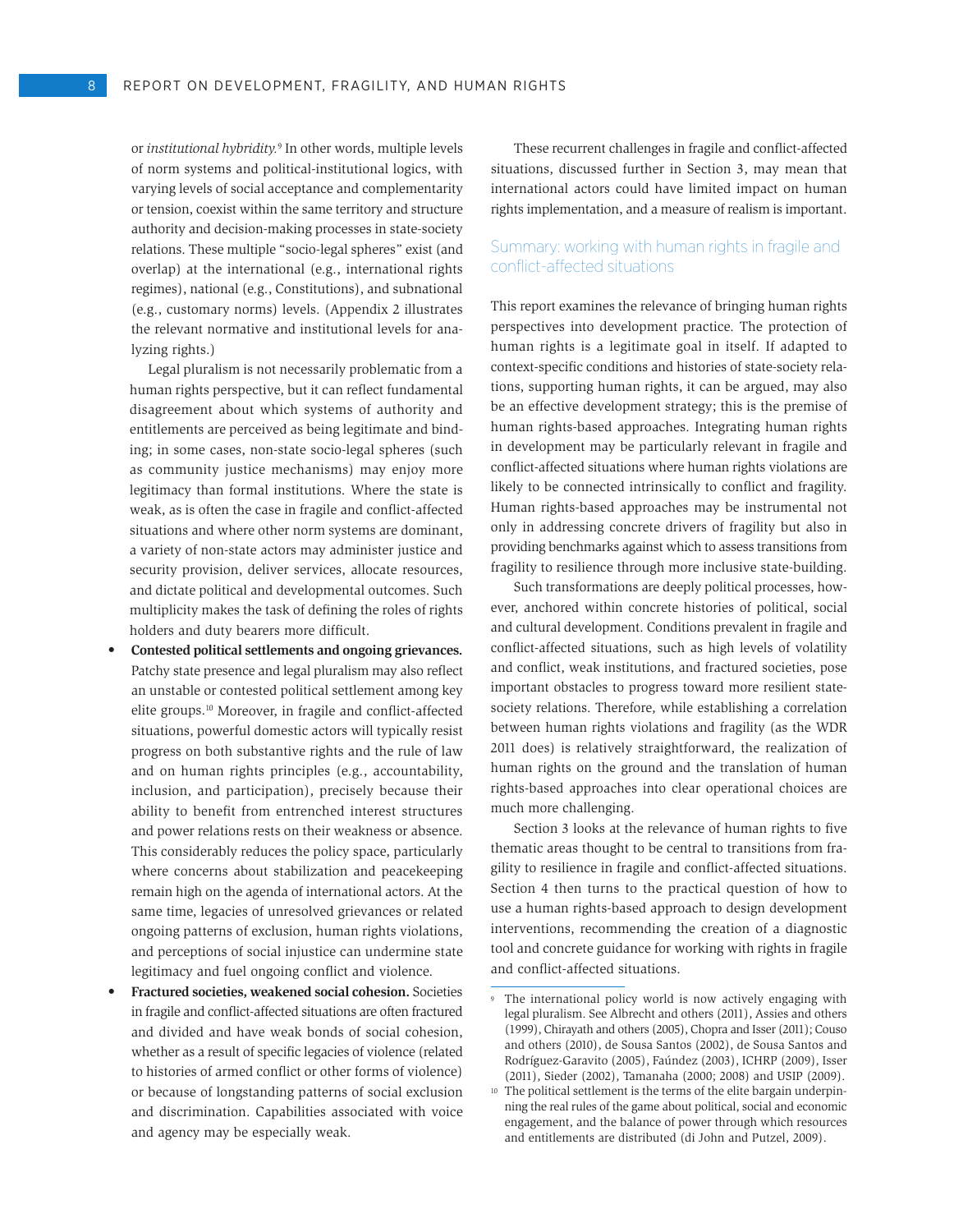# 3. Applying an HRBA to Thematic Issues in Fragile and Conflict-Affected Situations

This section looks at the relevance of human rights in five thematic areas of policy and strategy, which currently feature largely on the international agenda in relation to fragile and conflict-affected situations.<br>The fi currently feature largely on the international agenda in relation to fragile and conflict-affected situations. The five areas are (1) transitional justice; (2) violence, conflict, and security; (3) rule of law and justice sector reform; (4) social exclusion and inclusive political settlements, including through constitutional reform; and (5) service delivery and support to infrastructure.

The thematic areas in their own right are each relevant to the international agenda of support to (re)building inclusive state-society relations (OECD-DAC, 2007; World Bank, 2011a). They are also interconnected in complex ways and are weighted differently in country histories of state formation and political development. The starting premise is that the five areas in different ways have a bearing on the aspirations and challenges of building inclusive states, and concretely in relation to achieving the implementation of human rights.

The analysis presented here claims neither linear nor clear-cut causal explanations as to the role of human rights-based approaches in development interventions in fragile and conflict-affected situations. Rather, the objective of Section 3 is to assess in connection to the five thematic areas—because they are important in how trajectories in and out of fragility and conflict evolve—the potential role of human rights and human rightsbased approaches in international efforts to support development and state-building in fragile and conflictaffected situations. The section also notes that the intersection between these five thematic areas is crucial to understanding some of the challenges that characterize fragile and conflict-affected situations.

- Section 3.1 considers how legacies of violence can be addressed through transitional justice and the consequences of different policy choices in this area for human rights, rule of law and development outcomes. The short-, medium-, and long-term consequences of these choices are important (albeit variably so) in shaping how political settlements evolve.
- • Section 3.2 reviews the impact of different forms of violence on development and strategic policy choices for reining in violence, with a focus on the security sector. Understanding the nature of violence and conflict and its implications for

social cohesion and exclusion can inform broader development interventions.

- Section 3.3 examines policy options within the justice sector and how these relate to the rule of law. Justice mechanisms are important for peaceful dispute resolution and oversight of state and government actions. Ultimately, the quality of rule of law matters for the realization of human rights and state-society relations premised on rule-bound and accountable government.
- Section 3.4 looks at systemic patterns of social exclusion and discrimination as drivers of fragility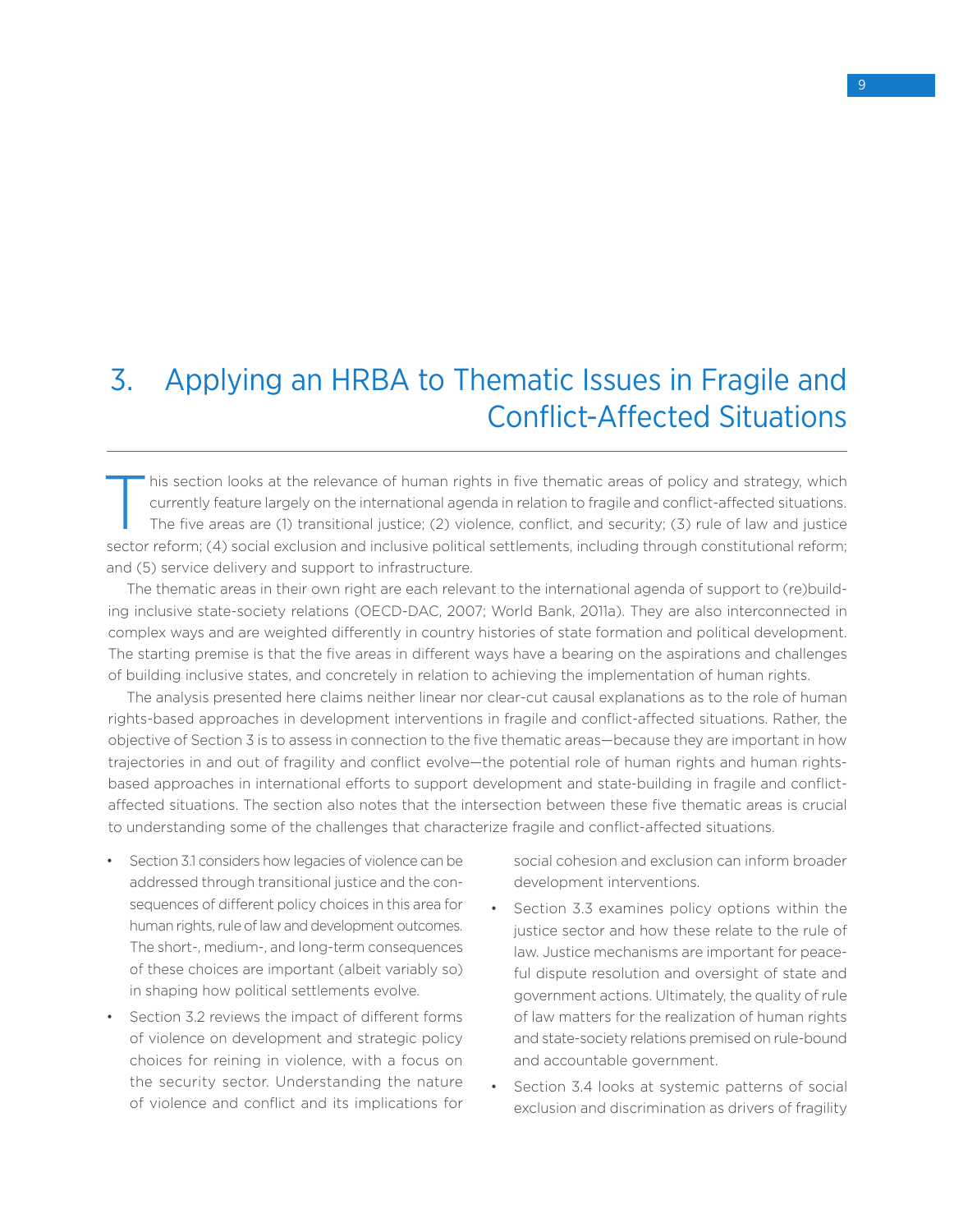- and human rights deficits. It also addresses the potentially transformative impact of recent trends in constitutional reform and expanded bills of rights (increasingly in keeping with international human rights norms) in terms of reshaping underlying political settlements and creating new redress mechanisms for rights.
- Section 3.5 looks at how human rights might help in meeting the challenges of service delivery and infrastructure in fragile and conflict-affected situations. Much of the analysis on the dilemmas of service delivery in these situations involves discussion of state versus non-state provision. Given that state provision of services and the regulatory capacity of the state are compromised in many fragile and conflict-affected situations, a human rights-based approach may seem especially challenging.

# 3.1 Transitional Justice

Transitional justice, as a means to address legacies of violence, human rights abuses, and fragility, is firmly entered on post-conflict policy agendas.<sup>11</sup> Understanding the implications of transitional justice is therefore relevant to development practitioners in fragile and conflict-affected situations. The WDR 2011 acknowledges that transitional justice is not just about looking at the past (World Bank, 2011a). How legacies of violence, conflict, and human rights violations are addressed also influences both short-term peace processes and longer-term state-building and development ambitions. Transitional justice can contribute to (re)building the rule of law and restoring citizen trust in the state's capacity (and political will) to give meaning to the protection of the rights of its population.

#### Key messages

- • Addressing legacies of violence and human rights abuses has consequences in the short, medium and long term for development, the quality and legitimacy of statesociety relations, issues of inclusion and accountability, and basic trust in the protection the state is expected to provide.
- If legacies of violence are not addressed and human rights remain invisible, there is a real risk that drivers of conflict and fragility will be perpetuated, undermining development objectives.
- The tension between peace (and security) and justice is overstated. Options and opportunities for addressing legacies of past grievances change over time.
- Transitional justice processes and options vary, depending on the prevailing balance of power, legacies of violence, and particular political and social conditions. They feature at international, national, and subnational levels, including through non-state mechanisms. Their credibility and legitimacy should not be treated uncritically and must be assessed on a case-by-case basis.

#### Objectives and means of transitional justice

The Nuremburg and Tokyo trials after World War II were mid-20th-century mechanisms for addressing mass crimes against humanity. However, it is only in the past 30 years that transitional justice has emerged as a recurrent feature of transitional processes. Although the UN was engaged with transitional justice processes during the 1990s, such as through the International Criminal Tribunal for the former Yugoslavia, the UN first formally acknowledged the connection between the rule of law and transitional justice in conflict and post-conflict environments in 2004, defining transitional justice as:

The full range of processes and mechanisms associated with a society's attempts to come to terms with a legacy of large-scale past abuses, in order to ensure accountability, serve justice and achieve reconciliation. These may include both judicial and non-judicial mechanisms, with differing levels of international involvement (or none at all) and individual prosecutions, reparations, truth seeking, institutional reform, vetting and dismissals or a combination thereof (UN, 2004).

Four concrete forms of transitional justice have evolved:

Truth-telling exercises, such as truth commissions. These aim to establish the facts of past events and give voice to victims and their relatives; create an official record of the causes of the conflict and make recommendations for institutional reforms to prevent future violations; and

<sup>&</sup>lt;sup>11</sup> There is much research on transitional justice. For earlier works, see Barahona de Brito (2001), Hayner (2001), Kritz (1995), Roht-Arriaza and Marriezcurrena (2006), Sikkink and Walling (2006) and Skaar and others (2006). On post-conflict settings, see Clark (2010), Clark and Kaufman (2009), de Greiff (2011), Shaw and Waldorf (2010), Sriram and Pillay (2009) and Sriram and others (2009; 2011b).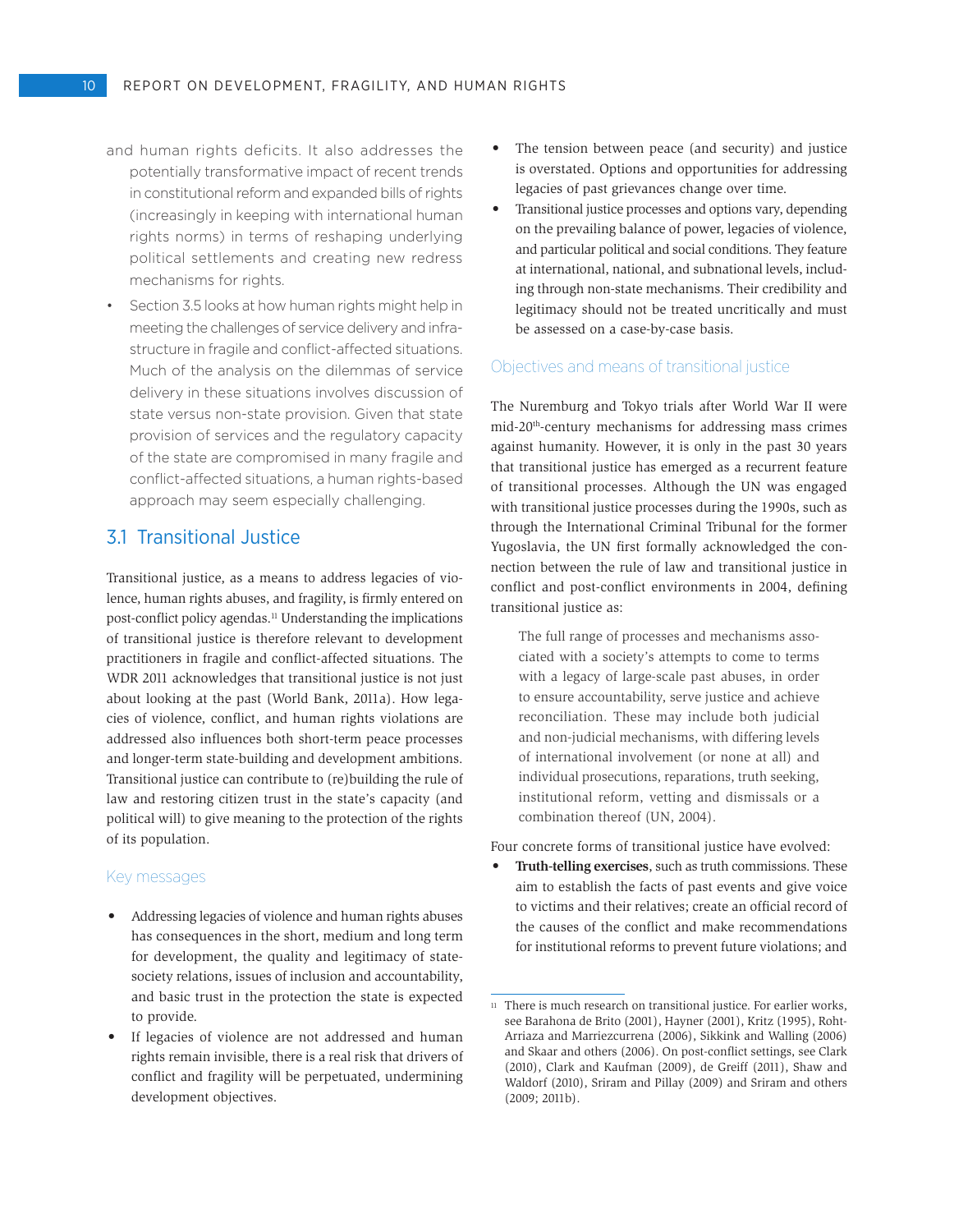support any criminal investigations conducted at a later, less politically risky, time.

The criminal prosecution of human rights violations. Trials may serve a number of purposes, including providing victims and their relatives with a sense of justice and catharsis; producing official records of the facts; ending impunity as a means to deter potential future perpetrators; and, if a trial is seen as legitimate, demonstrating state commitment to principles of rule of law, due process, and human rights, thus bolstering its credibility (Kritz, 1995; Méndez, 1997).<sup>12</sup>

In some cases where domestic trials are not possible, the international community has stepped in. First, hybrid international courts were put in place to deal with genocide and crimes against humanity (e.g., Rwanda and Yugoslavia). Then the Pinochet case in London in 1998 set a precedent for universal jurisdiction for some human rights crimes. Finally, in 2002, the Rome Statute of the International Criminal Court (ICC) came into force, establishing a permanent international tribunal to judge crimes of genocide and war crimes.13

- **Reparations for victims and their families:** These are actions where the state takes responsibility for past crimes and carries out acts of restitution for the losses incurred by victims and their families. Such actions can include rehabilitation programs for victims, symbolic measures (e.g., official apologies or commemorative ceremonies or monuments) and material compensation (e.g., compensatory funds, as in Chile and Honduras). The restoration of property rights is a particularly challenging issue to deal with and is likely to be met with (often violent) resistance, although donors can play a role even here. For example, in Colombia, the World Bank has provided support to internally displaced persons (IDP) to claim back land from which they have been displaced during conflict (see Section 3.4).
- Mechanisms to vet or purge the security forces and **other state offices** of individuals who were perpetrators of crimes (or who had some degree of complicity with them) (Roht-Arriaza, 2006).

There is now significant evidence about the factors that shape transitional justice policy options. Some of the key political factors include the nature and scope of the crimes committed; the balance of power between social, political, and armed forces or groups at the time of regime transition or end of conflict; the voice and mobilizing capacity of human rights organizations and victims' associations; and

the acceptability of amnesty options in exchange for peace among key actors. Key legal factors include the credibility and capabilities of justice mechanisms at the domestic, regional, and international levels.

## Transitional justice, human rights, and the politics of state building in fragile and conflict-affected situations

Transitional justice analysis has evolved toward a more layered and nuanced conception of justice in post-conflict processes, and now encompasses different levels and sociopolitical spaces of retribution, restitution, reconciliation, and forgiveness. There is now also a more sophisticated analysis of the interaction between different levels of action and their impact on each other and on wider political and social processes of reconciliation and (re)construction of social cohesion and trust in institutions (e.g., Clark, 2010; Shaw and Waldorf, 2010; Sriram 2009b).

Fragile and conflict-affected situations present particular challenges for transitional justice; but, if legacies of violence are not addressed and human rights violations remain invisible, there is a real risk that crucial drivers of conflict and fragility will be perpetuated. This more nuanced and dynamic analysis of the place of transitional justice in the political economy of fragile and conflict-affected situations is borne out in the following reasoning, as indicated by concrete examples.

First, one reading of transitional justice experiences suggests that the progressive thickening of the normative framework of human rights and general accountability mechanisms at domestic, regional, and international levels increases the possibility of redress for human rights violations (Lutz and Sikkink, 2001; Sikkink, 2005). Arguably, this multiplies the opportunities for transitional justice, with action at one level having the potential to trigger and influence events at another (Box 1). The arrest of General Pinochet in 1998, for instance, not only sped up domestic trials in Chile but also changed perceptions about what measures of accountability

<sup>12</sup> Transitional justice and rule of law are inter-related but not unproblematically so (Collins, 2008; de Greiff, 2009; Skaar, 2010). Since 2004, they have featured together in the UN strategy and, to a lesser degree, its practice. Other donors have tended not to make this direct connection.

<sup>13</sup> See the Rome Statute of the International Criminal Court (UN, 1998), which a total of 117 countries have ratified to date. The ICC has not been uncontroversial in how it has proceeded, however. On ICC and other international spheres, see Sriram (2009b) and Waddell and Clark (2008).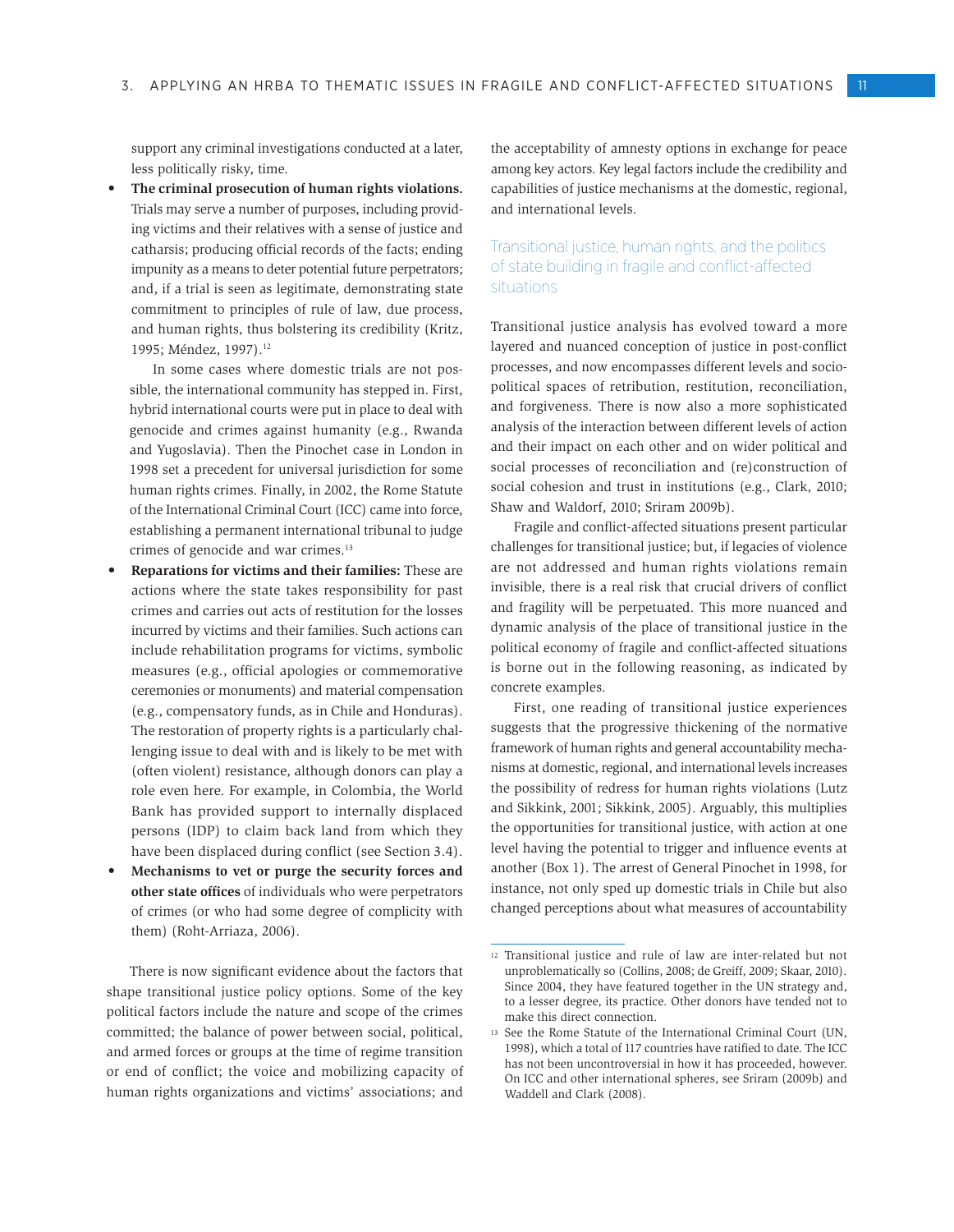#### **Box 1: The Interconnections between Different Legal and Institutional Spaces of Transitional Justice Action**

Action at regional or international levels can alter transitional justice options at the domestic and subnational levels. Cases before the Inter-American Court of Human Rights (IACHR), for example, have resulted in landmark rulings that influence decision-making in transitional justice cases at the national level. In 1992, the IACHR concluded that pardons and amnesty decisions in Argentina were incompatible with the American Convention. This position was further advanced by an IACHR decision in 2001, in connection with the Barrios Altos case, that amnesty laws in Peru were invalid and incompatible with the American Convention (Sikkink, 2005). These decisions, and the jurisprudential body they gave rise to, have an impact on domestic judicial reasoning and jurisprudence in the region. Domestic courts are increasingly expected, and inclined, to take note of the Inter-American system; and, in some cases, this has changed patterns of judicial decision-making.

are possible by exploring different levels of justice, influencing the strategy and action of human rights organizations worldwide. This resulted in other cases being taken to court in countries where crimes were not committed (Davis, 2003).

At the same time, it is important to qualify this "cascading" argument: transitional justice processes are neither inevitable nor linear. Indeed, international human rights

norms and transitional justice are unlikely to cascade down to the national and subnational levels in an unimpeded fashion. Nevertheless, ongoing analysis of both societal and political legacies of violence and any political and institutional changes at the domestic and international levels can enable the identification of new windows of opportunity as they emerge.

#### **Box 2: How Transitional Justice can Contribute to more Inclusive Political Settlements**

**Recognition.** Public acknowledgement of the scale of crimes and the suffering of victims can be transformative because it recognizes individuals or groups affected by violence as rights-holders as well as victims. This recognition can help redefine the basis of state-society relations, providing the foundation for a new social contract founded on mutual recognition of rights and obligations.

**Civic trust.** Transitional justice mechanisms can reaffirm commitment to a system of norms on which substantive understandings of justice are premised. They can demonstrate the seriousness of governing elites' commitment to a new political settlement, which may involve more inclusive and widely agreed terms than in the past. Of course, this presupposes that the new political settlement is in keeping with broad consensus about the new rules of the game. Nevertheless, the key point is that emerging social contracts depend on the legitimacy of new institutions, and transitional justice can affirm the trustworthiness of these.

**Rule of law.** This should be understood as the substantive agreement between elites that they will be bound by the terms of a political agreement in which rights feature as the basis for state-society relations, rather than simply a formal set of legal institutions. To the extent that transitional justice contributes to establishing a practice of holding power-holders (and others) to account for violating the normative underpinnings of that agreement, the rule of law may be strengthened. For this to occur, it is important that the law (or the prevailing normative order) is not only binding in practice but also perceived as legitimate by the majority of the population.

**Rights-based citizenship and social integration.** Following the above, some argue that transitional justice mechanisms can contribute to social integration and ultimately social cohesion. Therefore, they can contribute to the process by which an inclusive-enough political settlement is constructed.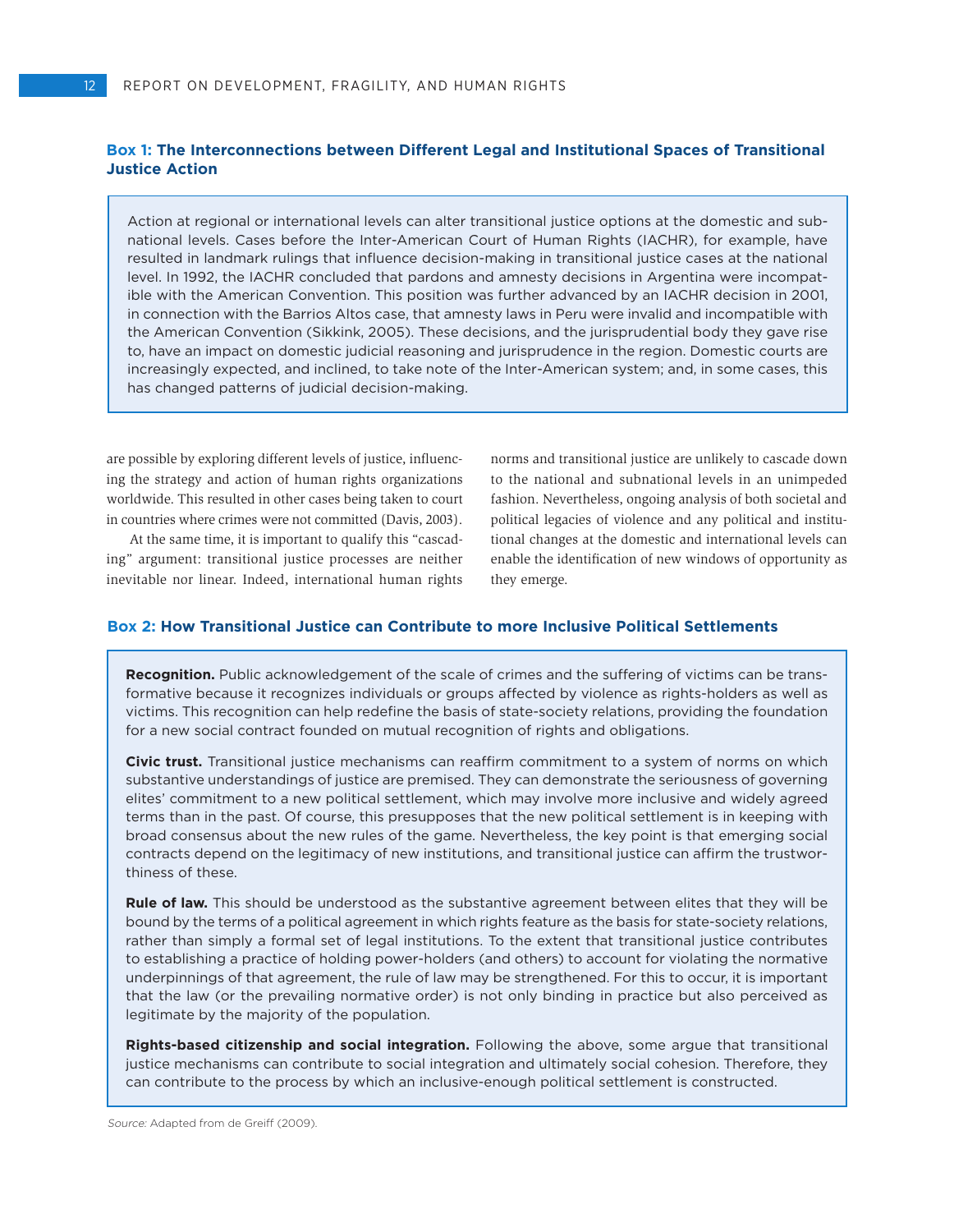Second, transitional justice is not only about addressing the past or focusing on victims; it can also have a positive impact in terms of shaping broader development objectives and outcomes. Concrete transitional justice achievements—for example the implementation of measures recommended by truth commissions, such as justice sector reforms or reparations—can contribute to strengthening the rule of law, civic trust, and/or social cohesion. Box 2 describes recent analysis on wider impact of transitional justice processes.

Third, the issue of transitional justice often sparks debates about justice versus peace because the pursuit of accountability, and the possibility that it will unleash renewed conflict if perpetrators seek to preserve their impunity, can be seen as a risk to delicate peace processes. However, as Sriram (2009a) notes, the peace/justice dichotomy is often oversimplified. Decisions are not fixed in time, and opportunities can evolve. Shifts in the balance of power may mean initial amnesty is later displaced by renewed attempts at justice (Domingo 2012). Political economy analysis tools can help in identifying changes in incentive structures and the opportunities these present.

Fourth, the weakness of state institutions, and formal justice mechanisms in particular, raises questions about the usefulness or credibility of domestic trials and the need to look instead at other institutional levels (e.g., regional or international, or subnational levels). International tribunals

have the benefit of being removed from the politics of the post-conflict moment. They may better serve the interests of impartiality and due process. At the same time, experience with hybrid international tribunals has been mixed, with some seen as being overly bureaucratic and far removed from the societies on whose behalf justice is being carried out, as in the case of Sierra Leone (Penfold, 2009).

Fifth, community justice mechanisms have become a feature of transitional justice in some fragile and conflictaffected situations. These "localized" forms of transitional justice are the outcome of societies—and political actors seeking to address legacies of violence from different positions (including different levels of power and influence) and using those institutions that are available on the ground (Shaw and Waldorf, 2010). Box 3 discusses Rwanda's *gacaca* experience.

One advantage of using local, subnational forms of reconciliation to deal with past legacies is that, when anchored in prevalent norm systems, they can be perceived as more legitimate by affected communities than more distant and, in some cases, contested formal systems of justice. In such cases, local-level justice can offer a broader array of conceptions of justice, memory, forgiveness, and punishment. Using existing forms of legal pluralism has the merit of multiplying the layers of justice mechanisms that can be activated to address legacies of violence (Box 4). This can contribute to longer-term goals of reconstituting social cohesion.

## **Box 3: Gacaca and Transitional Justice**

Gacaca courts were set up in Rwanda to support post-conflict reconciliation following the genocidal violence. This has been described as a "participatory process where individuals or communities in conflict (victim and perpetrator) can submit their grievances to a jury of their peers for adjudication. Individuals participate by electing representatives, acting as judges, locating and adducing information and giving evidence about the crime. Where a guilty verdict is reached, punishment involves reparations and contrition as a necessary condition for reconciliation and closure. Localising justice and dealing with impunity ensure that justice is visible to the victims, linking retributive justice and reconciliation in a way that is critical to recovery" (UNDP, 2008: 81).

There are different views about the successes and limitations of gacaca. Some argue that this localized form of transitional justice activates local socio-legal mechanisms that are relevant to local context, and that Rwandans mostly prefer the *gacaca* to the formal courts as a means of addressing the genocide. In this view, local institutions close to the affected communities are seen as an effective and legitimate site for channeling the legacy of grievance and loss.

Others argue that the gacaca does not involve a sincere process of reconciliation because its decisions can be contradictory and mirror the balance of power between the ethnic groups in the community where the courts are held. It has also been shown that the assumed participatory component of gacaca is not always voluntary. These findings suggest that, as other political dynamics take shape, victims are not always assured voice and truth is not necessarily privileged in gacaca proceedings.

Sources: Clark (2010); Ingelaere (2008); UNDP (2008); Waldorf (2010).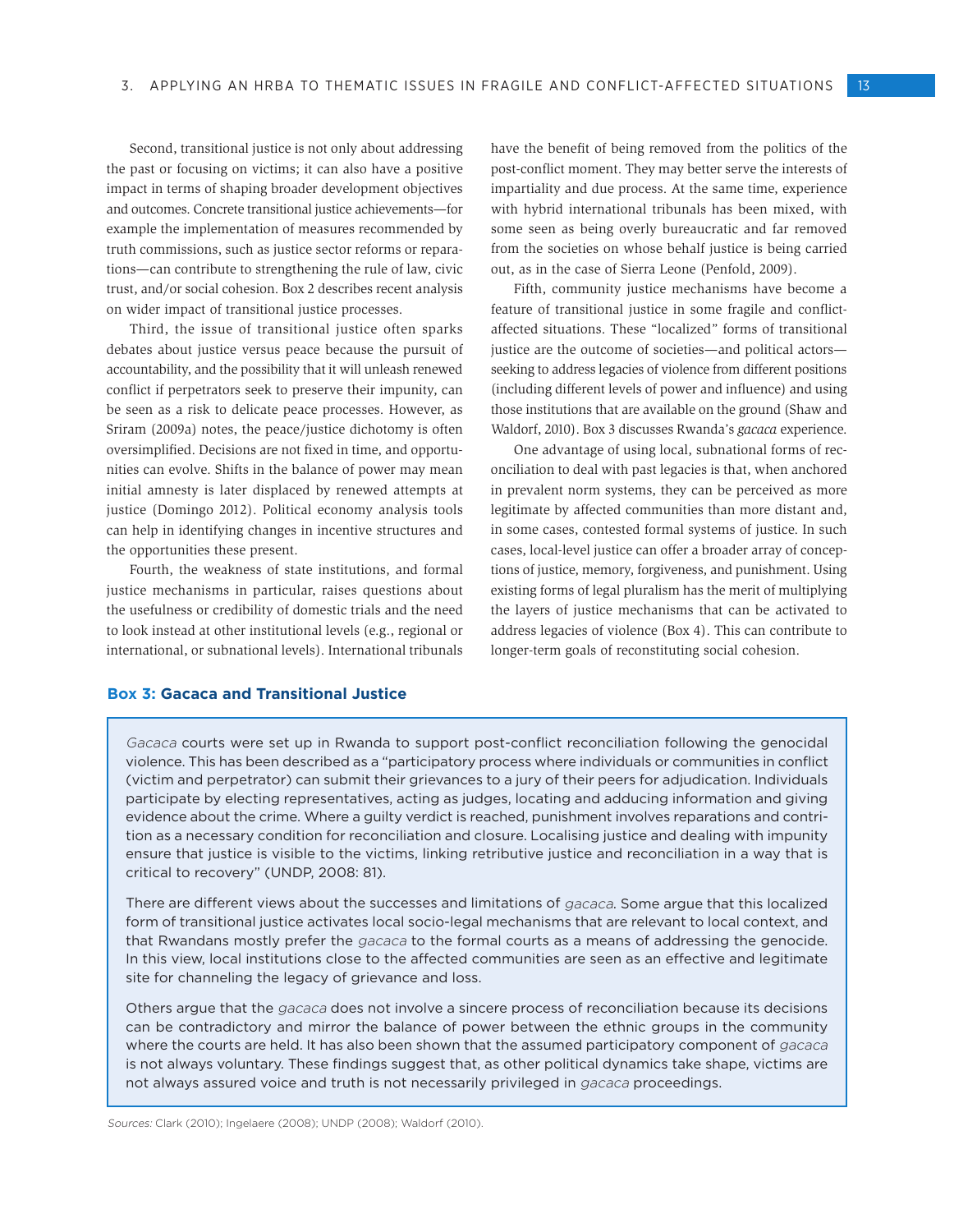#### **Box 4: The Magamba Spirits and Transitional Justice in Mozambique**

In Mozambique, following the political decision to resolve the dilemmas of transitional justice through a discourse of reconciliation and non-retribution for the violence of the civil war, the institution of spiritual healing, as a form of mediation between the dead and the perpetrator of the violence, has emerged as one form of dealing with the divisive legacy of trauma and violence. Studies by Igreja (2009; Igreja and Lambrace, 2008) signal the potential benefits of this approach, where the healer embodies the spirit of the deceased and, through a collective ritual act of accusation and confession, as well as forgiveness by the family of the deceased, restorative justice is achieved. This can contribute to a process of reconciliation and reconstruction of bonds of trust and social harmony at the community level. Taking the justice process down to the community and individual level also has the intention of neutralizing the potentially conflictive consequences of transitional justice mechanisms that take place in a more centralized and confrontational setting such as a court of justice.

However, localized justice is also a product of local power structures. This is important for understanding how these local experiences fit into the broader process of "resettling" of political settlements, state-building, and other long-term objectives of development. It also means there is nothing intrinsically good or bad about localized transitional justice: its merits need to be assessed on a case-by-case basis.

# 3.2 Violence, Security, and Human Rights

This section looks at the challenges that multiple forms of violence present for inclusive development, and reviews recent trends in security sector reform. The security sector is the state function primarily involved in containing violence and corresponding human rights violations. Recent trends in international development acknowledge that security is important for development. Moreover, ensuring a human rights lens in security provision is in keeping with the 'dono-harm' principle and can contribute to cultivating more legitimate state-society relations based on due process and oversight in the protection from threat of persons within a state's jurisdictions. The challenges presented to security by realities of institutional multiplicity and non-state security actors are also highlighted here.

#### Key messages

- • There is growing recognition of the multiple forms of violence in fragile and conflict-affected situations, and the varied and negative impact on human rights and development outcomes.
- This recognition has prompted a variety of policy responses, including the opening up of approaches in security sector

reform and disarmament, demobilization, and reintegration to human rights considerations.

- The full range of institutions and mechanisms for reining in and controlling the use of violence, including both state and non-state actors in security provision, need to be considered.
- Even where donors are not involved in security programming, conflict sensitivities are necessary to ensure donor interventions are in keeping with the do-no-harm principle.

#### 'New' forms of violence

In fragile and conflict-affected situations, the development community has generally understood violence in battleconflict terms. More recently, however, there has been recognition that violence exists in a multitude of forms, and a broad catalogue of policy responses is required to address it (OECD-DAC, 2009; World Bank, 2011a; 2011b).14 In addition, there is growing consensus on the need to consider the root causes of violence and its impact on development outcomes (including human development capabilities) and to tailor interventions to the political economy of context-specific conditions of violence.

In the 1990s, the understanding of security threats was broadened beyond interstate conflicts to include issues such as intrastate wars, lack of access to basic resources and rights protection, crime, people flows, and environmental disasters (Krause and Williams, 1997). The WDR 2011 took this further, highlighting the multidimensional nature of violent threat and the difficulties this presents for the state and its ability to protect its citizens and persons within its

<sup>14</sup> On the treatment of violence in WDR 2011, see Jones and Rodgers (2011) and Suhrke and Samset (2011).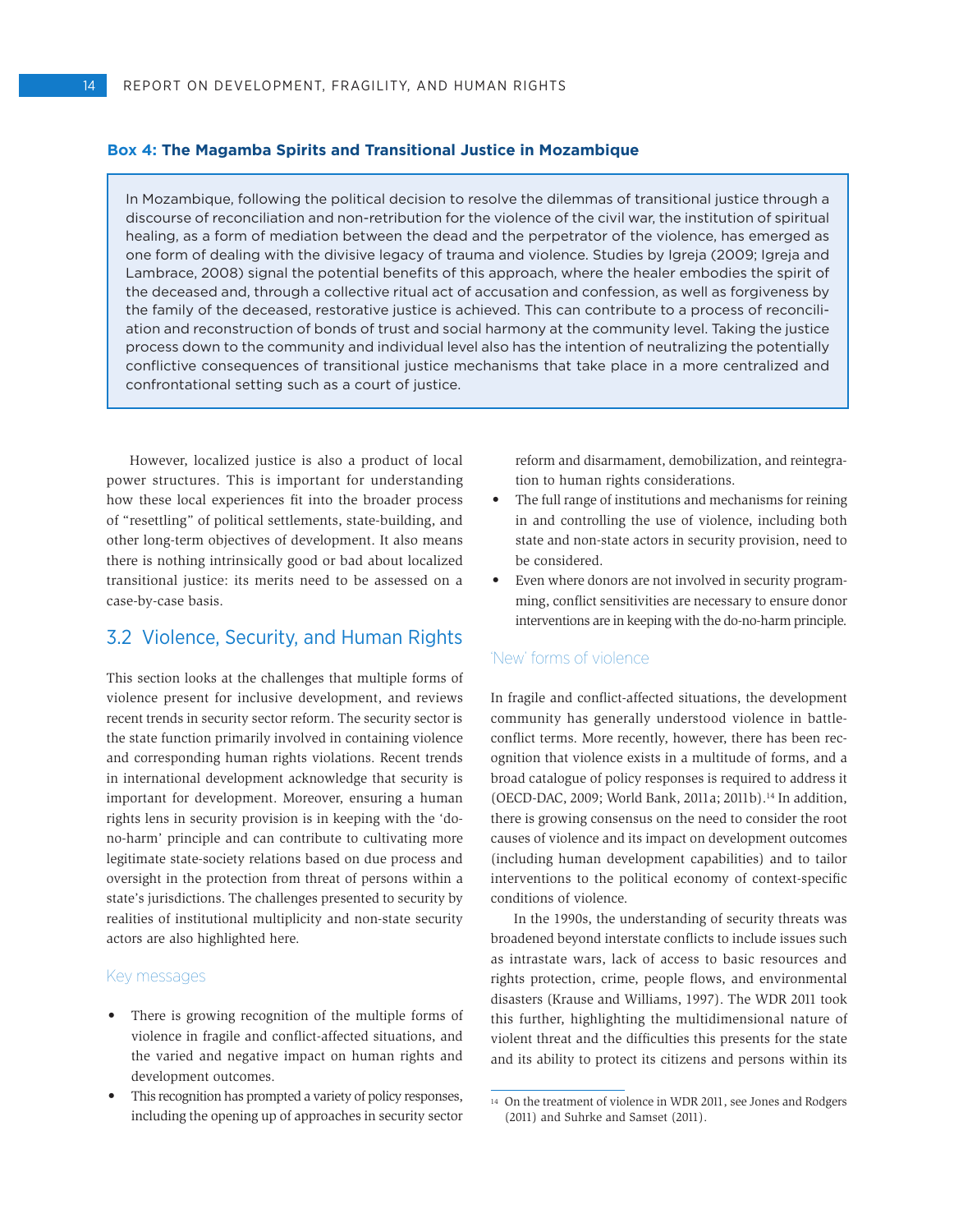jurisdiction (World Bank, 2011a). Conflict-related violence is no longer perceived as being the main security threat to most people. As the OECD (2009) notes, most deaths are the result of homicide and interpersonal violence.

The following represent some of the diverse forms of that violence that are now acknowledged as featuring in fragile and conflict-affected situations:

- • **Violence is deeply gendered.** Young males are the main perpetrators and victims of armed violence (OECD-DAC, 2009). The perpetrators of sexual violence, which is often endemic in war zones, are mostly men (against men and women) (Leatherman, 2011).
- **Violence is connected to transnational networks** through drugs, crime, the arms trade and terrorism, as well as some private sector investment practices. International networks that sustain violence cut across both the legal and the illegal spheres.
- Urban-based violence generates its own dynamics of **fragility.** In contexts of rapid urban growth, inner cities and slums have above-average rates of armed violence and increases in the number of youth gangs and militia groups (OECD-DAC, 2009).
- Violence in spaces where the state has weak presence **represents a particular challenge**. Where the state has limited presence, non-state actors control the use of violence, including in ways that drive fragility.
- The potential to address violence may be restricted by **collusion between state actors and non-state criminal groups**, including through networks of patronage that represent shared interests. In these instances the security sector typically protects the elite as well as criminal interests, with results that may lead to state (or statesanctioned) violence being used against the population.

The negative impact of violence on human rights protection is both severe and long lasting. In turn, human rights violations increase the risk of future insecurity, with the potential to create stubborn cycles of violence, conflict, and further abuse (Box 5).

## Using an HRBA to guide security sector reform and address violence

These newly recognized forms of violence have prompted a variety of policy responses, particularly since the 1990s. The focus of international assistance efforts on police and military functions has shifted over time, reflecting changing strategic, security, and development agendas, as well as different priorities within regional contexts. Dominant understandings of security shifted toward a broader conception of *human* security in response to the proliferation of intrastate wars in the early 1990s, the repositioning of geopolitical interests at the end of the Cold War and changing global perceptions of threats. Human security defines security at the level of the individual, who is only secure if free from both fear of harm or persecution on the one hand, and want of access to basic resources on the other (UN, 2005). This perspective acknowledges that the state itself may violate the security of its citizens.

In line with this broader human security approach, recent international instruments use a more explicit human rights perspective to address security challenges, especially for marginalized groups. For example, the 2001 formulation of the Responsibility to Protect (R2P) sees states as being collectively responsible for upholding the principles of human dignity, equality, and equity at the global level (Evans, 2009). (Refer again to Appendix 1 for summary of the key international human rights and humanitarian law norms).

#### **Box 5: Linkages between Conflict and Human Rights Abuses**

**Conflict** ➪ **human rights violations.** The Physical Rights Integrity Index measures respect for four human rights (indicators measuring incidence of torture, extrajudicial killing, political imprisonment and disappearance). Using a scale of 0–8 (with a score of 0 indicating no government respect for human rights), it shows that countries drop by an average of 3.6 points over the course of a major civil war and that, once the conflict has ended, they take on average a further 10 years to return to pre-conflict levels (World Bank, 2011a).

**Human rights violations**  $\Leftrightarrow$  **conflict.** The Political Terror Scale measures arbitrary detention for non-violent political activity, torture, disappearances, and extrajudicial killings. Each one-step deterioration on the scale results in a more than twofold increase in the risk of civil war in the subsequent year: "Holding large numbers of political prisoners makes a renewal of civil war twice as likely, while significant numbers of extrajudicial killings make it three times more likely" (World Bank, 2011a: 82).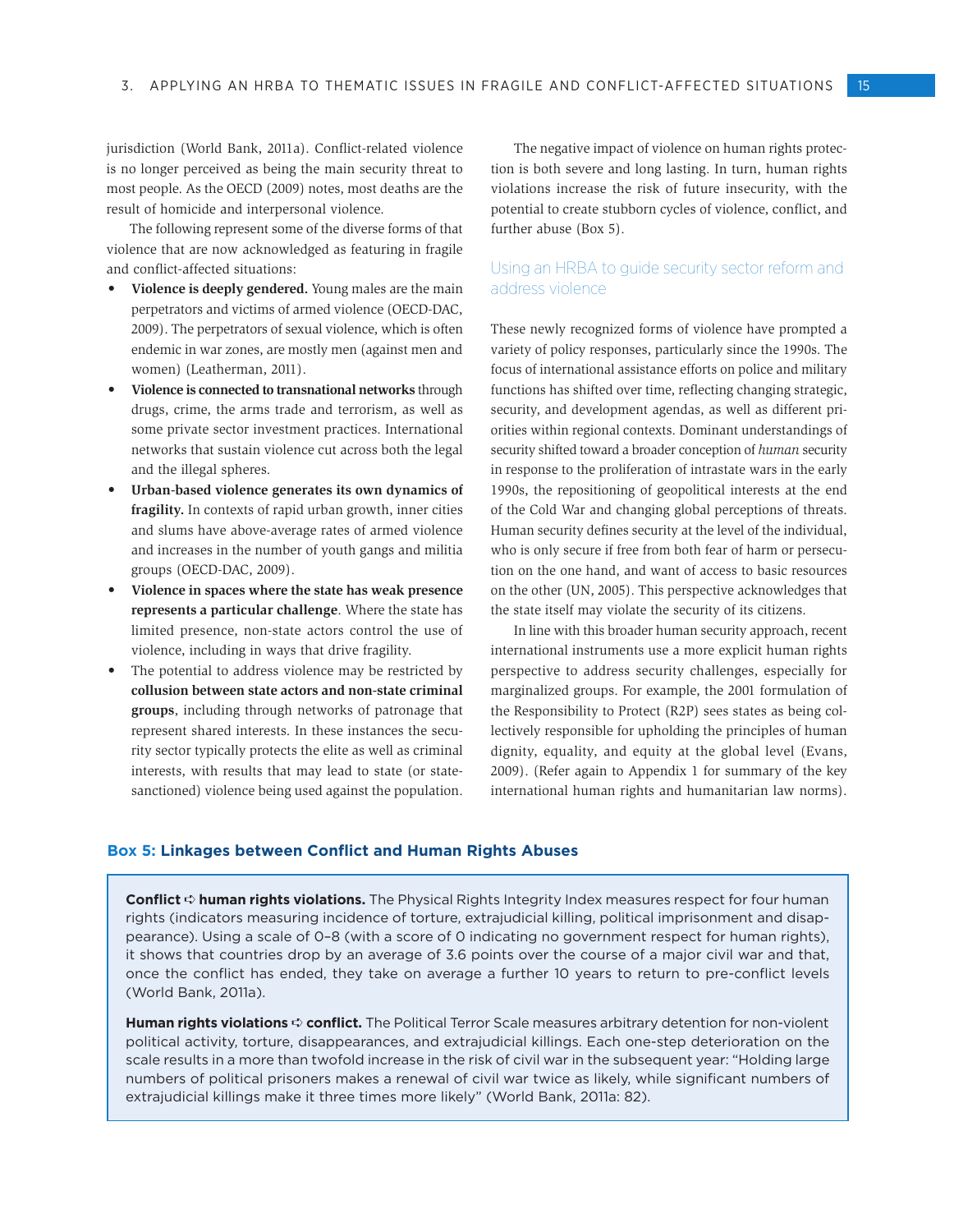And UN Security Council Resolution 1325 of 2000 is viewed as a catalyst for greater consideration of gender in situations of violent conflict and peace-building.

Crucially, the international community, at least at the level of strategic thinking on security sector reform, has increasingly taken on board the following assertions, which are congruent with a human rights approach:

- Combating violence is a governance and human rights challenge and requires civilian control and oversight over security provision.
- Building a legitimate security function is a long-term process.
- Local ownership of reform processes is the key to success.

Moreover, donor strategies in the security sector now also routinely include concerns with participation, accountability, and non-discrimination.15

In practice, the lessons of security sector reform increasingly reflect the need for integrated policy approaches that, at a minimum, take account of do-no-harm principles.16 The programming areas discussed below indicate an evolving security sector agenda in fragile and conflict-affected situations that is increasingly taking on board human rights; it is also the case that integration of human rights is not always straightforward.

First, **disarmament, demobilization, and reintegration**  and arms control have changed over time in fragile and conflict-affected situations. These measures seek to remove two threats to peace (combatants and weapons) and normalize the lives of former combatants and the communities in which they live. This process lends itself to a human rights-based approach, focusing both on the rights of former combatants and on the rights of communities that have lived through conflict to live in peace. Disarmament, demobilization, and reintegration have evolved from more technical arms control programs to interventions that engage with the structural, institutional, and social factors, fuelling the demand for arms and recourse to violence (OECD-DAC, 2009).

Second, **security sector reforms** now address a wider range of issues, some of which are attuned to a human rights-based approach (to varying degrees). Whereas early forms of security sector reform tended to focus on reform of state militaries, they now also include other state institutions such as policing, prisons, intelligence services, and customs/border officials (OECD, 2005; Albrecht and others, 2011). Inevitably, with its focus on violent conduct and the coercive function of the state, much of security sector reform remains at the "sharp" end of development work. This makes human rights implications of this work all the more pressing,

particularly the need to build up civilian oversight and guard against harm being done to due process and respect for and protection of human rights in the name of security. These concerns are especially pressing where security provision is susceptible to elite capture.

Third, **armed-violence reduction and prevention** and other strategies for addressing non-conflict violence reflect new approaches to violence and conflict. Increasingly development agencies are seeking to address multiple forms of non-conflict violence, often within broader security sector reform programs but increasingly under the rubric of armedviolence reduction and prevention measures (OECD, 2010). These tend also to be informed by a more explicit human rights-based approach (Box 6).

Given the overlapping concerns of security, justice, and violence-reduction programs and development objectives, recent lessons in security sector programming are relevant for some of the work that sits on its fringe. Such a broader violence prevention approach is built into some World Bank programming, with an implicit human rights concern (Box 7).

Fourth, a particular challenge in security-related programming relates to the presence of local **non-state security actors** (Schmeidl and Karokhail 2009). Up to 80 percent of the population is estimated to rely on non-state policing and justice actors in some African countries (Baker 2008). However, engaging with non-state security actors is worrying for donors because of the heightened risks of human rights violations in this policy area. Existing outside of the state, it is also especially challenging to assess whether non-state security actors are captured by local elites or contribute to discriminatory or harmful practices. Typically, risks for women are particularly high. The use of coercion by chiefs across West Africa to support female circumcision and punish those who seek to avoid this cultural practice is a case in point. Nevertheless, there are also examples of non-state community policing that service security needs in the absence of the state, and do so with the assent of the community; and where forms of accountability and participation, congruent with human rights principles, may be operating (Box 8).

<sup>15</sup> For example, Ball and others (2007), OECD-DAC (2001; 2005; 2007; 2009), USAID (2009), and Wulf (2011).

<sup>16</sup> The concept of 'do no harm' has its origins in Anderson's (1999) definition of humanitarian work, which emphasises the need for donors to ensure their interventions are sensitive to context in ways that ensure they do not exacerbate drivers of conflict, violate human rights or worsen societal divisions. OECD-DAC (2010) addresses these issues in relation to state building, and the do no harm principle is included as one of the ten principles for international engagement in fragile states (OECD-DAC, 2007).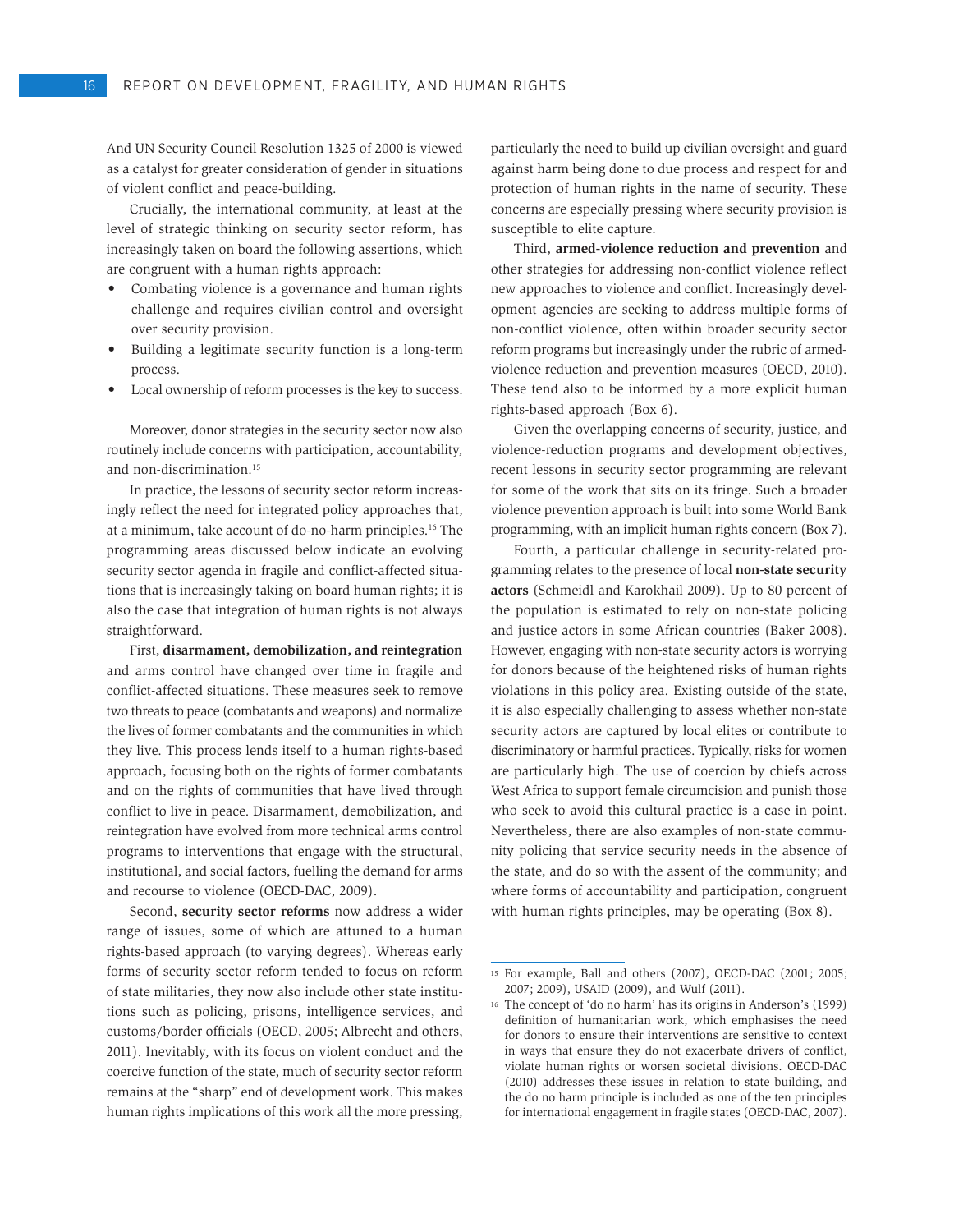#### **Box 6: World Bank support to municipal-led armed violence reduction**

The World Bank's Small Grants Program for Violence Prevention supports municipal-level initiatives that advance community-based perspectives to reduce armed violence. Initiatives focus on reducing the number of weapons in circulation, altering the attitudes and behavior of the agents who might potentially use them, and strengthening public and private institutions for enhanced security and good governance.

Lessons emerging from this experience [include the importance of]:

**Multi-sector strategies** grounded in a common vision of the risks affecting citizen security;

**Focusing on those at risk** of following a criminal career path;

**Reinforcing existing security mechanisms.** Promoting local customs and minimally shared social rules to generate a sense of belonging, facilitate peaceable coexistence, and encourage respect for common heritage, civic rights, and duties;

**Seeking local solutions** in neighboring and targeted "hot spots", together with initiatives that bring the police and community closer together in designing participatory strategies;

**Upholding law and order** through the accountable punishing of those who harm public wellbeing, while supporting those who foster peace, solidarity, respect, and community cohesion.

Source: OECD (2009: 100).

#### **Box 7: Human rights considerations in programs to combat non-conflict violence**

#### **Policing gender-based violence: The Family Support Units in Sierra Leone**

Family support units are police stations dealing solely with crimes against women and children. They were set up in Sierra Leone at the end of the civil war in response to increases in crimes against women, particularly domestic and gender-based violence. Now rolled out countrywide, the family support units are partnered by Rainbo Centres, which are operated by the International Rescue Committee and provide complainants with free medical and psychological support. This approach to policing is helping to protect the rights of women and their children. Similar programs have since been set up in Liberia and the Democratic Republic of the Congo (Denney, 2011).

#### **Addressing the challenge of crime: Community policing in Brazil**

The transition to democracy in Brazil coincided with an increase in crime and violence and complaints about police complicity. Years of authoritarian rule had weakened police accountability, responsiveness to the law, and relationship with citizens. To address these failures, community policing models were adopted across Brazil, involving training for police officers (particularly in human rights) and setting up committees with members of the public to build trust and share information. While its success in reducing crime rates is varied, community policing has developed as a response to criminal violence that seeks to bring police practice in line with human rights standards and foster greater accountability to those they are tasked to protect (Mesquita Neto and Loche, 2003: 179–199).

Non-state security mechanisms are a reality in many fragile and conflict-affected situations, and the potential benefits and efficacy of existing traditional or other non-state systems should not be overlooked, especially where the state

lacks the capacity to undertake basic security provision. Do-no-harm imperatives are particularly important however when working with subnational dynamics, institutions, and actors involved in security. Effectively applying these requires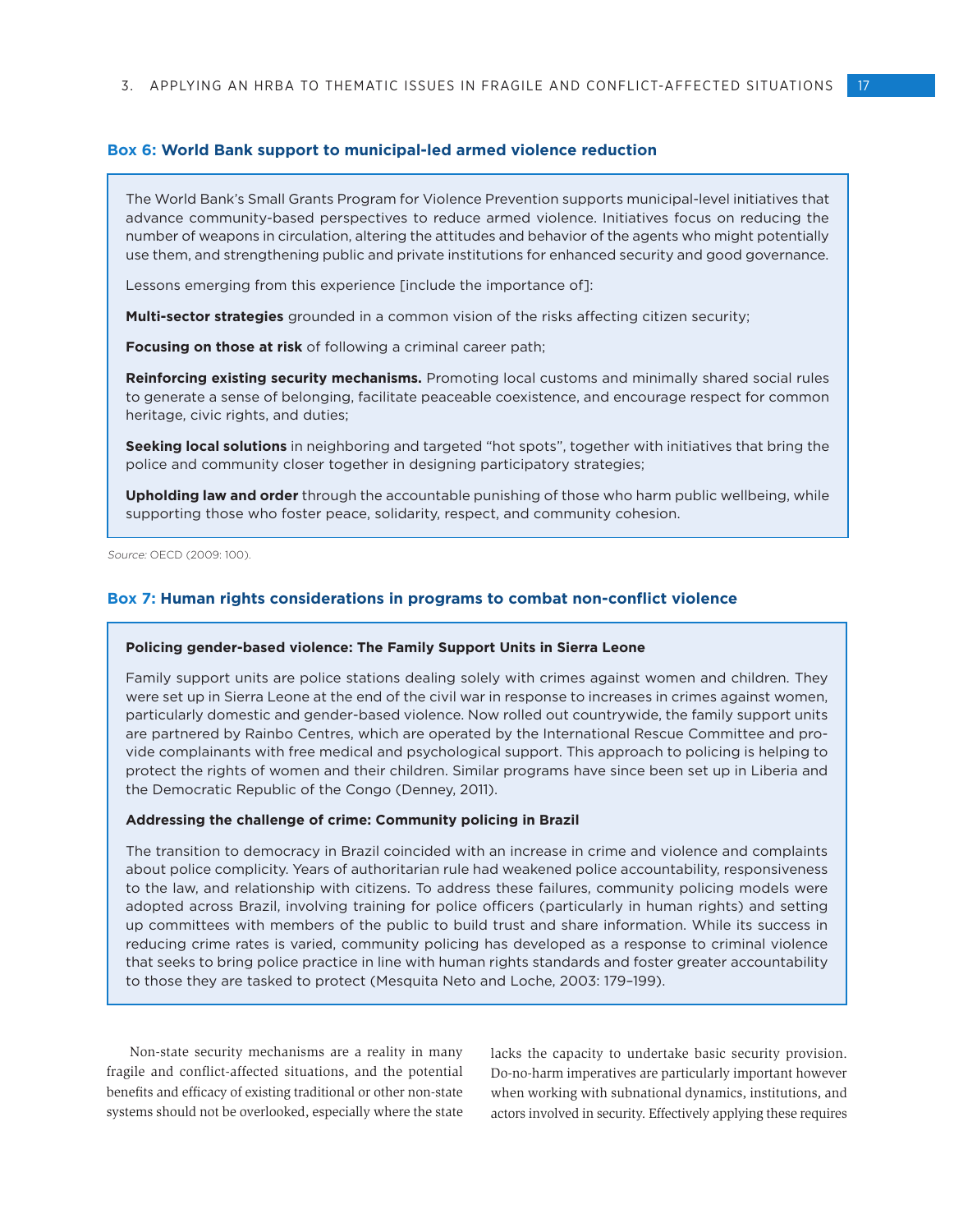#### **Box 8: Sungusungu in Tanzania**

*Sungusungu* was a vigilante group formed in the 1980s in Northwestern Tanzania to conduct night patrols in response to violent cattle raiding. Given their limited capacity, the Tanzanian police actively encouraged this non-state policing mechanism. *Sungusungu* was popular because of its effectiveness in deterring cattle raiding and was given legal backing in 1989, leading to the roll out of *sungusungu* across the country and the compulsory participation of adult males in patrols. Yet, over time, the legitimacy of *sungusungu* deteriorated, as patrols used excessive levels of violence in extracting confessions and punishing offenders, at times resulting in death. In some cases, the decline of *sungusungu* was due to the arrest of its leaders over cases of torture. New forms of community policing have since emerged, such as the *ulinzi shirikishi*; but Tanzanians indicate that this is different from *sungusungu*. Principally, they claim, "now we have human rights" in differentiating the two forms of community policing.

Source: Cross (2011).

a deep understanding of local power politics, the interests that are served by local security actors, the groups that are at risk of discrimination or outright oppression, and how factors connect to broader national dynamics of conflict and fragility.

Fifth, and most significantly to wider development interventions, assessing security issues from a human rights perspective can add value by supporting analysis of the implications of the dynamics of conflict and violence for other development objectives. Most development assistance programs in violenceaffected countries would benefit from the incorporation of **conflict sensitivity**. 17 Given the correlations between poor human rights records and the prevalence of violence set out earlier, an awareness of the human rights implications of poor security conditions would also add value to programming in all sectors. A human rights lens on the interface between security challenges and development can help practitioners to understand the potential security risks of programming choices and avoid potential conflict. Moreover, failure to develop sufficient context analysis can lead to "doing harm", including in terms of aggravating vulnerability to human rights violations or violating human rights. An understanding of local causes and dynamics of violence and its consequences is thus crucial for all development actors, even those not explicitly involved in direct security programming.

# 3.3 Justice Sector and Rule of Law Reform

The above sections have already signaled the relevance of justice mechanisms in (re)establishing a sense of order and the possibility of rule of law in fragile and conflict-affected situations: transitional justice in relation to supporting the capacity and commitment of the state to end impunity on human rights abuses, and the security sector regarding the state's ability to rein in violence, protect citizens, and enforce

the law. This section looks at justice sector institutions, discussing their central importance for the realization and protection of human rights, for resolving disputes peacefully and for contributing to the foundations of rule of law in fragile and conflict-affected situations.

#### Key messages

- How justice and entitlements are conceived, and disputes resolved, has consequences for the distribution of power and resources and thus for the nature of state society relations and for development outcomes.
- Donors have supported justice sector reform for decades, including in post-conflict settings; but, despite critiques, practice on the ground is still top-down and too technical in many cases.
- Newer and more politically nuanced approaches to justice reform are supporting bottom-up processes of legal empowerment and access to justice, which may contribute to better voice through rights claims on issues of social justice and equality. This could enhance the social accountability capabilities of social actors.
- Where legal pluralism is prevalent, working with nonstate actors is an additional entry point for providing access to justice. As with non-state actors in the security sector, this approach is not risk free from a rights perspective and requires analytical skills and operational approaches that take account of existing norm systems and power relations. A human rights perspective can contribute to this.

<sup>17</sup> Conflict-sensitive approaches (like do no harm) involve developing sufficient context awareness and taking measures to ensure that interventions do not contribute to aggravating conditions of conflict.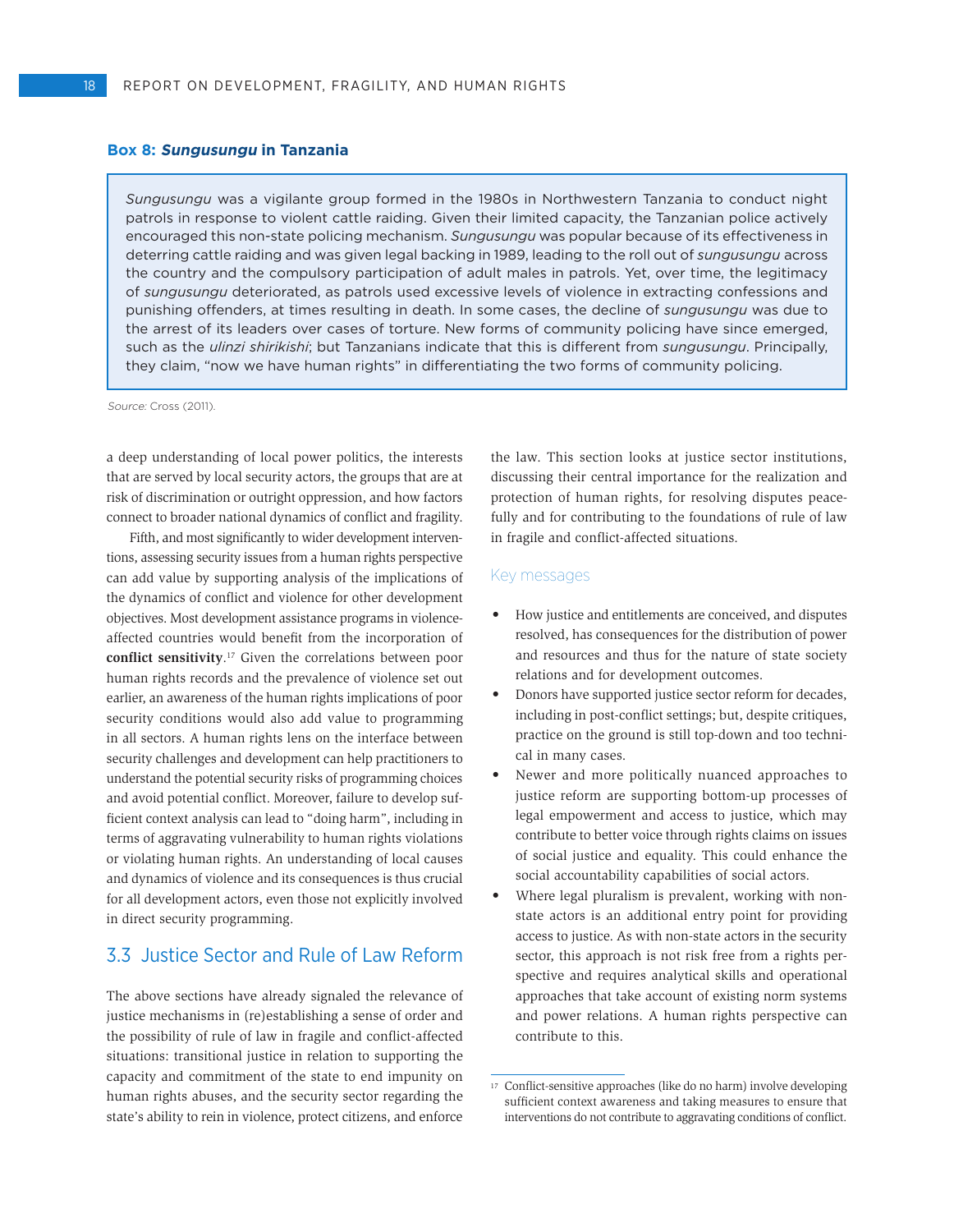#### Rule of law, justice, and human rights

Rule of law has typically been associated with three features.

First, it is the *outcome* of the process by which key actors (elites) choose to abide by a set of commonly agreed rules regarding political, economic and social engagement because it is in their interest to do so (Holmes, 2003; North and others, 2009; Tamanaha, 2004). This agreement by powerful elites to be rule bound is the basis for an accountable state (Schedler, 1999). Such strategic bargains are historically contested and redefined over time by groups who feel excluded. This seemingly conflictual process may be resisted by ruling elites but may result in transformative processes leading to more inclusive polities.

Second, rule of law is associated with *regulation* and dispute resolution and the corresponding institutional capacity of the state to enforce law-abiding behavior. This relies on the ability of the state to rein in violent conduct (security function) and to resolve conflict in peaceful ways.

Third, rule of law is also about the state having the capacity and political will to honor the existing *social contract*. Whether these qualities are present depends on how statesociety relations have been politically negotiated over time, including through different generations of "rights revolutions". In histories of constitutionalism, constitutionally agreed rights tend to reflect the dominant normative discourses (and not necessarily the realities) of their time, including whether they are consistent with international human rights commitments. Rule of law occurs then through institutional capacity (such as judicial review) and societal agency (such as through legal mobilization) to oversee the protection and realization of these rights (Epp, 1998; Gloppen, 2006).

Different definitions of rule of law place different emphases on these three elements. A distinction worth drawing for the purposes of this report is between two dimensions:

- **Substantive dimension** of rule of law (that is, the content of the law), which establishes the normative vision of social justice and entitlements within a political system, and through the social contract; and
- Procedural dimension of rule of law, which refers to the organizational and institutional arrangements that support the realization of the content of laws, including through the rights protection and law enforcement capacity of the state and the workings of the justice sector.

The justice sector plays a central role in the realization of rule of law and human rights. On the procedural side, key functions of the justice sector in mediating state-society relations are to administer the criminal justice system, resolve

disputes, and provide judicial review to protect the realization of rights of citizens and hold public officials to account over the legality of the exercise of power.

However, what each of these general functions looks like in practice is the product of the substantive dimension of the rule of law. This results from particular histories of state formation and contestation over power and resource allocation. It ultimately reflects the normative underpinnings of the political settlement and the prevailing value system that underpins state-society relations. For instance, how due process and the rights of the accused are weighted in different settings depends on existing legal codes and norm systems, as well as on prevailing legal cultures and sociopolitical attitudes toward crime and punishment. Finally, the degree to which justice mechanisms are formalized or take the shape of non-state mechanisms of dispute resolution varies considerably. This is particularly true in many fragile and conflict-affected situations where legal pluralism is often the norm and different conceptions of justice coexist within the same domestic context.

Therefore, justice mechanisms in any polity reflect deeply political choices about institutional design. Despite this, development practice in this area continues not to engage with this more politically nuanced understanding of justice institutions.

## The justice sector and the international rule of law agenda

Support to rule of law and the justice sector has been on the international agenda for several decades but has enjoyed a renaissance since the late 1990s and is now seen as relevant to many development objectives. First, rule of law is understood to enable development when it leads to the stabilization of property rights and contract law, which increases trust and reduces transaction costs in economic activities.18 Second, from the perspective of human rights, rule of law allows the state to be held to account for how the rights of citizens are realized and protected. Third, the good governance agenda has tended to focus on the accountability dimension of rule of law in relation to corruption and probity in the exercise of public office.

International approaches to rule of law support have been criticized on several counts however (Carothers, 2001, 2006;

<sup>18</sup> This concern with property rights in development discourse is not new, but academic scholarship in recent decades has followed North's (1990) analysis on the connections between institutions and economic development. This underpinned much international (and World Bank) rule of law support in the 1990s.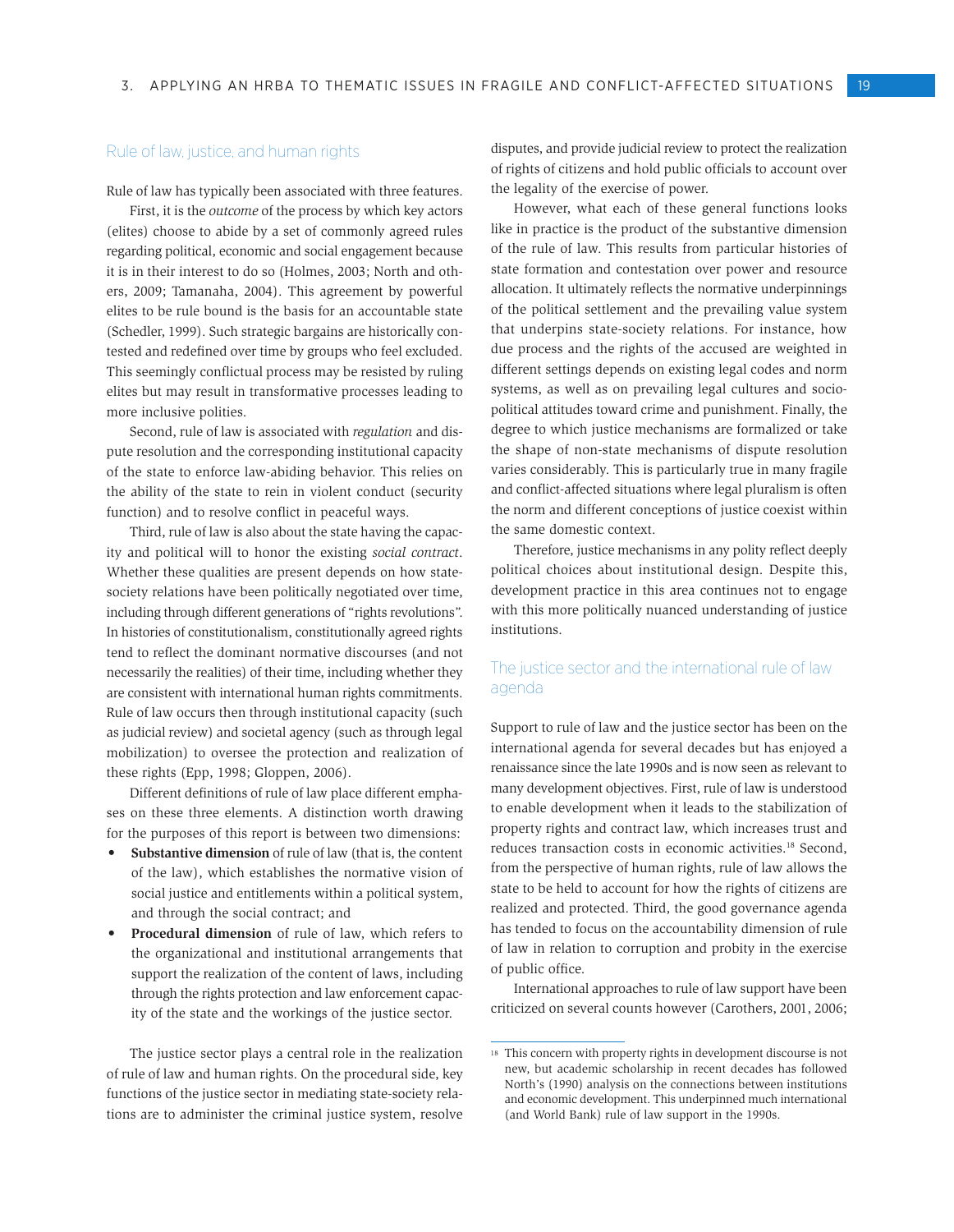Dezalay and Garth, 2002; Domingo and Sieder, 2001; Faúndez, 2005; Golub, 2006a; Wade, 2006). First, the justice functions that are prioritized often do not reflect context-specific needs and realities. Second, top-down approaches have focused mostly on formal institutions (such as courts and criminal justice procedures), often with a bias toward technical and infrastructural support. Third, where legal change has been the focus of support, it has often resulted in legal transplants that are not critically assessed and are poorly embedded in local legal cultures and practices. This creates difficulties for building up legitimacy where foreign systems are perceived as alien, including among the domestic legal communities. Finally, reforms to strengthen judicial independence and the constitutional review function of courts have been less prominent on justice sector donor agendas.

More recently, there has been broader recognition that the construction of the rule of law is a political process and the product of particular legal, political, and socio-cultural histories. It is also now better understood that rule of law is never an absolute; rather, it is a broad and multi-level spectrum that is experienced differently according to factors such as class, culture, gender, and ethnicity.

This more nuanced understanding of rule of law is influencing how development agencies are approaching the justice sector. One important development is that there is more support to the legal empowerment of marginalized groups across a range of rights to facilitate bottom-up processes of using the law to achieve pro-poor social change (Commission on Legal Empowerment of the Poor, 2008; Golub, 2006b). This relatively recent international interest in engaging with legal empowerment objectives has notably translated into efforts to improve access to justice, legal aid, and legal mobilization strategies and capabilities.

Working with bottom-up processes has also involved engaging with non-state forms of dispute resolution because these can involve local institutions that are more accepted by the communities that they serve and may be more effective in resolving disputes at the local or community level.

Thus, the focus of the international agenda, at least at a strategic level, is increasingly turning to what justice systems mean for society, and to how (different groups in) society can use the justice system not only for protection but also for redress and for making claims, for instance, around human rights.

#### Justice sector reform, rights and fragility

Fragile and conflict-affected situations are particularly challenging environments for justice sector reform. First, the weak territorial presence of the state—whether as cause or effect of fragility—reflects in many cases a limited capacity to either adjudicate or enforce the law of the land (O'Donnell, 1993). Second, the meaning and narratives of rights and social justice among the population may be highly heterogeneous, uneven and fragmented, or simply absent. Third, states may themselves be the main perpetrators of human rights violations or lack the organizational and institutional capacity to protect the population from different forms of rights abuses and violence perpetrated by others.

At the same time, international discourse on fragile and conflict-affected situations increasingly notes the importance of justice sector reform as the foundation of rule of law and for building resilient state-society relations where accountability has a place (World Bank, 2011a). To date, however, there has been a recurring mismatch between more sophisticated understandings of the potential importance of justice sector reform and the types of programming found on the ground. Key points made in the literature include the following:<sup>19</sup>

- Policy documents increasingly give prevalence to the importance of (re)constructing the justice system to achieve peace and reconciliation, but still tend to hold partial and compartmentalized understandings of what the justice sector entails.
- • Recourse to inappropriate legal transplants continues to feature in rule of law support (as the case of Afghanistan in Box 9). At the same time, international pressure on states to sign up to international human rights norms can have a positive impact, as in the case of the Convention on the Elimination of All Forms of Discrimination Against Women (CEDAW), which has enabled the agency and rights of women.
- In practice, there remains a disconnect between human rights programs—including those focusing on transitional justice objectives and strategies—and parallel programming in justice and broader rule of law reform interventions. Moreover, tensions between these and security sector reform are not sufficiently considered, with potentially problematic consequences for human rights. Instead, "security and justice" reforms are often presented together with non-problematized assumptions that all good things go together.
- This oversight is connected to insufficient attention to the fact that law and justice are political constructs that serve

<sup>19</sup> There is limited research on the justice sector in fragile and conflict-affected situations, with a few exceptions (see Albrecht and others, 2011; Isser, 2011; Scheye, 2009; Sriram and others, 2011a and 2011b).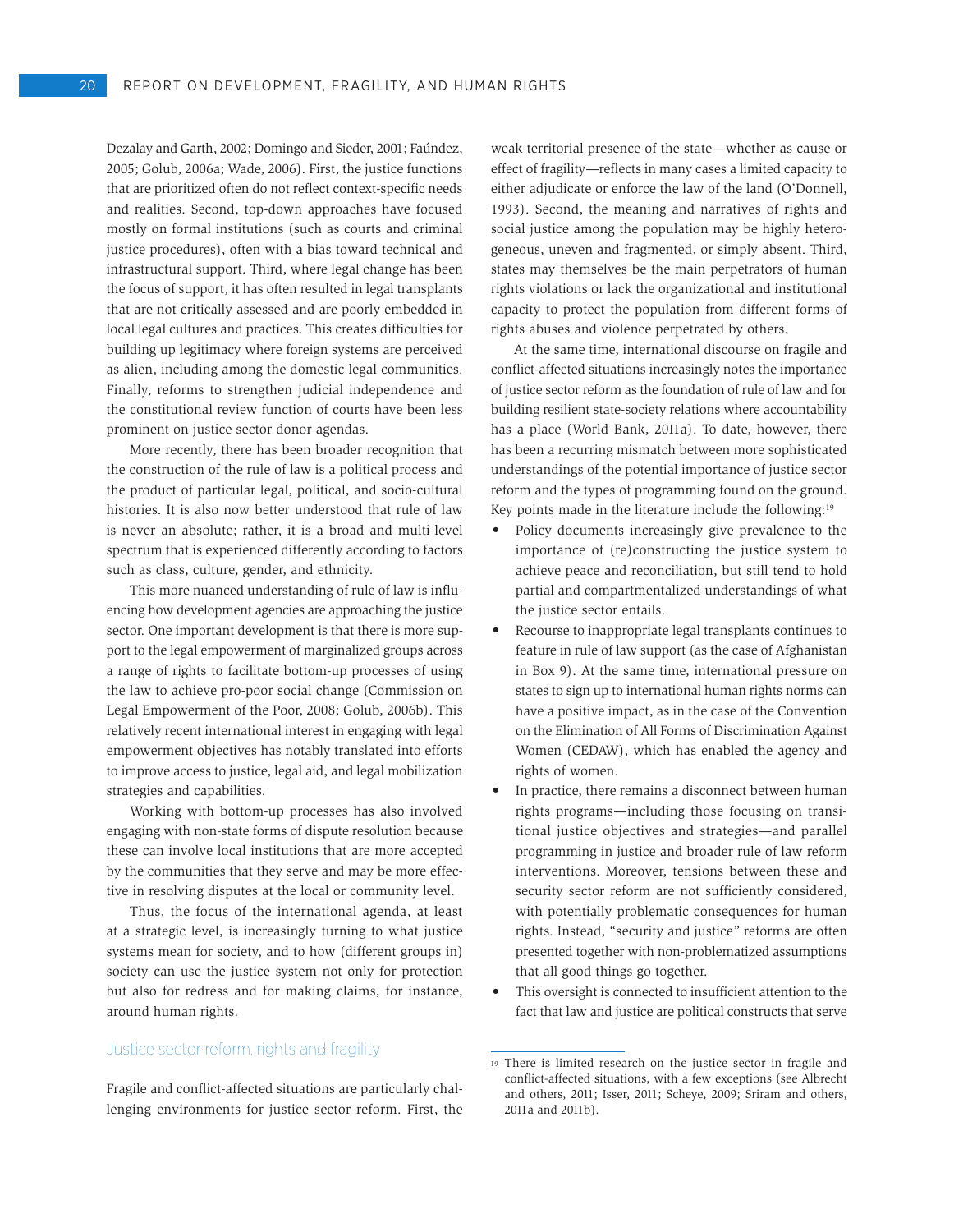#### **Box 9: Afghanistan on competing sources of law**

International interventions in justice sector and rule of law reform in Afghanistan illustrate how wellintended programming can do harm because of insufficient attention to context, prevailing systems of norms, and histories of legal culture. Formal evaluations cite the early interventions in the justice sector reform by the Italian aid agency and then USAID as problematic because of insufficient consideration of existing legal systems and limited understanding of the particularities and subnational features of legal pluralism (including the distinction between Sharia law and customary norms). This failing led to a topdown import of legal institutions that did not resonate with domestic norms of justice and structures of adjudication, which are mostly derived from Islamic law. Most Afghan legal professionals trained in Islamic law saw the codes, systems, and capacity development programs as an alien imposition, particularly the early stages of criminal justice reform.

Such mistakes led the UN Human Development Report of 2007 (UNDP, 2007) to make the case for a more synergistic approach in Afghanistan, based on a hybrid model of justice that connects existing domestic national and subnational institutions of justice and dispute resolution (*jirgas* and *shuras*) to formal justice mechanisms. The merits of involving local communities has reportedly been integrated into more recent thinking on how to build more resilient institutions of justice and security under the National Solidarity Program..

*Sources*: Suhrke and Borschgrevink (2009); UNDP (2007); Suhrke (2011).

particular constellations of power and elite settlements, with varying degrees of broader acceptance. Thus, providing technical assistance to politically captured justice mechanisms may do more harm than good.

These challenges are significant, but the justice sector can still constitute a useful entry point and contribute to a process of change whereby judicial institutions help shift power structures toward more inclusive settlements. Entry points and some related experiences include the following.

First, a particularly underdeveloped area of justice sector support that has the potential to support transformation relates to judicial activism regarding rights claims, including through the social accountability function of courts on rights issues. This is being addressed to an extent through legal empowerment movements, which involve supporting rights-holders to make strategic use of the law and legal mechanisms to pursue rights claims (Gargarella and others, 2006; Gloppen and others, 2004; 2010). The politics of transformative constitutionalism and the role of courts in adjudicating on rights claims to make them effective are explored further in Sections 3.4 and 3.5.

Second, and related to increased awareness of rights and legal mobilisation, in fragile and conflict-affected situations as elsewhere, donors are increasingly concerned with bottom-up approaches, such as access to justice and legal aid. Legal mobilization from below in the pursuit of human

rights protection is in this regard increasingly supported. The *quality* of justice institutions that are being accessed is important, however, as is the degree to which they are supported by an inclusive political settlement (Gloppen 2006). Poor quality justice institutions can undermine efforts to improve access to justice.

Third, institutions related to the justice sector, such as human rights ombudsmen and other oversight and complaints mechanisms (in addition to the courts), can add to the range of redress mechanisms for citizens in support of improved social accountability for rights. These bodies have become formidable mechanisms of oversight in some contexts of conflict and fragility. For example, human rights ombudsmen in Bolivia and Peru have used rights discourses to empower citizens, and supported concrete mechanisms of redress even in moments of fragility and conflict during the 1990s (Domingo, 2010).

Fourth, the "discovery" of customary justice by international actors is generating new thinking on how to engage with non-state dispute resolution mechanisms (Albrecht and others, 2011; Isser, 2011; USIP, 2009. Stronger analytical skills are now needed in operations to identify the concrete power relations and patterns of exclusion (or inclusion) that non-state justice institutions either perpetuate or address.

In some cases, non-state forms of justice may provide strategic entry points for working with what may be more legitimate mechanisms of dispute resolution than the formal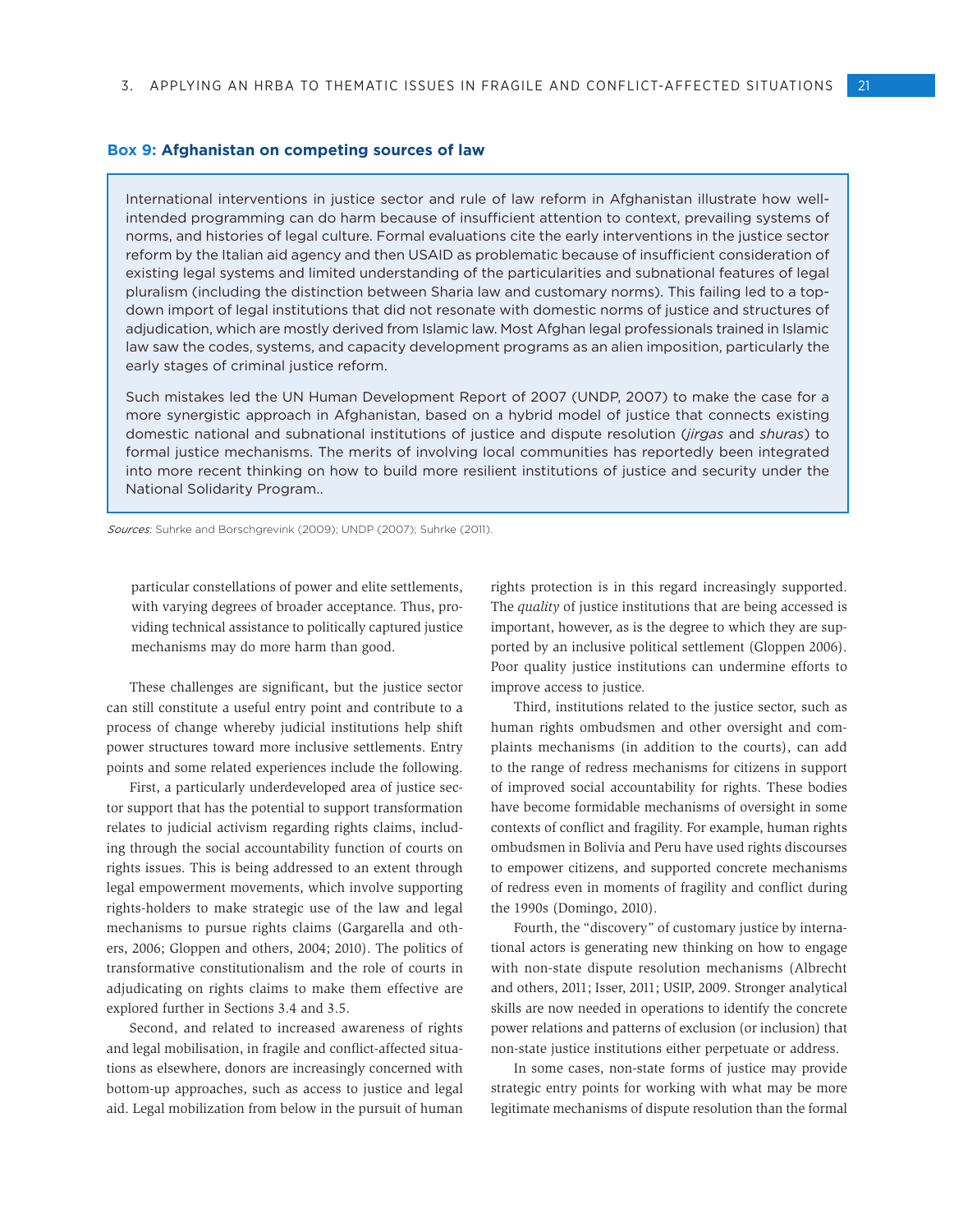#### **Box 10: Entry points for constructive engagement with non-state justice mechanisms**

Analyzing the ways that power structures affect how people use justice mechanisms can be a useful starting point and may suggest that enhancing the strategic capabilities of marginalized groups to use "forum shopping" strategies is an effective way of increasing access to justice. Interventions that enhance this choice can have an empowering effect. Legally plural settings vary considerably however, and in some cases this element of choice may be fundamentally limited.

Marginalized groups can also be supported to contest exclusionary and discriminatory attitudes and practices embedded in both formal and informal mechanisms of justice at the domestic level through recourse to regional or international human rights conventions. For example, in some cases women have effectively used CEDAW at the local level to promote attitudinal shifts in gender inequality.

*Source*: Chopra and Isser (2011); Sieder and Sierra (2010).

system. A context-tailored, human rights-based approach can help in identifying entry points and opportunities to reduce human rights violations and promote the use of human rights principles and discourses to support more inclusive mechanisms of justice for marginalized groups (Box 10).

Lessons can also be learned from working with the grain of existing institutions to develop what in Bolivia has been called "intercultural" dialogue between systems. This form of dialogue recognizes that different levels of norm production continually interact with and affect each other; therefore, rather than being fixed, customary institutions are also susceptible to contestation and change. This fluidity creates opportunities for human rights principles and norms to inform evolving narratives of social justice at the different domestic levels (Box 11).

# 3.4 Addressing Social Exclusion

Human rights approaches also involve addressing systemic social exclusion by reshaping the distribution of power and resources within society. Contestation about the patterns of distribution is often a root cause of fragility. Efforts to redress social exclusion through translating human rights principles and norms into practice are deeply political and thus likely to be resisted by powerful actors who benefit from the status quo. A good measure of realism is therefore

#### **Box 11: The politics of intercultural dialogue and indigenous rights in Latin America**

The politicization of demands by local indigenous movements during the 1990s for customary justice mechanisms to be formalized in Latin America was reinforced by International Labor Organization (ILO) Convention 169 in 1989, which called on states to recognize indigenous rights and legal pluralism, and, more recently, by the Inter-American system, which recognizes community rights. At the same time, global human rights discourses have responded to local events, particularly in Latin America, by incorporating the language of legal pluralism and recognizing identity-based community rights.

Therefore, at the regional and global level, the principle of legal pluralism now features in different legal texts in ways that mark a paradigmatic shift in the ability of formal justice mechanisms to accommodate the realities of culturally plural societies. There is also a process of iterative exchange between different socio-legal spheres, which can lead to power relations becoming more inclusive. For instance, at the subnational and community level, human rights discourses are reshaping views about entitlements and how individuals and communities should be positioned in relation to structures of authority. Where patriarchal structures prevail, this can have a positive impact on gender relations and the role of women at the community level.

Sources: Assies and others (1999); Domingo (2009); Sieder (2002); Yashar (2004).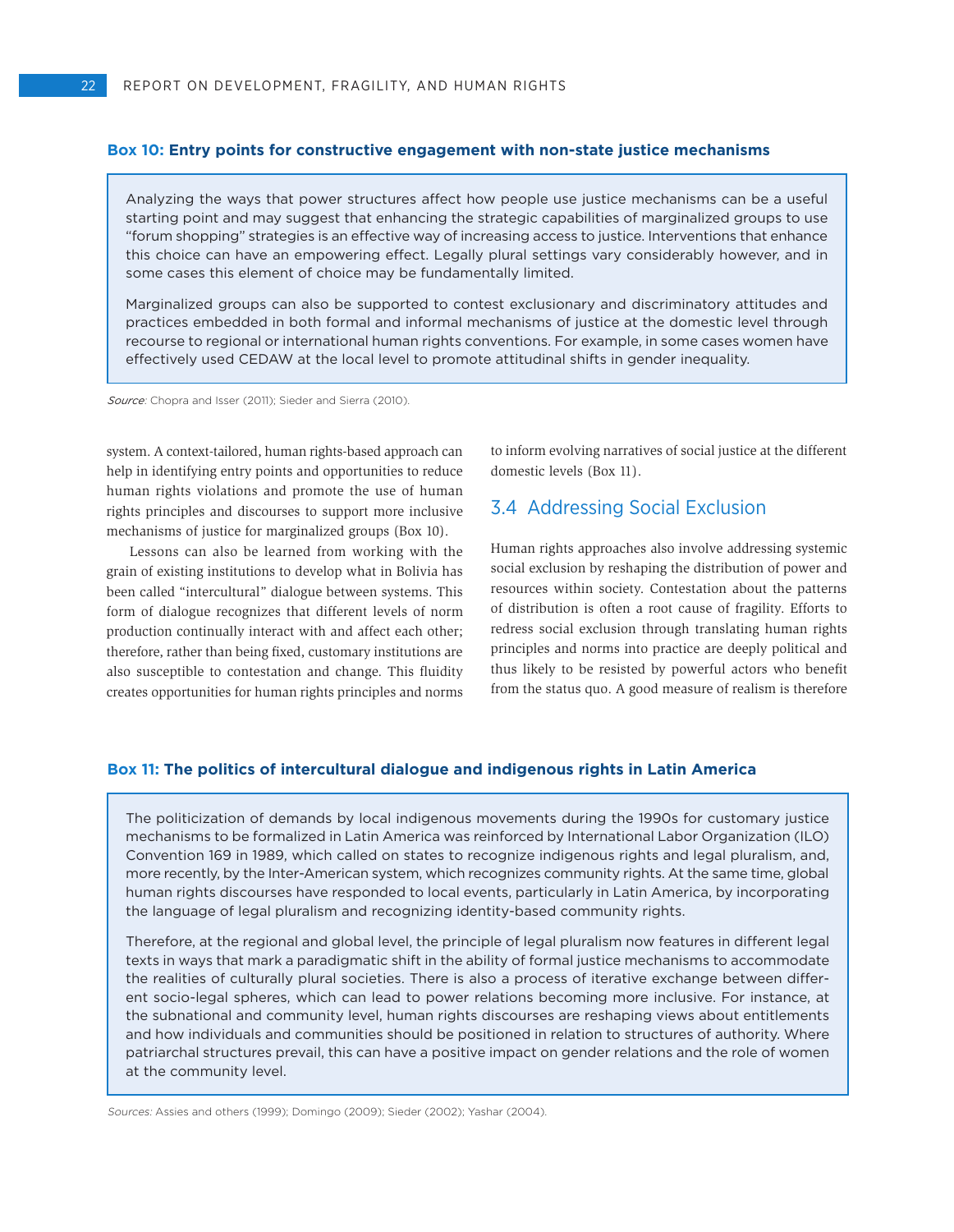required in terms of what external actors can achieve and over what timescales.

#### Key messages

- Social exclusion can be a particular stress factor in fragile and conflict-affected situations that heighten the risk of social and political violence and reflect patterns based on discrimination, inequality, and the denial of human rights.
- Constitutional reform, which aligns domestic law with international human rights norms, can in some cases contribute to transformative distributional change but depends on legal voice and commensurate mechanisms of accountability and redress.
- This strategic use of a range of redress mechanisms, such as public interest litigation combined with legal empowerment, can contribute to the realization of related (social and economic) entitlements and improved social accountability.
- • A context-specific, human rights-based approach can contribute to identifying opportunities and entry points for supporting changes to institutions, incentives structures, and capabilities that address patterns of social exclusion and corresponding human rights violations.

# Why social exclusion matters in fragile and conflictaffected situations and for human rights

Social exclusion reflects social, political, and cultural constructs about social justice and dominant narratives about who gets what (that is, who the winners and losers in society should be). By examining the root causes of social exclusion, it is possible to better appreciate the likely obstacles to more inclusive state-building based on the protection of human rights against discrimination and exclusion.

Social exclusion is a complex phenomenon that operates at different social, political, and economic levels, from the individual to the household and up to the state level. It is an expression of multiple and overlapping disadvantages, which are often the result of direct or indirect discrimination. These disadvantages determine the position of an individual or group within the social order; their access to economic opportunities, development, and other resources; and their ability to participate in the political process and exercise their rights (Beall and Piron, 2004; Kabeer, 2006; Stewart and Brown, 2009). As a *group* phenomenon, social exclusion is the product of social interactions characterized by unequal power relations.

There are four ways in which social exclusion can represent a particular stress factor in fragile and conflict-affected situations:

- **Social exclusion and social cohesion.** State and societies function better where ties of trust and reciprocity and a rich associational life bind intra- and inter-group relations and link state and society (World Bank, 2011a). The resilience of state-society relations is influenced by the degree of cohesion in a society and the extent to which the reigning political settlement reflects a collective vision of a shared national project. Social exclusion can contribute to fragility where it undermines societal bonds of reciprocity and trust between groups in society and between societal groups and the state (Ghani and Lockhart, 2008; Varshney, 2001; World Bank, 2011a).
- **Social exclusion and the state.** Patterns of exclusion can be entrenched in the arrangements that underpin a given social and political system. Where the state reflects exclusionary political arrangements—based on discrimination, inequality, and the denial of rights—there is a heightened risk of social and political violence. Groups that are discriminated against and suffer on the basis of their identity may mobilize against the state and its ruling elites to contest existing political arrangements (DFID, 2005a; Stewart and Brown, 2009). However, this process can also lead to a redefinition of the political settlement and result in human rights gains (as in the resistance to apartheid in South Africa).
- Social exclusion and institutional hybridity. Institutional multiplicity interacts with social exclusion and horizontal inequalities in complex ways. Often, as in the case of indigenous populations in much of Latin America, socially excluded groups do not enjoy equal access to formal state institutions and their own practices and institutions may not be recognized. Historically, the "invisibility" of their systems of authority has been a driver of exclusion and fragility, as in Bolivia, Ecuador, and Guatemala. Recourse to justice and redress has therefore remained highly uneven and flawed, with formal rules competing with, and transforming, informal norms and practices. The experience with vigilante justice in Guatemala illustrates this (Box 12).
- Social exclusion and development. Social exclusion can entrench uneven patterns of development. Groups and individuals suffering from exclusion and discrimination are most likely to face barriers to accessing key resources, developmental opportunities, vital needs and basic services, and rights such as food, water, health, and education (Evans, 2009; Stewart and others, 2005). Such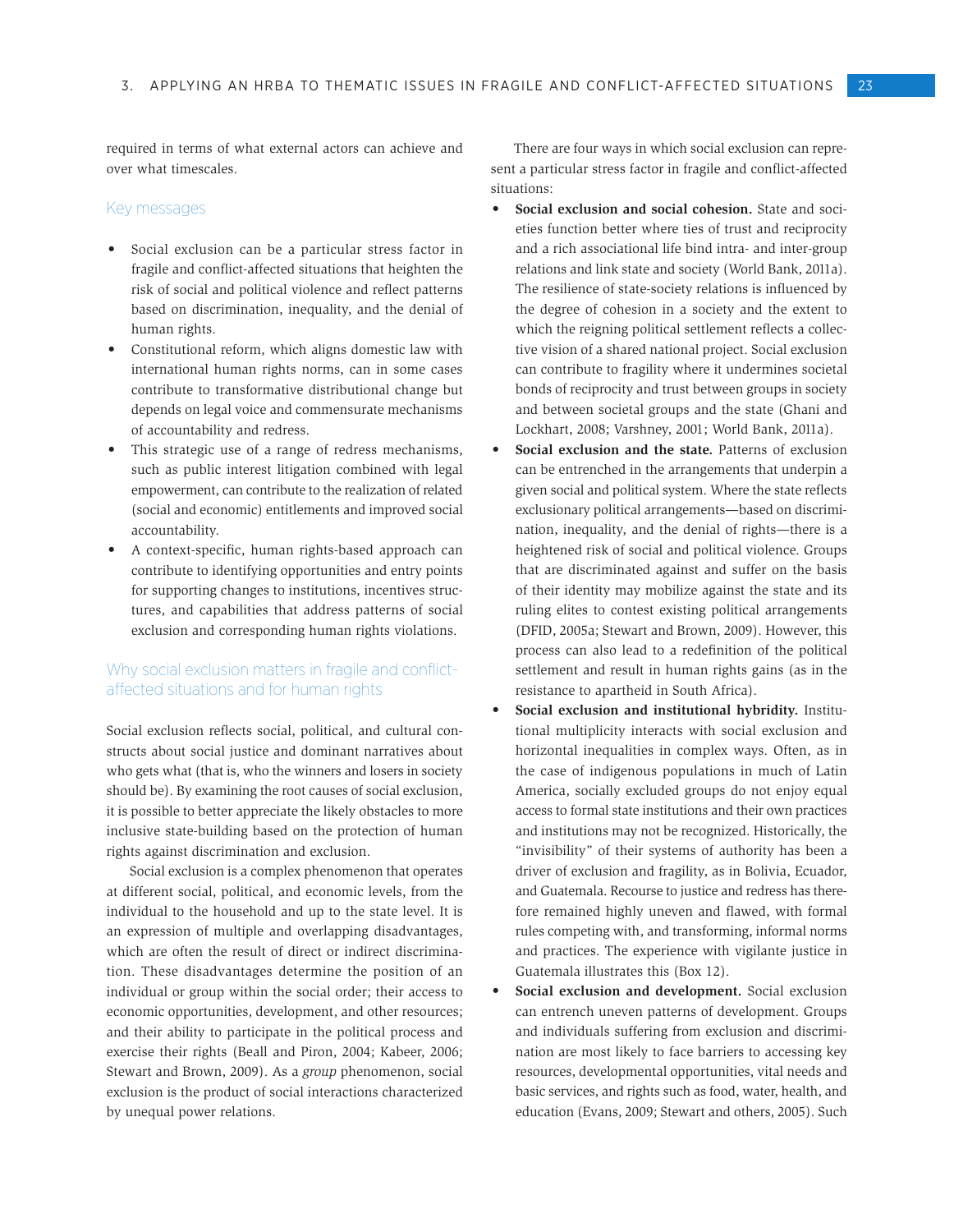#### **Box 12: Understanding the causes of vigilante justice in Guatemala**

The proliferation of vigilante justice (linchamientos) in rural areas in Guatemala results from a complex set of circumstances, including the increased vulnerability of peasants (especially indigenous communities), fundamental concerns about absence of security and violence at the hands of both state and nonstate actors, revulsion at the corruption and ineptitude of formal judicial institutions, and a generalized distrust of the national police. Linchamientos also reflect conflicts between the official judicial apparatus in Guatemala and customary justice. Vigilante justice is far removed from idealized visions of customary law (nor is it representative of it), but the conditioned control exercised by customary law in rural communities in the country has been challenged since the early 1980s. Violence and the imposition of military control in highland communities disrupted mechanisms of local control and fostered intense conflict within many communities, fracturing social cohesion. The reweaving of the social fabric within communities has remained a real challenge. From the 1980s onwards, there has also been a determined attempt to impose national judicial structures. The combination of internal unrest and an ongoing challenge to customary law helps explain the wave of linchamientos afflicting post-conflict Guatemala.

Source: Handy (2004).

disadvantage undermines prospects for agency and the emergence of the capabilities needed to develop societies.

Access to land in particular has been a marker of inequality and marginalization and is instrumental in shaping entrenched patterns of exclusion and (violent) conflict. In Guatemala, for example, land issues underpin unequal power relations and an exclusionary, discriminatory, and repressive process of state formation, and were at the heart of the country's 30-year civil war (Rocha Menocal, 2008). An uneven land structure has driven social exclusion and conflict in Colombia also. Given the alignment of key political, economic, and social interests that support both these political settlements, neither country has undertaken meaningful land reform (Rocha Menocal, 2007).

## Using an HRBA to tackle social and political exclusion in fragile and conflict-affected situations

Given the diverse nature of fragile and conflict-affected situations, there can be no blueprint for using a human rights-based approach to change structures of political and social exclusion. The strategic use of human rights norms and principles in some contexts has contributed to making political settlements and rules of political and social conduct more inclusive—but each context will demand a different solution. The following ways of working with human rights in development (not presented in order of hierarchy, priority, or sequencing) are examples of how rights may be instrumental to transitions from fragility to resilience in different dimensions of political and social exclusion and discrimination.

First, **the international human rights framework can shape debates on social justice**. In addition to being legally binding, the framework contains a set of standards against which states that have ratified human rights instruments can be judged. Over the past 50 years, international covenants and treaties have specifically addressed dimensions of inequality, discrimination, and vulnerability, notably through the International Covenant on Civil and Political Rights; the International Covenant on Economic, Social, and Cultural Rights; and, more recently, CEDAW, the UN Convention on the Rights of the Child, and the Convention on Rights of Persons with Disabilities.

If international (or domestic) public opinion is an important source of legitimacy, the incentives for new governing elites to sign up to international human rights treaties can be strong. Even when new governing elites make insincere commitments, their agreement to new standards can empower rights-holders (for example, by increasing the visibility of human rights norms) and contribute to the "socialization" of narratives of inclusion, equality, universality, and non-discrimination.

In addition, international or regional frameworks establish mechanisms of oversight or redress that can be used to claim rights or advance human rights principles of equality and non-discrimination. CEDAW, for instance, has become an important hook on which the women's movement can anchor their strategies for social transformation (Byrnes and Freeman, 2011; Sieder and Sierra, 2010) Box 13 expands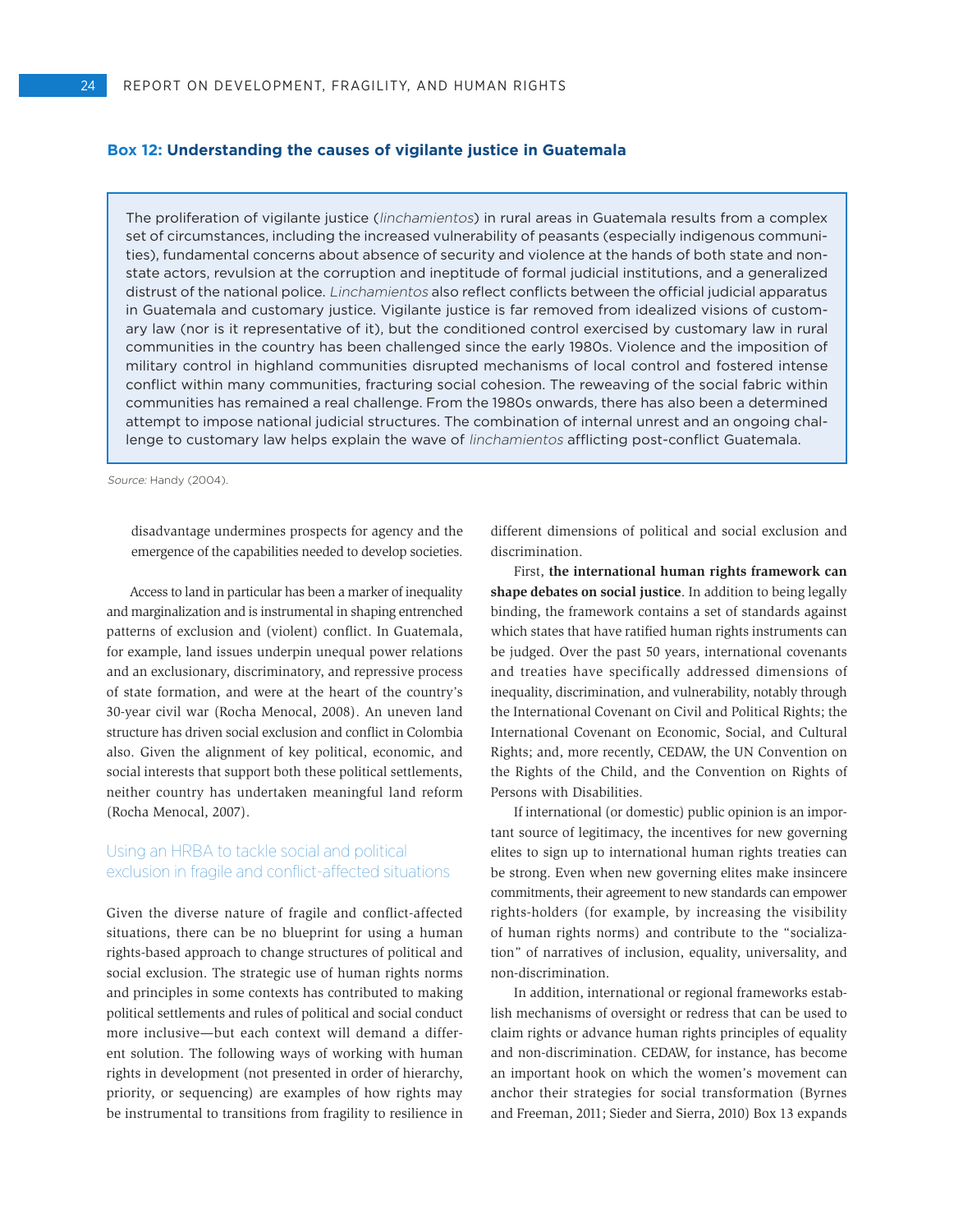#### **Box 13: The impact of CEDAW on women's rights in fragile and conflict-affected situations**

Political participation and representation are areas where CEDAW has had an impact on women's rights. Despite concerns that higher numbers of women in public office do not necessarily translate into a gender equality agenda, more women in public office, as in Burundi, marks an important shift. It reflects country-level responses to pressure both from the CEDAW review process and from women's organizations working from within to push for legislative change. Burundi, following the electoral reform of and the elections held in 2010, now holds one of the highest percentages of women in elected office at national and subnational level, with over 50 percent of the Senate taken by women.

Kenya's 2010 Constitution makes direct reference to commitments embarked on under CEDAW in relation to gender equality issues, as noted in the State Delegation Report. The new Constitution (in Article 27) addresses CEDAW's definition of discrimination against women (Article 1). It includes the basis for affirmative action by securing that no single gender should hold more than two-thirds of public or elected office at all government levels. It also makes provisions relating to equality in the family using similar language to that in the Universal Declaration of Human Rights and CEDAW Article 16. The impact of CEDAW is a result of international advocacy, the official review mechanisms of the Optional Protocol and the mobilization of key stakeholders in Kenya, notably the active legal aid of women's organization FIDA.

Source: Byrnes and Freeman (2011); CEDAW Committee (2011); Domingo and Wild (2012).

on the impact of CEDAW on women's rights in fragile and conflict-affected situations.

Regional human rights frameworks have also influenced domestic legal and political dynamics and wider social narratives of inclusion. A number of cases have been taken to the Inter-American Court involving claimants holding states accountable to the American Convention on Human Rights, particularly in relation to issues of inequality, deprivation, and discrimination resulting from conflict (Box 14). Enforcement

remains a challenge, but the fact that legal forms of redress beyond the state exist and that they have the potential to contribute to concrete issues of resource allocation should not be underestimated.

Second, **there may be opportunities to use constitutional reform processes to support new political settlements**, but these are fundamentally political processes in which donors often have a limited role. Kenya's post-conflict political dialogue following electoral violence in 2008, which resulted

#### **Box 14: Addressing horizontal inequalities in fragile and conflict-affected situations through regional human rights instruments: the Inter-American Court Judgment on the Plan de Sánchez Massacre in Guatemala**

In 1982, a massacre took place in the village of Plan de Sánchez in Guatemala during which over 250 villagers, mostly of Achi Maya origin, were abused and murdered by members of the security forces. This was one of many incidents that took place during the conflict and was an example of the government's scorched earth methods, which principally targeted indigenous communities, in this case under the pretext that the village was supporting guerrilla groups.

After exhausting domestic legal remedies, survivors of the massacre took the case to the Inter-American System and the court ruled that damages be awarded to the victims and their families. Notably, the judgment also ordered the Guatemalan state to undertake remedial action to compensate for systemic discrimination against the Mayan community, which had restricted access to basic services. The court ruled that the state was to implement a number of programs in the affected community, in addition to public works financed by the national budget.

Source: IAHRC (2004).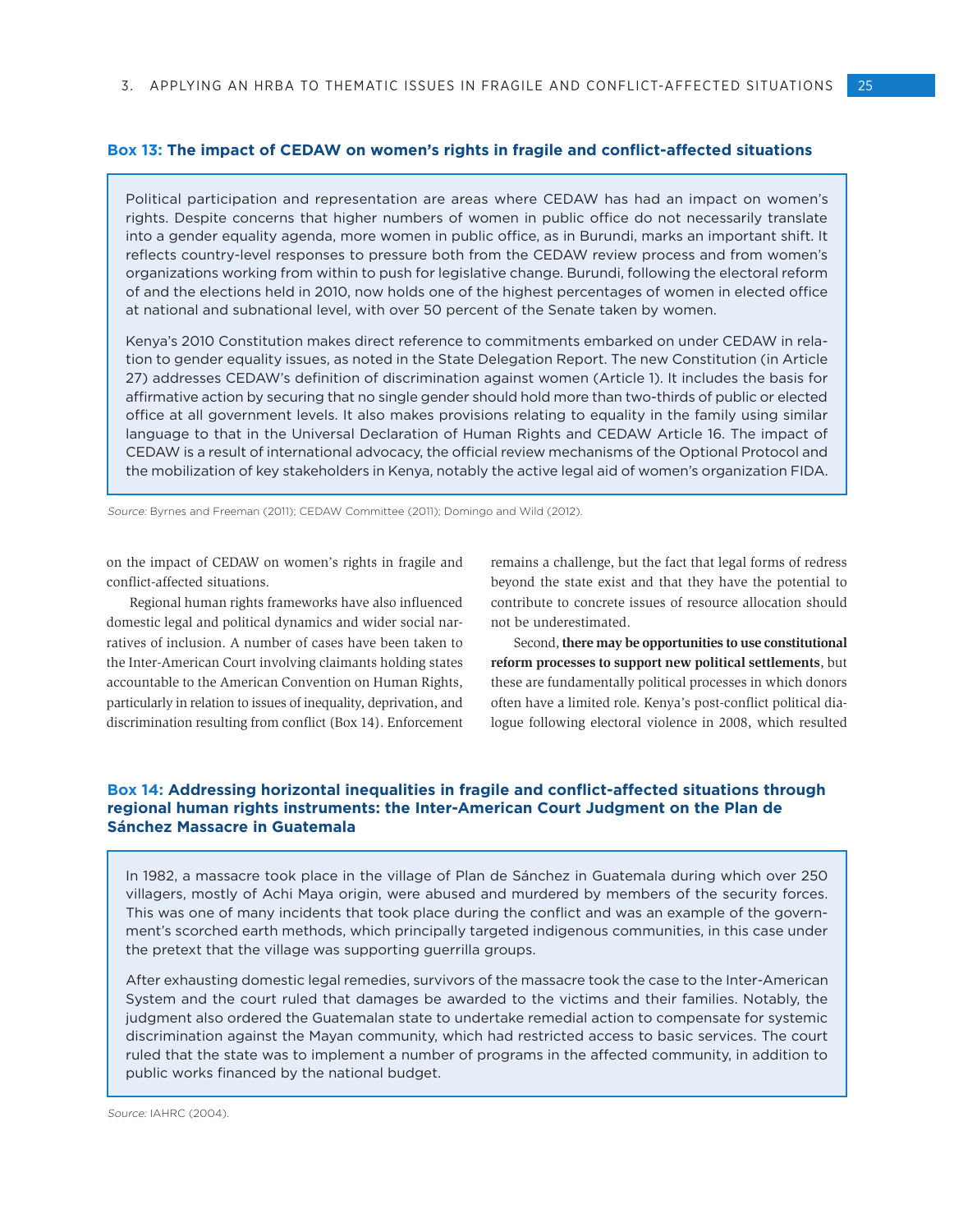#### **Box 15: The Kenyan National Dialogue and Reconciliation Initiative**

The Kenyan National Dialogue and Reconciliation Initiative set the pace for the process of constitutional reform, agreed to by the competing political leaders of the post-electoral violence. The ensuing constitutional reform process and referendum were nationally driven but the international community, in this case led by former UN Secretary-General Kofi Annan, had played a key role in mediating the power-sharing agreement among opposing parties. Kenya's political elites were ushered along by the timetable set during the peace and reconciliation process. This in turn was used as a political opportunity to ensure the culmination of a constitutional reform process that had been underway since 2000.

The peace process, thus, created a moment of opportunity, which in turn gave rise to a Constitution that can be characterized, alongside many new constitutions in countries emerging from conflict and fragility, as being transformative in its ambitions of social justice reflected in the Bill of Rights. The Constitution also contains provisions that should facilitate litigation on socioeconomic rights through a newly empowered judicial branch. It is crucial that the new text has been received and supported by the majority of Kenyans as a legitimate text.

Source: Akech (2010); Domingo and Wild (2012).

in a potentially transformative Constitution, illustrates how peace processes and subsequent endeavors to reshape relevant institutions can generate moments of opportunity for international support (Box 15). Crucially, these are dynamic, fast-moving, and unpredictable processes of change. They require ongoing analysis to capture emerging opportunities to support progress toward human rights and embed human rights principles as processes and relationships between key stakeholders are reshaped and redefined.

The (re)writing of constitutions can be an opportunity to alleviate and transform conflict (Babbitt, 2010; Samuels, 2006). The process itself may transform relations between erstwhile enemies and serve as a means for developing a working relationship—and even a degree of trust—between key actors. An additional function of constitution-making is to domesticate international human rights norms and make them authoritative for the exercise of political power (Deng, 2008).

Constitutional reform, which includes the expansion of constitutional rights—including to be better aligned with international human rights norms—has featured increasingly in developing countries. When this has also included the establishment of new accountability institutions and mechanisms of rights redress (such as empowered and independent courts or autonomous human rights ombudsmen), it has in some cases led to new forms of rights litigation and progressive judicial activism, through new jurisprudence for rights. Constitutional tribunals in South Africa and Colombia are key examples of this. In Colombia, this has also acted as a restraint to human rights abuses resulting from ongoing conflict challenges. This makes constitutional reform a

potential entry point for development agencies seeking to apply a human rights-based approach (see Gauri and Brinks, 2008; Gloppen et al., 2010).

Third, in relation to using support for the realisation of constitutional rights as an entry point, **donors can make strategic choices to position themselves at the most relevant institutional level**, selecting ones where legal mobilization is most likely to be effective. In the case of internally displaced persons in Colombia, for instance, the World Bank has been involved in supporting displaced persons to claim back property through a number of challenges using existing legal frameworks and governance institutions and invoking a language of property rights. This is an example of World Bank support for rights in a fragile and conflict-affected situation that contributes to rebalancing power relations in favor of a particular marginalized group, even if it is not explicitly framed in this way (Box 16).

Fourth, **the legal empowerment of marginalized groups can help to address social exclusion**. This includes working with victims or marginalized groups to improve their awareness of existing or emerging entitlements (from constitutional processes or international or regional human rights commitments) and/or their capacity to act. Such work can include research about the current status of the rights of certain groups or persons belonging to such groups, to help place a spotlight on neglected issues (Box 17).

Fifth, **where legal pluralism is a reality, international action may be most effective through engaging with non-state and informal institutions**. In some fragile and conflict-affected situations, new constitutionalism has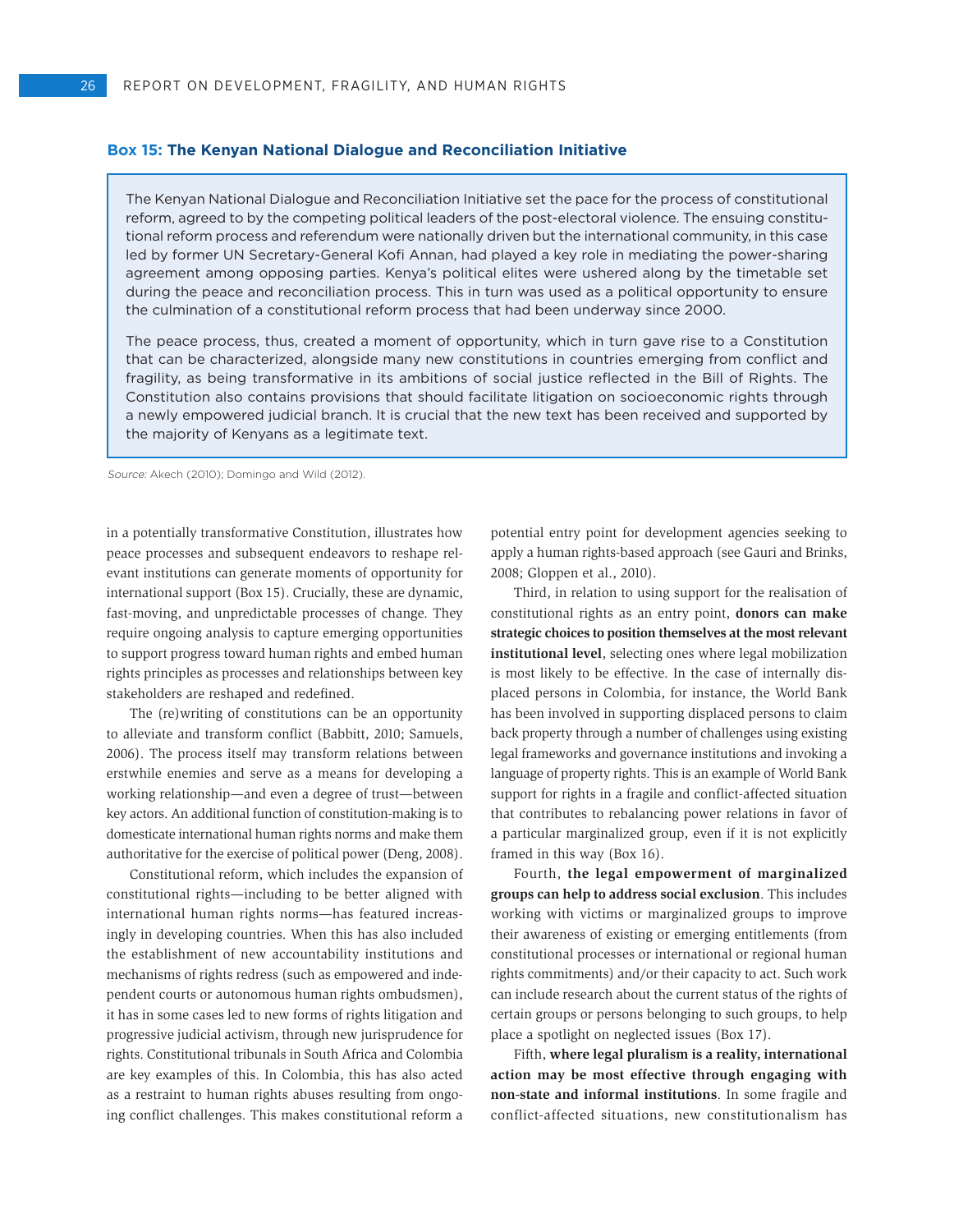The World Bank's Justice for the Poor program in Kenya funded a qualitative study investigating the factors preventing women from accessing their rights in the formal and informal systems. The study found the juxtaposition of the formal and informal systems under weak institutions had led to a general disorganization where all avenues could easily be misused to deny women access to land instead of upholding their rights. This, coupled with the erosion of safety nets, has led to wider acceptance of the self-serving behavior of individuals seeking to acquire land at the expense of women. The study recommended working with community elders and provincial administration officials to change attitudes at community level.

Source: Harrington and Chopra (2009).

resulted in efforts to formally acknowledge legal pluralism, including as a mechanism to resolve past issues of exclusion and discrimination. The new Bolivian Constitution of 2009, for example, gives equal position to different norm systems, including both formal institutions of the state and indigenous norms of self-governance, justice, and administration of territory. This constitutes an innovative shift in the normative premises and symbolic representations of law and legality, citizenship, and rights, which could have a lasting effect in terms of redefining power structures (Domingo, 2010). It should be noted, however, that the new Constitution also establishes a hierarchy of norms in that all dispute resolution mechanisms must be subordinated to respect for human rights. The Interim Constitution of South Sudan makes similar provisions for recognizing legal pluralism. In this case, the formalization of legal pluralism has raised concerns among women groups that this will entrench gender inequalities, given that some customary norms discriminate against women.

Informal institutions and community systems of governance should not be idealized however. Social exclusion is a problem not only between different (identity-based) groups but also within them, and there are legitimate concerns that communal/ informal systems of authority can reinforce social exclusion, for example, by marginalizing or discriminating against women, children, or lower-caste groups. Therefore, recognition of legal pluralism is not free of tensions vis-à-vis human rights, and these need to be recognized and acknowledged. In Bolivia, for instance, an intercultural dialogue has been ongoing over the past 10 years exploring different ways in which human rights can be made compatible with indigenous systems of rule.

# 3.5 Service Delivery and infrastructure Interventions

In countries affected by ongoing conflict, concerns about supporting political settlements and peace processes are often insufficiently connected to those about attending to the

#### **Box 17: Project on Protection of Land and Patrimony of Internally Displaced Persons**

In 2003, the World Bank funded a project to assist internally displaced persons to reclaim land in Colombia through the Post-Conflict Fund, which formulated the Protection of Patrimonial Assets of Internally Displaced Persons Project, implemented between 2003 and 2005. The project used a participative, decentralized and inclusive approach, and included (a) the participation of national and local governmental organizations, local authorities, affected communities, and NGOs; (b) alliances among the different stakeholders involved; and (c) ethnic and cultural strategies that reflected the diversity of the country.

Two procedures were designed to protect internally displaced persons rights to land: one for those already displaced (the "individual route") and another for municipalities and territories with massive displacement or risk of displacement (the "collective route"). Through the first procedure, any displaced person could request the protection of his/her abandoned or disposed property. Through the second, the Municipal Committee for Comprehensive Assistance of Internally Displaced Persons could declare an area as affected by displacement or at risk of displacement, thereby protecting all properties.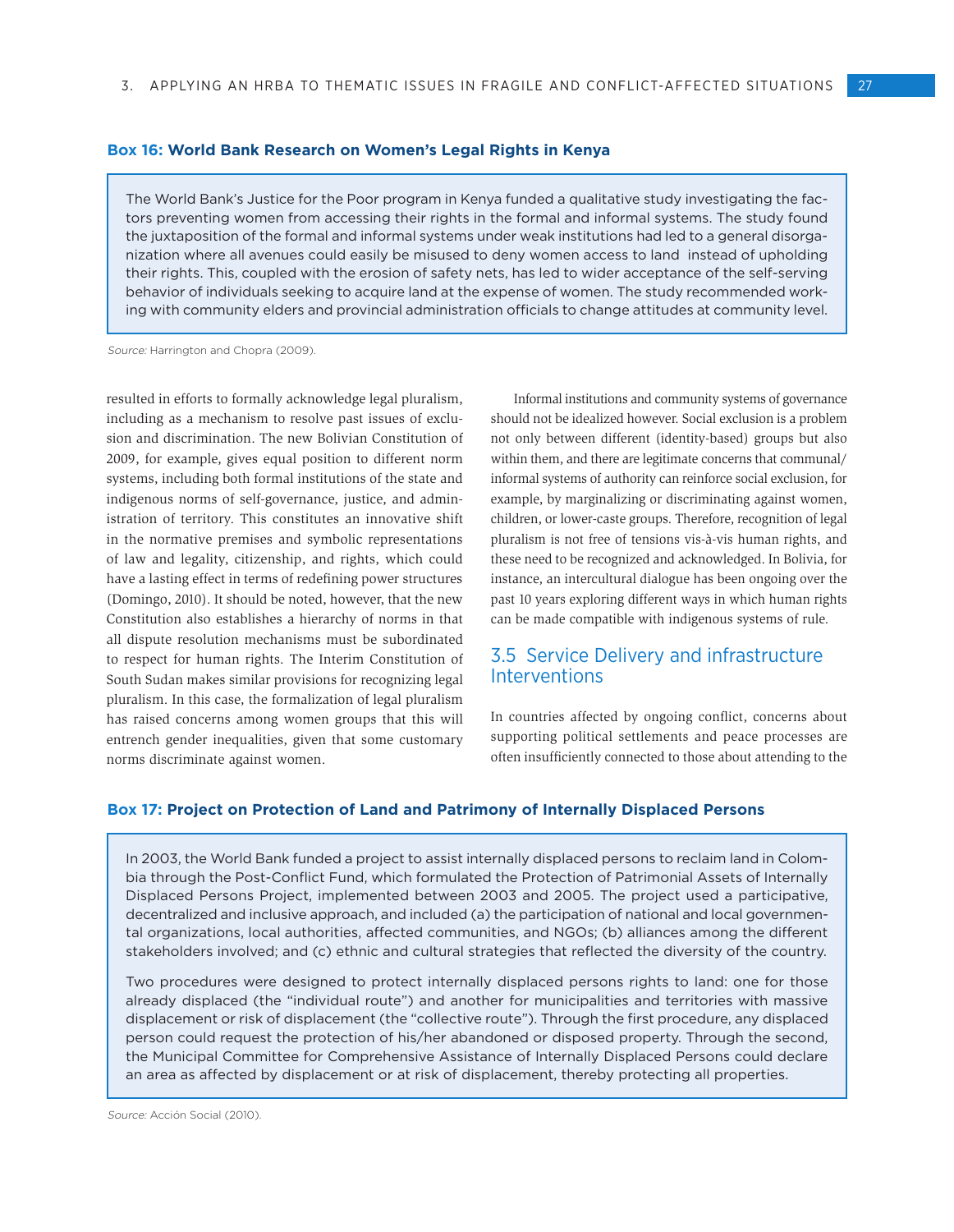immediate needs of the population. Where the state cannot or will not provide basic services or rights, non-state actors and institutions become the dominant arbiters of developmental processes. *Can human rights in development and a human rights-based approach add value to donor sectoral and infrastructure programming in these contexts?* Systematic research in this area remains scarce, but there are some positive examples that suggest that a human rights-based approach can contribute to service delivery in fragile and conflict-affected situations. The human rights-based approach element that appears most relevant to this question is the embedding of human rights principles of accountability, inclusion, and non-discrimination in decision-making processes about resource allocation.

#### Key messages

- • A human rights-based approach to service delivery can provide benchmarks against which to assess service delivery programs and policies, including where services are delivered by non-state actors.
- • Human rights analysis can also help in unpacking the power dynamics and fault lines of exclusion and discrimination that inhibit equitable access to services.
- More inclusive and accountable processes of decisionmaking on resource allocation, service delivery and infrastructure provision, including by enabling marginalized groups to have more voice, can contribute to building trust and social cohesion within society and in state-society relations.

#### Service delivery and inclusive state-building

Service delivery is a core dimension of state-society relations. States that are able to provide their populations with basic services and rights such as in health, education, water, and sanitation are more likely to foster conditions of resilience and build state-society relations founded on trust and reciprocity, which are at the core of a social contract.

Services are delivered in multiple ways however. From a human rights perspective, it matters whether this is in keeping with international human rights norms and whether they are framed as constitutional entitlements or not. In practice, there is a range of institutional and constitutional arrangements, political choices, and capabilities (including fiscal) that define and condition the mode and quality of service delivery. In the long term, however, the sustainability and legitimacy of state-building processes, and the resilience of state-society relations, depend on the extent and quality of service delivery and the degree to which it addresses patterns of exclusion and entrenched biases across social, ethnic,

cultural, geographical, or other cleavages. To achieve such outcomes, the state must be able to monitor the quality of its service provisions. Therefore, its regulatory capacity does matter (e.g., through the rule of law), as does how citizens exercise accountability (OECD, 2008).

In all countries, service delivery options are conditioned by the political economy of state-society relations. However, conditions of fragility and conflict are particularly disruptive in terms of meeting the basic needs and rights of the population, and service delivery is typically poor in conflict-affected settings. In turn, lack of access to basic services undermines the state-society compact and may be a key driver of fragility and conflict. Just as fragility erodes state capacity to provide services, poor service delivery undermines the legitimacy of the state and destroys capabilities and resources in the population (Baird, 2011; OECD, 2008).

Therefore, attending to service delivery is a matter of urgency in fragile and conflict-affected situations because improved service delivery can contribute to social and economic recovery by creating a virtuous upward spiral that can facilitate transitions from fragility to resilience (OECD, 2008). In addition, different services have different potential impacts in terms of the building-up of capabilities and societal resilience. Access to education, for instance, is thought to be important for enhancing the agency and capabilities of affected populations (Box 18).

In fragile and conflict-affected situations, policy responses to weak service delivery have often not been based on longterm development strategies. In some cases, they reflect rapid responses to the urgency of dealing with situations where the humanitarian logic of addressing emergency and life-threatening needs is still prevalent, or where the "peace dividends" of stabilization take precedence. Therefore, the emphasis in interventions may be less on how services get delivered (e.g., an interest in whether they are part of a broader rights commitment) and more on whether they respond to the need to get things done as quickly as possible. However, there is growing recognition that, at times, the logic of rapid responses has neglected issues of equity in service provision (Buchanan-Smith and Fabbri, 2005; Vaughn, 2006). Human rights-based approaches may therefore offer a conceptual framework that helps agencies better integrate their relief and development efforts (Darcy, 2004).

# Entry points for engaging with service delivery from a human rights perspective

Donors have several potential entry points for supporting service delivery from a human rights perspective, with choices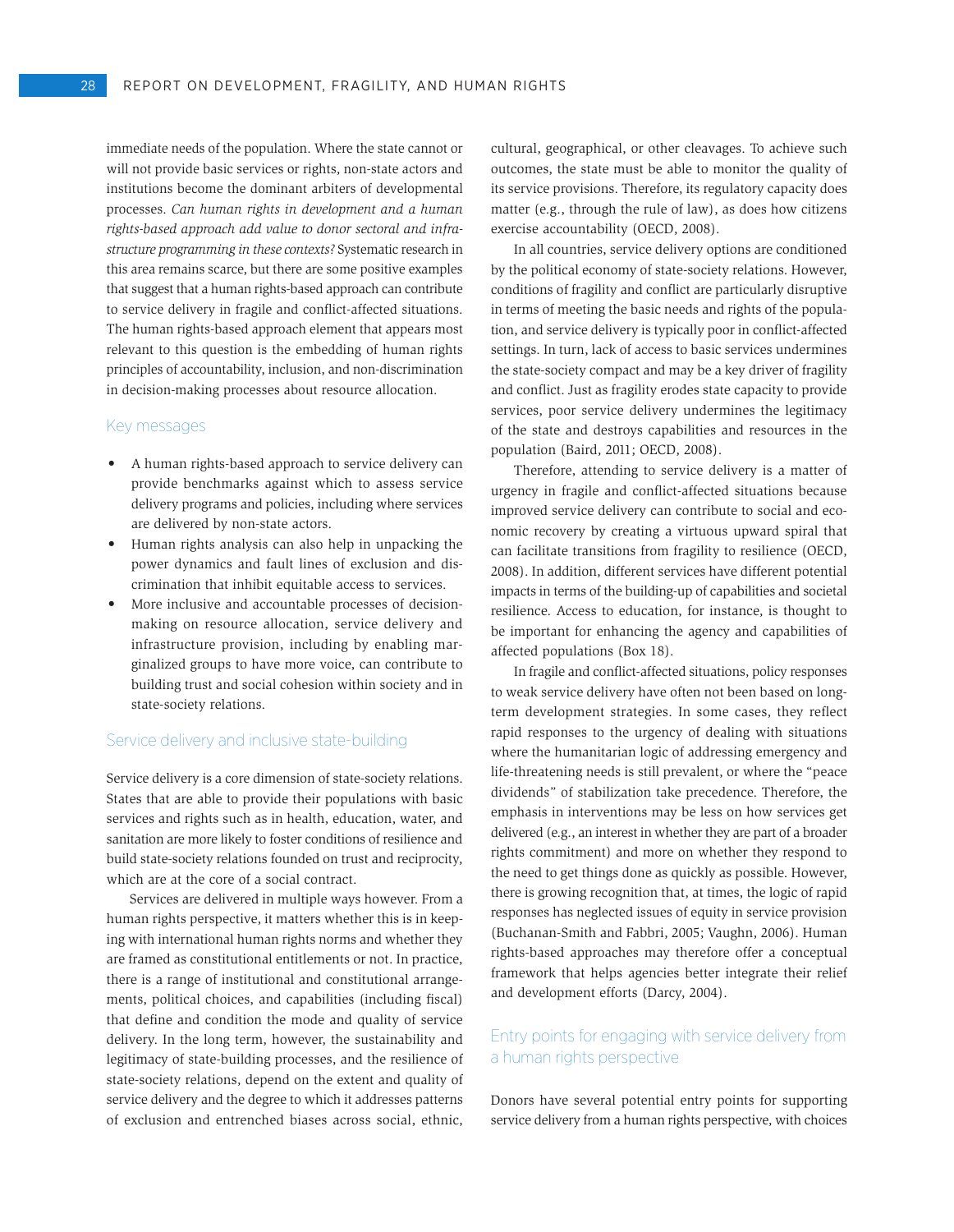#### **Box 18: The importance of education in providing protection and enabling agency**

There is evidence that education contributes to (re)building capabilities in fragile and conflict-affected situations in the following ways:

- 1. "Safe schools" programs can protect children from conflict and are thus bundled with issues of security provision.
- 2. Schools can help prevent children from being recruited into activities related to combat, forced labor, or drug trafficking.
- 3. Education is a powerful tool of intergenerational change. It has an impact on wider society by contributing to the understanding of public issues, supporting women's empowerment, and raising awareness about rights and entitlements.

Source: OECD-DAC (2008); Vaux and Visman (2005).

influenced by the governance level they prefer to focus resources on and the types of actors they wish to engage. Evidence about how human rights-based approaches have effectively informed service delivery programming in fragile and conflict-affected situations is underdeveloped however. In some cases, donors are using human rights principles (including transparency, accountability, and more inclusive modes of participation) to inform decision-making processes at different governance levels. A rights-based analysis can also help in unpacking the power dynamics and fault lines of exclusion and discrimination to ensure programming does not exacerbate these. Finally, judgments on how to use different aspects of human rights-based approaches for service delivery must be based on context-specific analysis of the potential entry points (DFID, 2005a).

Below are reviewed some service delivery methods that represent potential entry points for development partners in fragile and conflict-affected situations and how a human rights-based approach is relevant. But context-specific conditions will dictate appropriateness of focus.

First, **in some post-conflict states (notably where there is some degree of state and legal capacity in place), supporting rights claims through the courts might be relevant.** Colombia and South Africa provide examples of how constitutional rights in keeping with human rights norms can make a difference to service delivery when combined with effective redress mechanisms, notably rights claims through the courts. For instance, rulings of the Constitutional Tribunal in Colombia draw on the 1991 Constitution to use a human rights-based approach to order and follow up on more inclusive social policies and policymaking processes related to service delivery. One example is the judgment regarding internally displaced persons (already noted in Section 3.4).

Systematic efforts to attend to the needs of internally displaced persons came only after the court declared their conditions to be unconstitutional. As a result of this and of other rulings that issued orders to remedy budgetary and administrative capacity shortfalls and establish minimum levels of protection of IDP rights in an effective and timely manner, funding for IDP programs has increased and permanent evaluation mechanisms have been established on service delivery.

In South Africa, where social rights were enshrined in the Constitution as part of the post-apartheid political settlement, human rights activists have used the Constitutional Court to obtain services for marginalized groups that included, for example, prisoners, informal settlements, and HIV-positive pregnant mothers (Berger, 2008; Gloppen 2011; Yamin and Gloppen, 2011). The 2000 Grootboom case on the right to housing for people in emergency situations pioneered the court's use of judgments that, rather than ordering specific actions, require the state to publish a new policy to remedy rights violations. These examples illustrate how political settlements, and constitutional rights arising from these, can support better service delivery by creating benchmarks for policy and ordering authorities to make service delivery, policy development, and implementation a priority. Thus, focusing on legal empowerment in such contexts may be effective.

Even in contexts where the justiciability of social and economic rights is not part of the normative, institutional, or constitutional fabric of a society, a human rights-based approach can still influence service delivery in other ways, as suggested in the following example.

Second, **where the state is fragile, government service provision is likely to be weak.** This means that, in many fragile and conflict-affected situations, it is predominantly non-state (and often informal) actors who are in charge of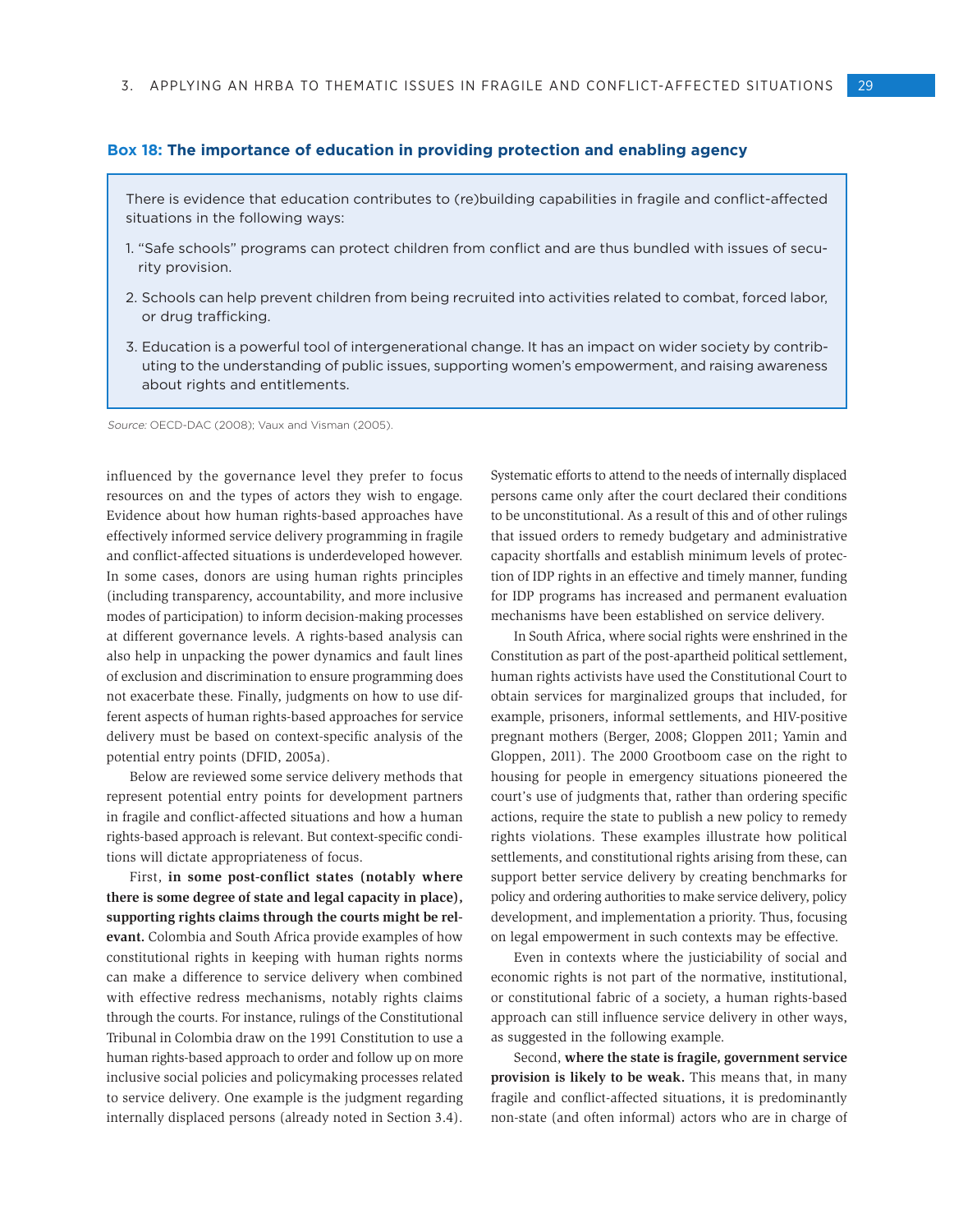service delivery, such as private entrepreneurs, NGOs, communities, and households (Batley and McLoughlin, 2010). The use of non-state service provision is common to many developing (and developed) countries but poses particular challenges in contexts where processes of state-building are underway because it risks undermining the process by which regulatory capacity is built up and can preclude the possibility of a social compact based on state-assured entitlements. Examples that have been put forward of the use of non-state service provision, such as the case of Afghanistan, arguably served to undermine the accountability and legitimacy of the state (Ghani and others, 2007).

In these cases, a key challenge in fragile and conflictaffected situations lies in reconciling two, potentially competing, objectives: how to use whatever limited capacity is available to deliver core functions (such as providing basic services, even if through non-state providers) in the short term without undermining the broader institutional capacity of the state over the medium term (Baird, 2011; Pavanello and Darcy, 2008). Recognition of this tension can produce multiple track approaches, whereby parallel systems are tolerated in extreme cases where the state has no ability to provide services but governments are gradually supported to play greater roles in policymaking and regulation as they transition out of fragility (Batley and McLoughlin, 2010). Some of these non-state actors (such as international NGOs) also adopt aspects of a human rights-based approach to service delivery, particularly in terms of promoting human rights principles in their work.

Third, **some interventions have taken service delivery and development programming closer to the subnational and community levels.** For example, Community-driven development (CDD) programming emphasizes principles of empowerment, participation, and accountability at the community level in relation to planning decisions and investment of resources across a range of service and infrastructure issues. It supports local management of resources and decision-making to create opportunities for poor and marginalized groups to gain greater voice and control over these (World Bank, 2006a).

Using CDD programming to support service delivery and the reconstruction of infrastructure can be appropriate in fragile and conflict-affected situations where conflict legacies mean that state institutions are particularly weak or unviable. Moreover, it can contribute to the rebuilding of interpersonal trust and social cohesion by engaging members of the community in the organization of resources. It does this by supporting community interaction and facilitating networking and institutional relationships that shape decision-making for resource allocation, service delivery, and the definition of infrastructure priorities.

Therefore, community-driven development can invoke human rights principles that contribute indirectly to improving forms of inclusive and participative decision-making about how resources are channeled and services prioritized. The effectiveness of programming is further enhanced if this approach is complemented by a politically informed, ongoing context analysis.

## **Box 19: CDD programming—the National Solidarity Program in Afghanistan**

The National Solidarity Program is a nation-building exercise focused on local governance in Afghanistan. Since its inauguration in 2003, it has established over 22,500 Community Development Councils in all 34 provinces and financed over 50,000 development projects. Emphasizing democratic and genderbalanced councils, there is a focus on building representative institutions for village governance. Typical projects construct or improve critical infrastructure, such as communal drinking-water facilities, irrigation canals, local roads and bridges, and electrical generators, and offer vocational training or literacy courses to villagers. Economic evaluations show consistently high rates of return across all sectors. One mid-term evaluation found evidence of greater public faith in the national government, along with better community relations.

Lessons learned are that community-centered programs can be effective when they take account of the following: the importance of context-specific dynamics of fragility and conflict and the implications of these for unresolved grievances and social divisions, the need to understand key actors in the community, the need for a flexible approach that can be adapted to changing needs and circumstances, and an appreciation of the limitations of what can be achieved.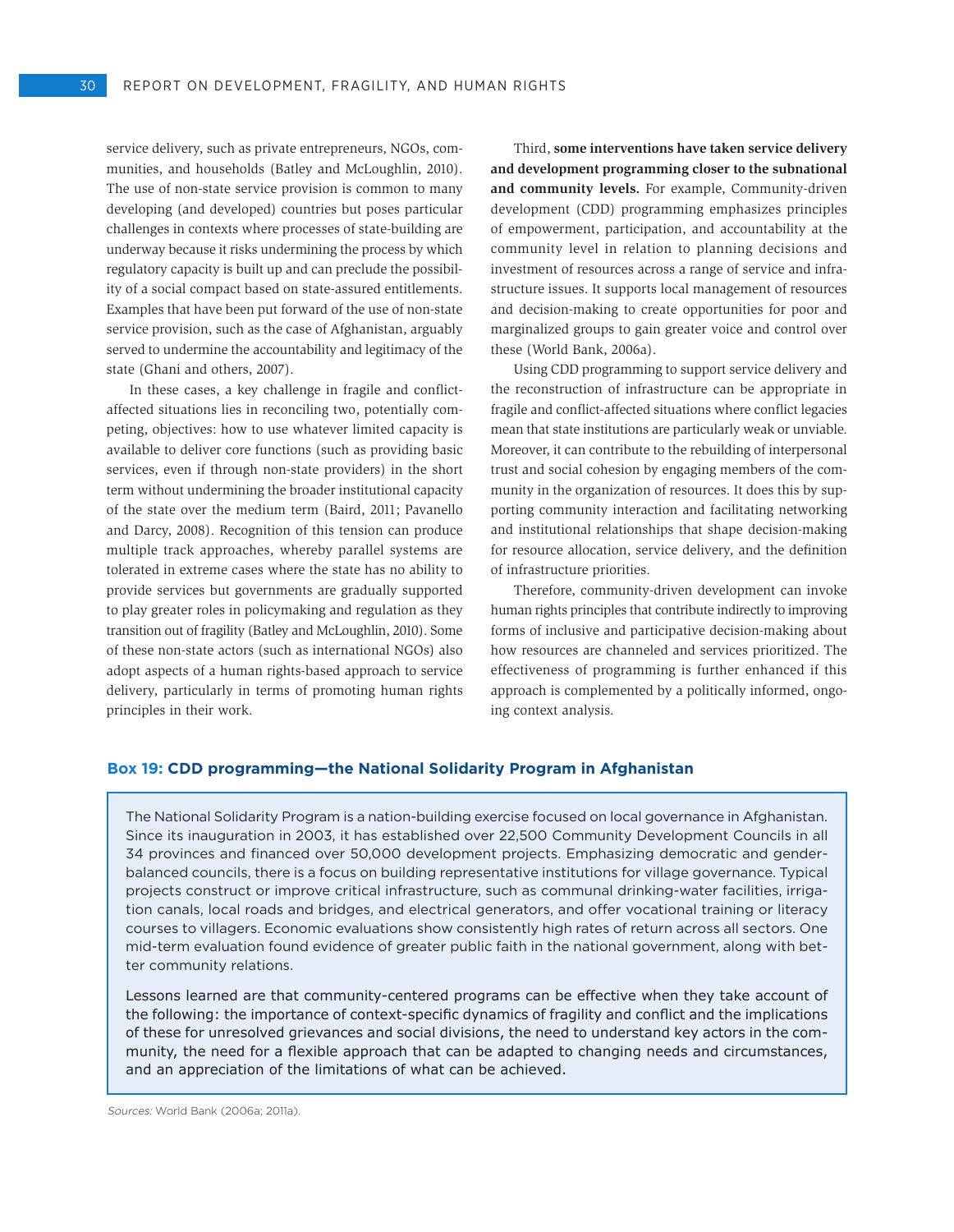Fourth, **one of the overarching objectives of interventions in fragile and conflict-affected situations is to facilitate a transition from fragility to resilience.** Therefore, approaches that are able to capture the dynamics of change and shift the focus of service delivery from the local to the national contribute to the long-term state-building goal of consolidating a state-society compact based on reciprocity and to the possibility of a sustainable social contract that respects, protects, and fulfills human rights.

In part, this involves reconnecting programming that has been taken to the local level back to the national level as state capabilities improve. This is the experience of health care provision in Timor Leste where, in the early transition period, service delivery programming initially focused on the emergency re-establishment of services using non-state delivery mechanisms, but in the context of a longer-term plan to build the capacity of the Ministry of Health so it could take over responsibility for health care provision within two years (Brinkerhoff, 2007, in OECD-DAC, 2008).

The DFID guidance on using a rights-based approach to reducing maternal deaths takes a comprehensive view of human rights-based approaches (DFID, 2005b). It draws on different aspects of human rights to underline the power dimension of service delivery challenges and how a human rights lens might improve program effectiveness in service delivery for maternal health. This approach has four key components: (a) It stresses the value of using human rights standards as benchmarks against which to assess service delivery programs and policies. (b) It highlights the relevance of invoking the range of human rights principles at different levels of service delivery. (c) It advocates the value of engaging in power analysis from a rights perspective in order to identify issues of inequality and discrimination. (d) It suggests the need for ongoing political and social analysis to identify changing conditions and emerging opportunities for change at different national and subnational levels, and among different actors.

Thus, different fragile and conflict-affected situations contexts present different opportunities for service delivery to be informed by an human rights-based approaches. In some cases, donors work in conditions of sparse institutional and societal capabilities and where political settlements are only weakly, if at all, structured to integrate more equitable rules of power and resource allocation. In other cases, emerging institutional mechanisms and new social contracts between state and society premised on social and economic entitlements can create different entry points for donor work on service delivery and rights. A human rights-based approach that is able to identify such opportunities can add value to development interventions designed to promote inclusion, participation and social equity. Ultimately, however, the regulatory capacity of the state needs to feature as a medium-term (and integrated) objective so short-term gains in delivering services at the local or subnational level can be harnessed as a resource for longer-term state building.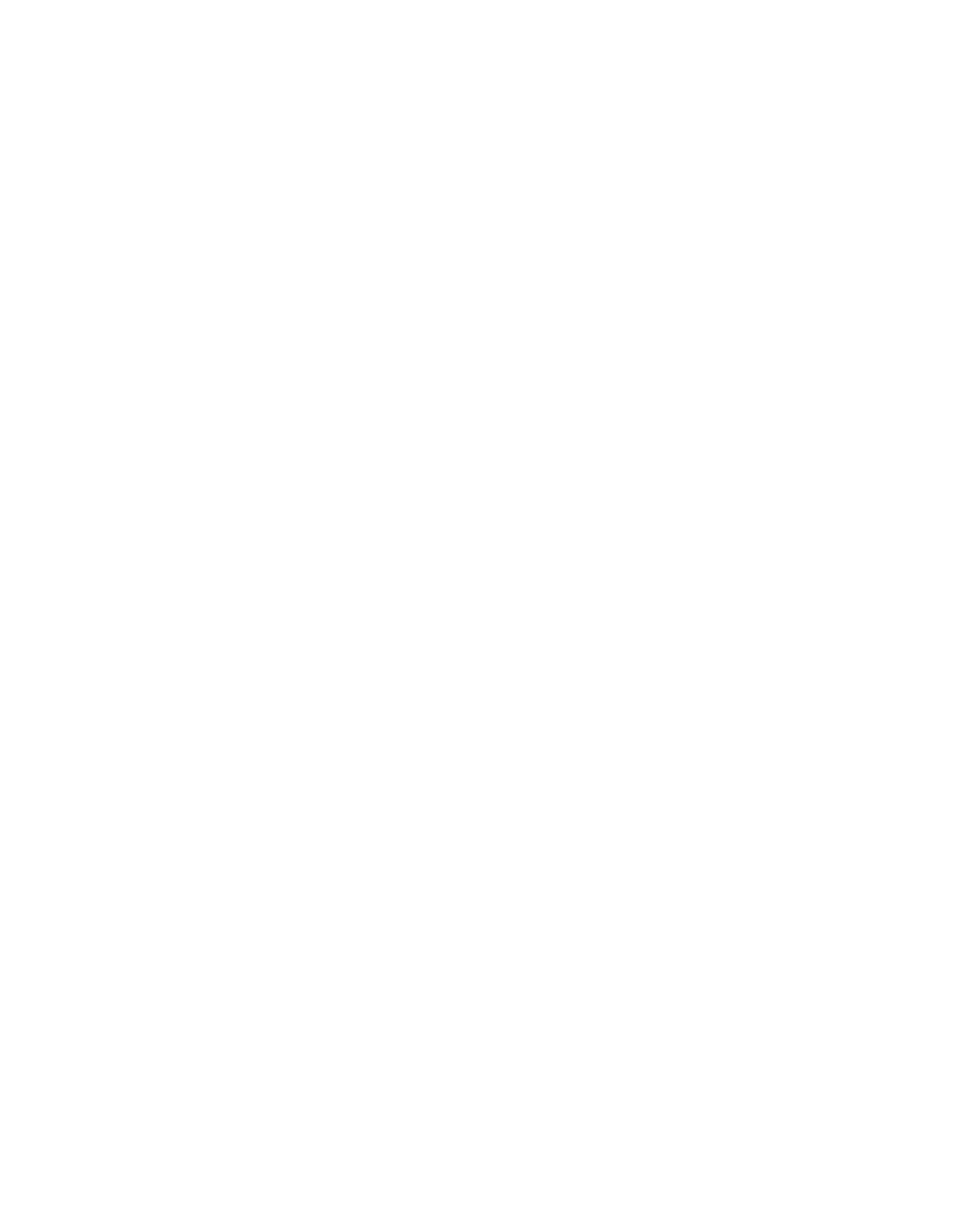# 4. Toward an Operational Framework for Applying HRBAs in Fragile and Conflict-affected Situations

The five thematic areas addressed in this report relate to different policy challenges in supporting state-<br>building processes and long-term development goals in fragile and conflict-affected situations. These<br>themes featu building processes and long-term development goals in fragile and conflict-affected situations. These themes feature prominently on current international agendas for addressing conflict and fragility. The report suggests that human rights norms and principles can contribute to the achievement of development objectives in fragile and conflict-affected situations, including with the renewed focus on state-society relations.

The report began with a discussion of the connections between (and legacies of) violence, security, and justice deficits, and the implications of these deficits for the prospects for rule of law and broader development outcomes. Supporting reform in these policy areas involves especially addressing the *process dimension* of how human rights norms and principles can inform state-building objectives in fragile and conflict-affected situations. From a human rights perspective, this should include supporting processes of change that integrate inclusion, accountability, and non-discrimination into the relevant institutions and norm systems that resolve disputes and provide security and protection. The aim is to limit the scope for impunity, embedded structures of discrimination, and outright vulnerability to violent threat, all of which may be driving conflict and fragility. The process dimension of human rights therefore matters for building inclusive and legitimate states, because it is about *how* societies engage with governance institutions and decision-making processes, and how participation and oversight takes place.

But the resilience and inclusiveness of state-society relations also depends on the underlying understanding of social justice. This is fundamentally about how contestation over the distribution of political power and resources unfolds, is resolved over time, and shapes state-society relations. Embedded patterns of social exclusion and discrimination, or biased, inequitable, or deficient provision of basic services may be root causes of fragility and conflict. In order to address these root causes, it matters how the *substantive* and *normative dimension* of human rights informs and contributes to the terms of the political settlement. Therefore, statebuilding and development interventions that advance social justice goals as reflected in legally binding human rights norms are relevant to supporting more inclusive state-society relations. International actors can use human rights norms and principles in different ways to support processes such as more inclusive constitutional reform, strengthened legal and social accountability over entitlements, or more equitable service delivery, at the same time acknowledging that these are deeply political processes.

Respect for and promotion and fulfillment of human rights is a legitimate goal in itself. The different sections of this report also have shown how different aspects of human rights can contribute to reshaping the dynamics of state-society relations in ways that enhance inclusivity. First, using a human rights lens can help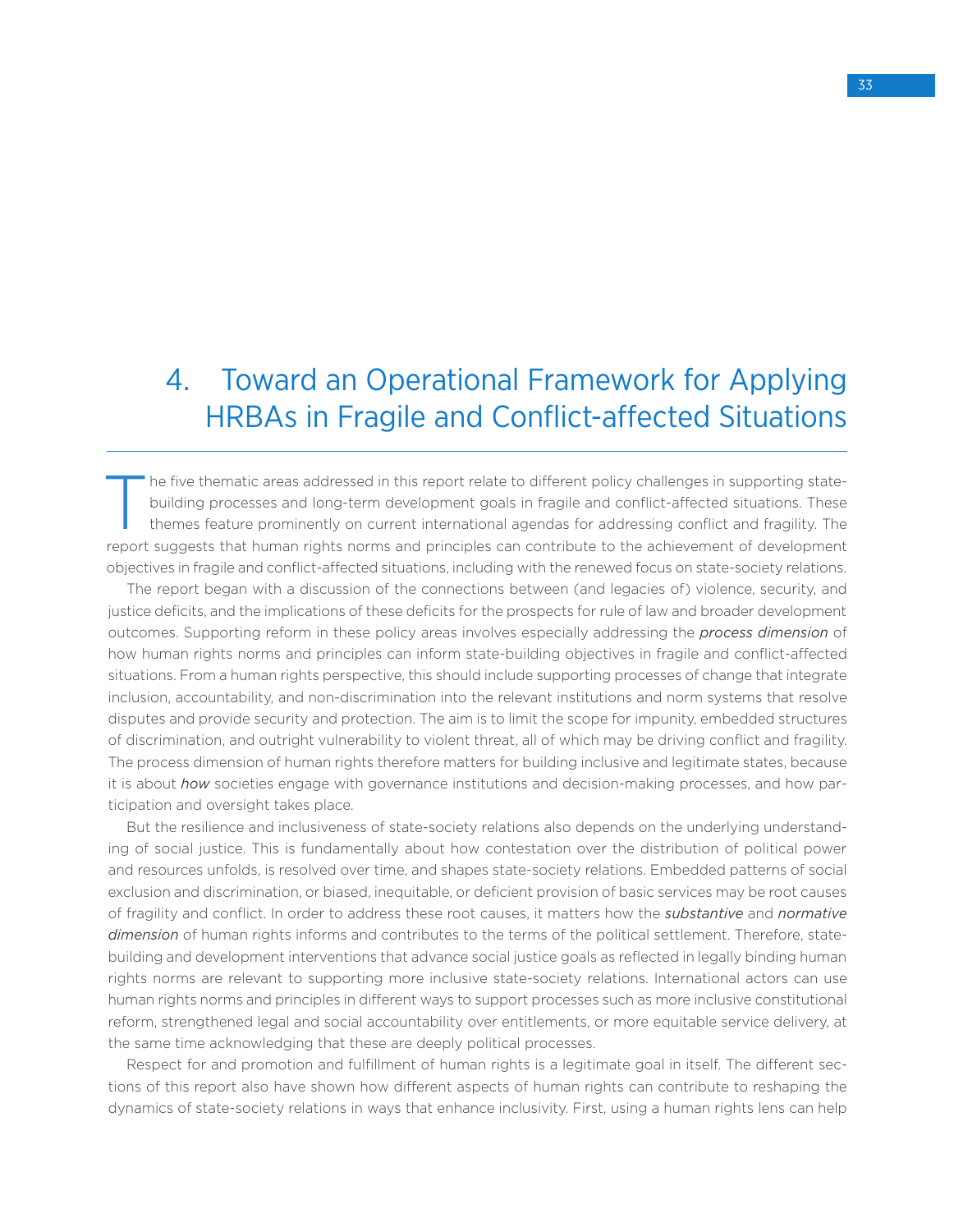to address the legitimacy deficit of fragile states by making visible the grievances and legacies of rights abuses that might be at the root of conflict and fragility. Second, human rights articulate a vision of social justice that can reduce the risk of conflict, but which usually demands reshaping the terms of the political settlement—a process that may itself be a source of contestation and resistance. Third, a human rights approach can enhance the agency of marginalized or excluded groups in ways that matter for the quality of state-society relations, including through enhanced levels of legal voice and social accountability. But this is unlikely to be achieved without resistance.

However, this report also highlights that, while a human rights lens has the potential to support transitions from conflict, identifying concrete ways in which a human rights-based approach can be used to guide donor interventions and achieve transformative change on the ground is much less clear. A human rightsbased approach can be challenging in all contexts, but the extreme conditions of fragile and conflictaffected situations such as ongoing conflict, severe resource constraints, a contested political settlement, and entrenched patterns of social exclusion and discrimination make the operational difficulties of using a human rights-based approach even more challenging, just as for all other development work in fragile and conflict-affected situations.

In part the challenge lies in the difficulty in establishing a clear empirical connection between human rights-based approaches and transformative change. Human rightsbased approaches have already tended to move away from standardized ones that assume that the legitimacy of human rights norms and principles, in and of itself, means they have transformative potential toward recognition that their realization can be the result only of national political dynamics (Uvin, 2006). This shift has led to an acknowledgment in human rights-based approaches of the need to work with context-specific realities (OCHRC, 2006). Nevertheless, there sometimes remains a prescriptive tone in human rights-based approaches that does not always sufficiently engage with the constraints and realities of specific socio-political contexts, or with the de facto norms and incentive structures that shape the conduct of key actors.

The development debate has moved beyond a onesize-fits-all approach to working with human rights norms and principles. A context-appropriate strategy to integrating human rights is needed—one grounded in an assessment of the prevailing norm systems (both formal and informal) that define entitlements and power relations and how different actors are situated in relation to these. Such an analysis includes identifying how key actors stand to gain or lose from progress toward improved human rights standards and application of human rights principles, and how this might shift (incrementally) over time. Section 3 showed that, where international actors have had a deeper understanding of context and worked across the range of relevant institutions and actors, human rights perspectives have tended to be more effective.

Going forward, new diagnostic tools are needed that can help unpack the "black box of context" from a human rights perspective. This requires not only having a deep understanding of context but also using this knowledge to critically review assumptions about what concrete actions (informed by a human rights perspective) can lead to intended outcomes. The processes of transformative change are not linear. Using ongoing analysis to unpack the black box of context can improve the design of interventions that contribute to iterative and incremental change by shifting the balance of power and altering existing interest and incentive structures, as well as enhancing capabilities of key actors.

Such an analysis will help practitioners to identify entry points that are more relevant to context. It can also provide guidelines for addressing ongoing operational challenges to ensure that international action, at a minimum, heeds the obligation to do no harm and, at best, uses appropriate dimensions of human rights-based approaches to embed human rights norms and principles in ways that are meaningful to context and add value to broader development goals.

Engaging with the black box of context is of course not new to development policy; different forms of social and political analytics now feature among most development actors in some form. More recently, there has been a focus on problem-specific political economy analysis (see, e.g., Booth and Golooba-Mutebi, 2009;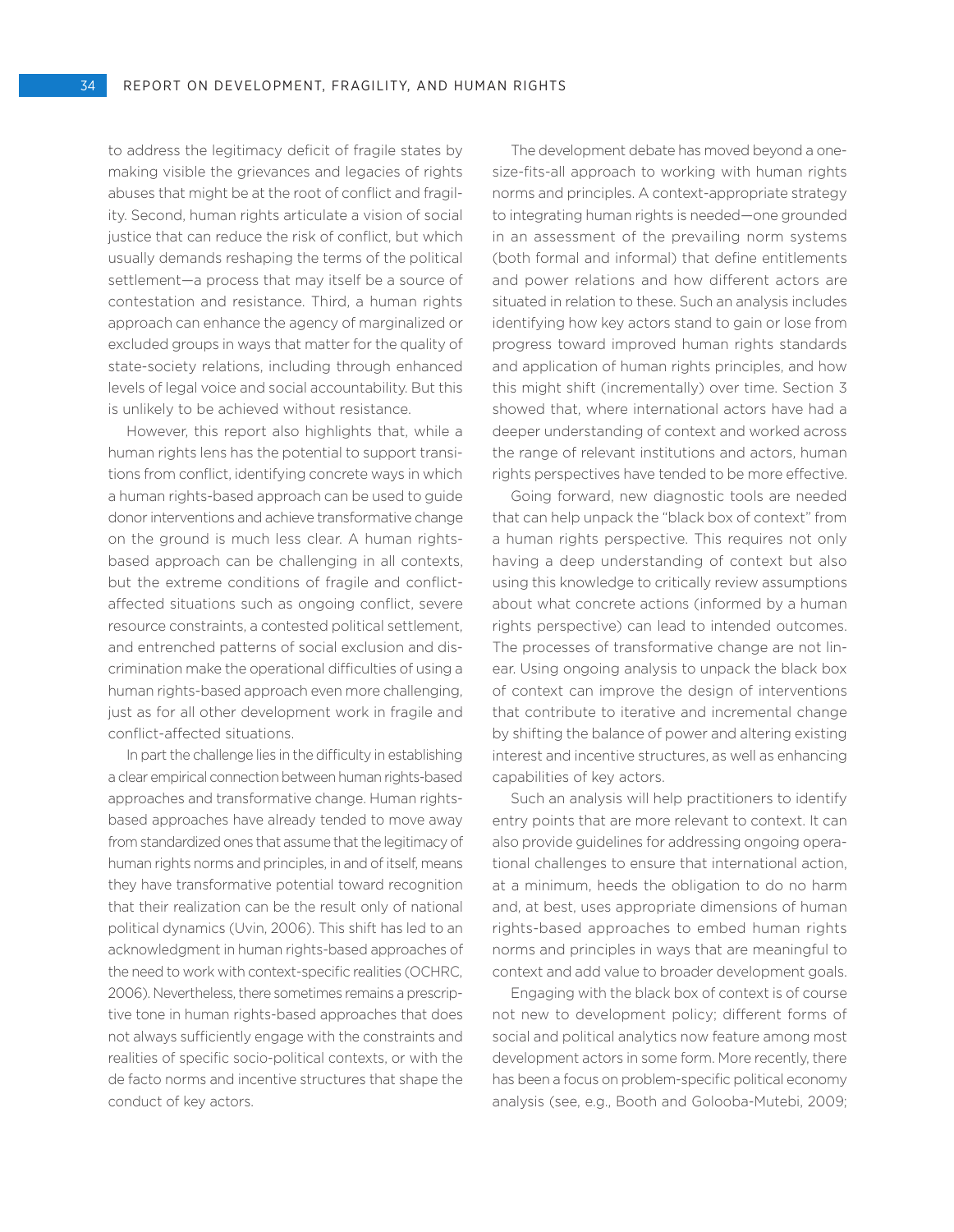

#### **Figure 1: HRBAs and the black box of context-specific challenges**

DFID, 2009; Fritz and others, 2009; World Bank, 2006b). But work still needs to be done in terms of adapting these to human rights perspectives and approaches.

This report concludes with an outline of what a *politically informed diagnostic framework* for using human rights-based approaches might look like. See Table 1 below for a synthesis of the possible components of such a diagnostic framework.

## A: Diagnostics phase

While this should be part of the strategic, planning, and design phase, the five elements identified here should also be embedded in implementation phases to ensure ongoing attention to changing dynamics and to build in the ability to adapt to significant change.

- **Identifying the nature of problem.** This involves not only identifying a concrete objective but also unpacking and questioning underlying assumptions about expected outcomes from interventions that address a particular problem. It is also important to assess how action in relation to one problem can affect other policy spheres, including with unintended consequences for human rights.
- Understanding systemic and structural conditions. This involves identifying the constraints that condition the nature of the problem (e.g., historical legacies of state formation, the nature and legitimacy of prevailing—formal and informal— institutions, prevailing social norms, drivers of conflict such as ethnic, class or regional divides, discriminatory patterns, and dynamics of social

exclusion). This analysis is crucial for identifying relevant entry points. For instance, where legal pluralism is the norm or where formal state institutions are weak, it may be more realistic and productive to work with prevailing (non-state) institutions and social norms where principles of accountability, inclusion, and non-discrimination can be articulated in terms of local narratives of social justice and entitlement.

- Key actors and the interests and motivations that shape **their conduct.** This requires forms of stakeholder mapping that also examine the interest and incentive structures that relevant stakeholders respond to and how they are positioned in relation to the intended outcome. This includes unpacking the nature of the interface between duty bearers and rights-holders.
- Using human rights analysis to ensure "do no harm". The particular focus of a rights-based analysis, which emphasizes issues of exclusion and discrimination, can unveil those blockages and resistance to change arising from the particular features of prevailing power and interest structures and where donors can avoid perpetuating these.
- • **Tracking the dynamics of change.** This is crucial in helping identify windows of opportunity as they arise. *Ongoing analysis* can also track shifts in incentive structures. For instance, it may not always be possible to motivate "buy-in" for intended change among spoilers but, over the medium term, the balance of power might change, creating new incentive structures and opportunities for support. For example, processes of constitutional reform,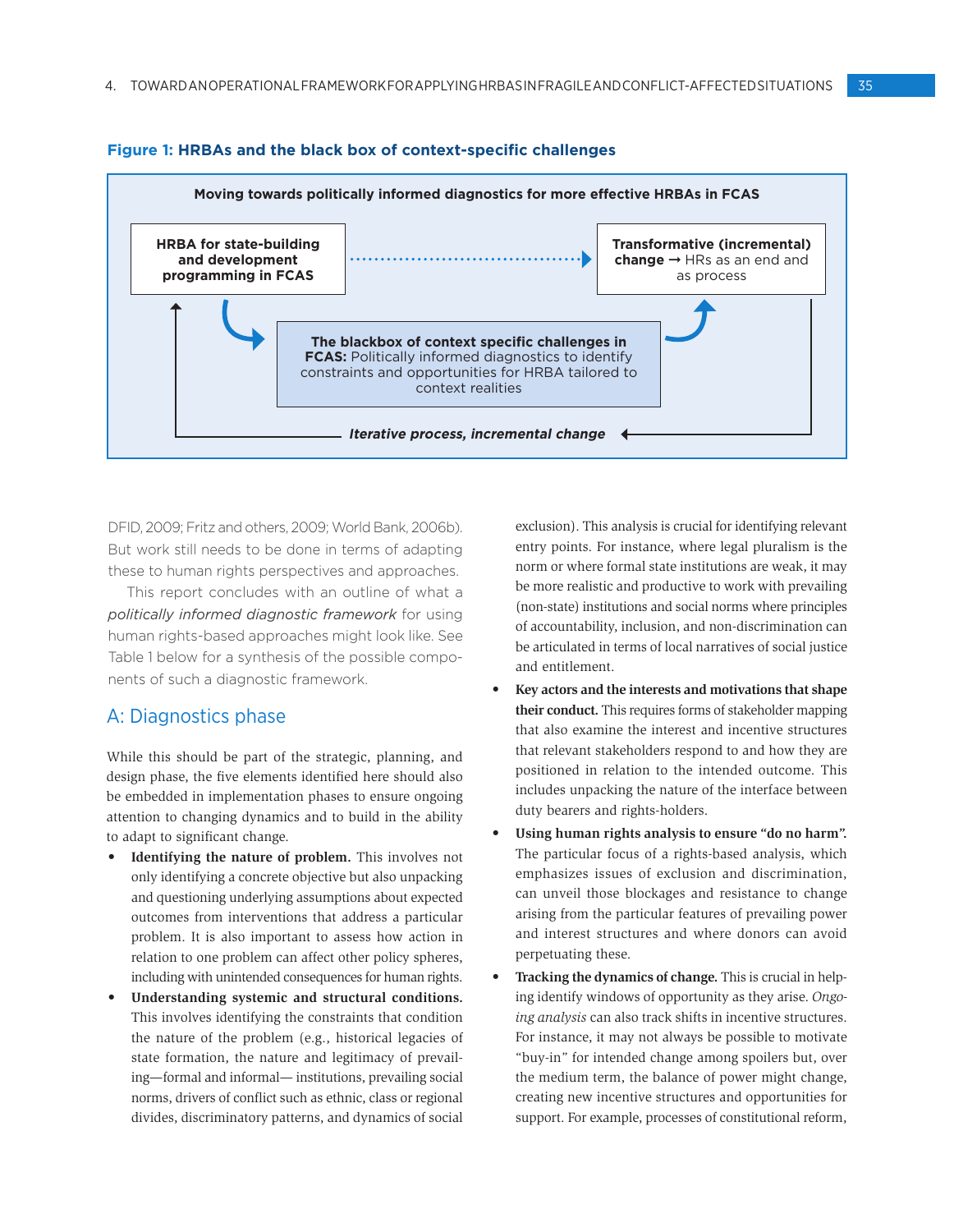as in Kenya, provide moments of opportunity that can unleash positive synergies across a range of policy areas relevant to advancing human rights norms and principles.

# B: Implications for entry points and ongoing operational challenges

The above diagnostics should contribute to identifying both relevant entry points and the socio-legal or institutional sphere where international engagement is likely to be most effective. This potentially includes engaging with non-state institutions and working with non-state actors.

Such analysis should also identify issues that should inform operations and risks that need to be considered. Examples of such issues and risks were discussed in Section 3 and are highlighted in the following:

• **Identifying institutional level and actors.** Unpacking the relevant institutional levels (subnational, national, and/or international) will inform decisions about how rights may be used. It is critical that institutions (both formal and informal) are themselves dynamic and changing spaces, not least because of the way in which they interact and different actors move within and across them. For instance, women's groups working at a community level where formal rights are precarious for women may under some conditions invoke international commitments under CEDAW to shift attitudes about entitlements at the community level.

It is important to be aware of the risks involved with working with different institutions. For instance, while there are good reasons to focus on non-state actors or institutions where these are relevant, this report has noted that there are legitimate concerns about whether communal or informal systems of authority perpetuate social exclusion, for example by marginalizing or discriminating against women, children, or lower-caste groups. But focusing only on formal institutions where these are absent or captured by elites may also do more harm than good.

A dynamic approach to working across the spectrum of potentially relevant institutions requires deep understanding and continual assessment of how they are interrelated, how they are embedded in different sectors of the population, which interests they serve, and which actors and coalitions of actors at different (international, national, and subnational) levels are the most relevant to engage.

Appropriate skill sets. Despite widespread acknowledgment of the need to understand and engage a variety of institutional levels and non-state actors, especially in fragile and conflict-affected situations, this remains a difficult policy space for some donors who remain more comfortable working with the state. In part, this requires rethinking personnel requirements, in terms of both analytical skills and ability to engage a range of actors. This is especially relevant in contexts of institutional hybridity.

- • **Flexibility in programming.** Programs need to be designed so they can adapt to whatever new opportunities or risks emerge from an ongoing diagnostic analysis of the dynamic and rapidly changing contexts in which they are implemented. At the same time, it is crucial to heed the do-no-harm principle, which may be imperilled by quick decision-making in the name of flexibility.
- **Potential tensions and dilemmas.** This is often challenging in fragile and conflict-affected situations, but development partners need to ensure there is strategic thinking in relation to the potential tensions and dilemmas that may arise. For instance, rushing transitional justice objectives can jeopardize the buy-in of key elites around peace-building or constitutional reform processes, which may lay the foundations for more inclusive political settlements in the medium and short term. At the same time, failure to address legacies of violence and human rights violations can embed negative synergies in emerging post-conflict political settlements, with the potential for conflict-related violence to be transformed into other forms of violence. Ongoing analysis would be attentive to such risks, while also capturing windows of opportunity to address legacies of impunity as these arise. All good things do not go together however, and prioritization cannot be avoided.
- • **Realistic ambitions.** It is important to remain realistic about the transformative potential of human rights-based approaches. For instance, while community-driven development in Afghanistan may be obtaining good results on the ground in some subnational contexts (and this should not be underrated), its impact on broader national processes is not yet clear. At the same time, positive change at the community level or among marginalized groups is important and matters for concrete populations. Moreover, it constitutes part of the incremental change that can be realistically aspired to.
- Realism about the role of impact of international **actors.** It is important to be realistic about the role of international actors in advancing transformative goals of human rights-based approaches.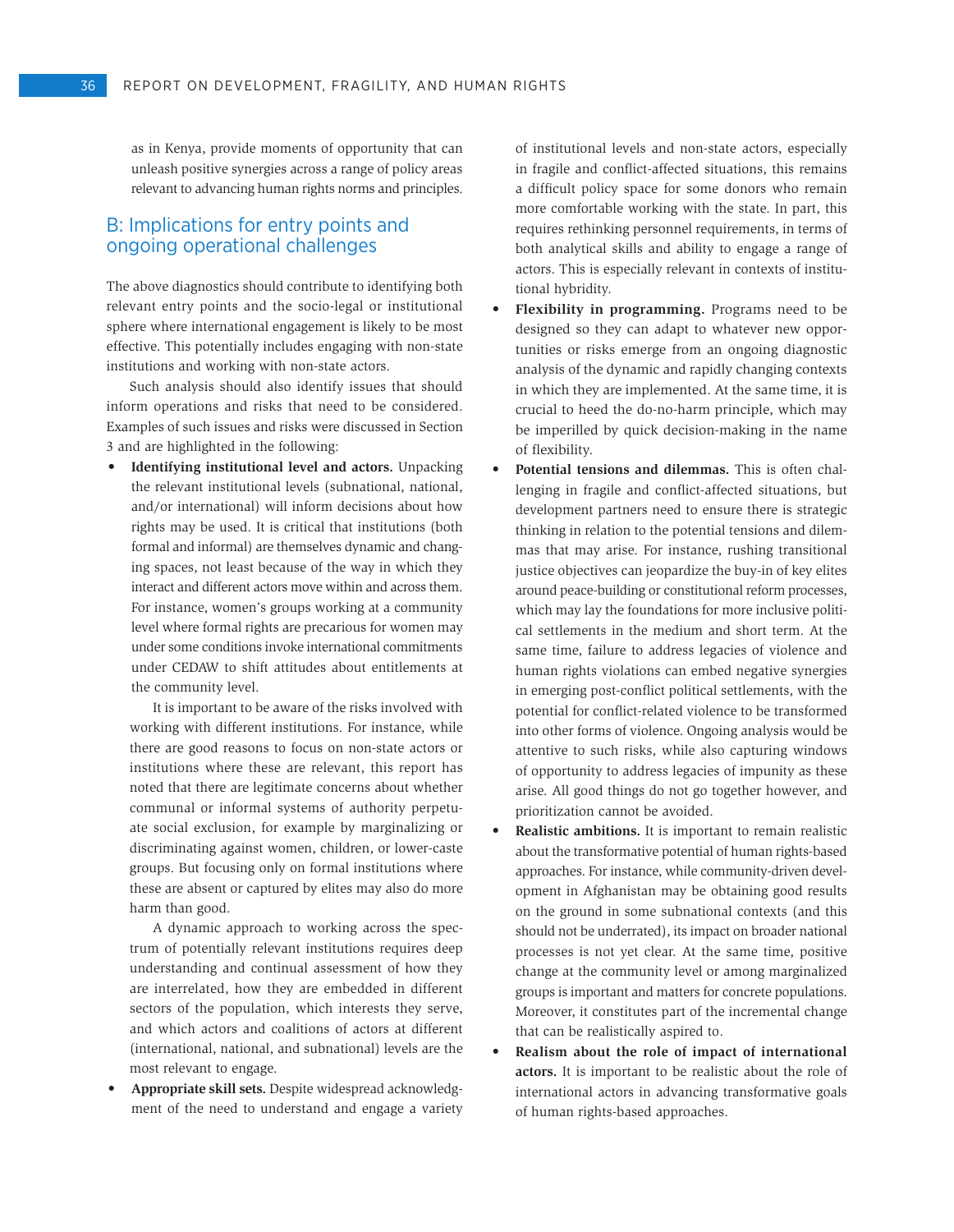| and development interventions                                                                                                                                                                                                                                                                                                       |                                                                                                 |                                                                                                                                                                                                                                                                                                                                                                                                                                                                                | Table 1: Politically informed diagnostics framework to inform context-specific HRBA in FCAS programming for state-building                                                                                                                                                                                                                                                                                                                                                                                                                                                                                                       |
|-------------------------------------------------------------------------------------------------------------------------------------------------------------------------------------------------------------------------------------------------------------------------------------------------------------------------------------|-------------------------------------------------------------------------------------------------|--------------------------------------------------------------------------------------------------------------------------------------------------------------------------------------------------------------------------------------------------------------------------------------------------------------------------------------------------------------------------------------------------------------------------------------------------------------------------------|----------------------------------------------------------------------------------------------------------------------------------------------------------------------------------------------------------------------------------------------------------------------------------------------------------------------------------------------------------------------------------------------------------------------------------------------------------------------------------------------------------------------------------------------------------------------------------------------------------------------------------|
| Merits of an HRBA to inclusive<br>state-building and long-term<br>development in FCAS                                                                                                                                                                                                                                               | Nature of<br>challenge                                                                          | ragility to resilient and legitimate state-society relations through inclusive state-building.                                                                                                                                                                                                                                                                                                                                                                                 | n FCAS, there is a need to identify blockages that impede transition processes from conditions of conflict and                                                                                                                                                                                                                                                                                                                                                                                                                                                                                                                   |
|                                                                                                                                                                                                                                                                                                                                     |                                                                                                 | Diagnostic framework                                                                                                                                                                                                                                                                                                                                                                                                                                                           | ◆ Identifying entry points and working with ongoing operational challenges                                                                                                                                                                                                                                                                                                                                                                                                                                                                                                                                                       |
| case for supporting progress<br>There is a strong normative<br>Integrating a human rights<br>on human right as an end.                                                                                                                                                                                                              | What is the<br>problem?                                                                         | the intervention goal? How does it affect<br>What is the specific problem? What is<br>elated policy areas and development<br>objectives?                                                                                                                                                                                                                                                                                                                                       | Security and protection of citizens (capacity for law enforcement<br>Support to process dimension of rights:<br>and prevention of violent conduct)<br>Policy area entry points.                                                                                                                                                                                                                                                                                                                                                                                                                                                  |
| ens can improve a legitimacy<br>rights abuses and grievances<br>principles may contribute to<br>agency of marginalized and<br>reduces the risk of conflict<br>deficit by addressing past<br>Human rights norms and<br>Increasing social justice<br>by promoting inclusive<br>excluded groups.<br>driving fragility.<br>development. | constraints?<br>structural<br>What are<br>systemic,<br>cies and<br>lega-                        | subnational rights and justice institutions<br>Evolution of political settlement and cor-<br>Nature of conflict and related grievances<br>responding rules of power and resource<br>face between international, national and<br>hybridity and legal pluralism, and inter-<br>Nature of institutional realities (formal<br>tories of state formation, and political<br>Longstanding structural legacies, his-<br>and informal), including institutional<br>allocation<br>regime | Justice mechanisms (dispute resolution and rights protection and<br>Human rights principles of inclusion, participation, accountability,<br>Accountability (including in transitional justice) and mechanisms<br>Facilitate and incentivize inclusive political settlements and cor-<br>and non-discrimination, including when feasibility of norms to<br>of redress for rights, also at international and regional levels,<br>through rule of law and regulatory capacity of the state<br>Support to substantive dimension of human rights:<br>responding norms of social justice<br>enhance agency is weak<br>judicial review) |
|                                                                                                                                                                                                                                                                                                                                     |                                                                                                 | regional, and other cleavages relative to<br>Prevailing belief and value systems and<br>Features of ethnic, cultural, class,<br>conflict and fragility<br>social norms                                                                                                                                                                                                                                                                                                         | Support to inclusive constitutional reform and expanded constitu-<br>Support to equitable service delivery (including among non-state<br>tional rights in alignment with international human rights norms<br>Support advocacy and socialization of human rights norms<br>providers)                                                                                                                                                                                                                                                                                                                                              |
|                                                                                                                                                                                                                                                                                                                                     | and motiva<br>shape their<br>tions that<br>interests<br>Who are<br>and the<br>the key<br>actors | What is the prevailing balance of power,<br>and how is resistance to transformative<br>How do they stand to lose or gain from<br>integrating human rights norms or<br>enabling human rights principles?<br>What leverage do actors have to<br>Who are the key actors?<br>change manifested?                                                                                                                                                                                    | Identify relevant socio-legal sphere for international engagement,<br>Working with relevant actors and at the relevant institutional level:<br>including non-state institutions, and work with non-state actors<br>Support positive synergies between institutions and actors to<br>where these can advance human rights principles and norms<br>enhance incentives for change                                                                                                                                                                                                                                                   |
|                                                                                                                                                                                                                                                                                                                                     | conduct?                                                                                        | voice of different actors, and how might<br>What are the features of agency and<br>tive change and to change incentive<br>obstruct or support transforma-<br>these change over time?<br>structures?                                                                                                                                                                                                                                                                            | Engaging with dynamic (incremental) processes of change and shift-<br>Be attentive to changing moments of opportunity, such as consti-<br>tutional reforms and human rights trials, which can shift percep-<br>tions about accountability or entitlements<br>ing balance of power:                                                                                                                                                                                                                                                                                                                                               |

(continued on next page) (*continued on next page*)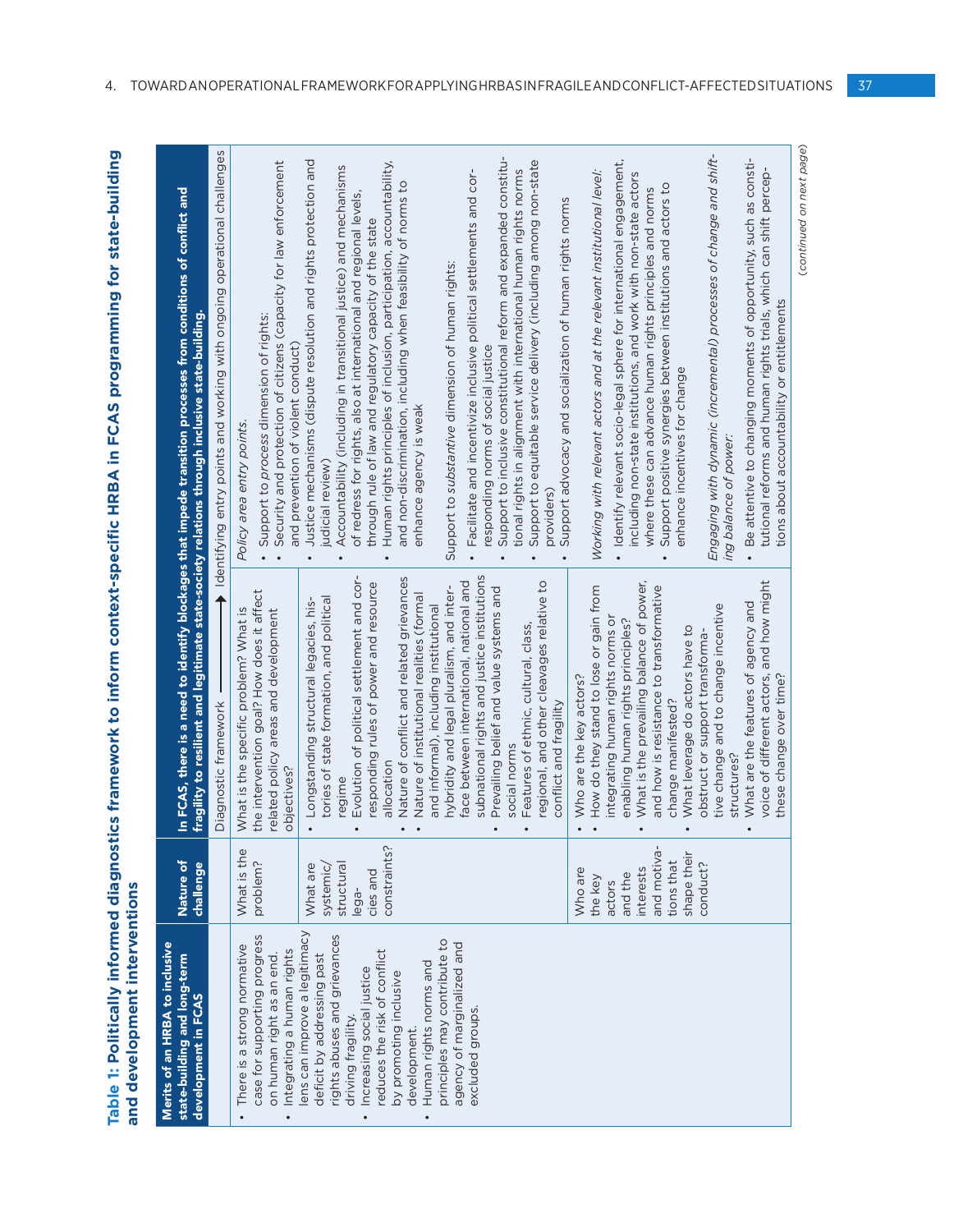**Table 1: Politically informed diagnostics framework to inform context-specific HRBA in FCAS programming for state-building**  Table 1: Politically informed diagnostics framework to inform context-specific HRBA in FCAS programming for state-building<br>and development interventions (continued) (*continued*)**and development interventions**

| Nature of<br>challenge<br>Merits of an HRBA to inclusive<br>state-building and long-term<br>development in FCAS |                                                                                                                                                                                                     |                                                                                                                                                                                                                                                                                                                                                                                                                                                                                                                                                                                                                                                                                              |
|-----------------------------------------------------------------------------------------------------------------|-----------------------------------------------------------------------------------------------------------------------------------------------------------------------------------------------------|----------------------------------------------------------------------------------------------------------------------------------------------------------------------------------------------------------------------------------------------------------------------------------------------------------------------------------------------------------------------------------------------------------------------------------------------------------------------------------------------------------------------------------------------------------------------------------------------------------------------------------------------------------------------------------------------|
|                                                                                                                 | fragility to resilient and legitimate state-society relations through inclusive state-building.                                                                                                     | In FCAS, there is a need to identify blockages that impede transition processes from conditions of conflict and                                                                                                                                                                                                                                                                                                                                                                                                                                                                                                                                                                              |
| opportunity<br>structures?<br>of change<br>dynamics<br>that alter<br>are the<br>What                            | How does the logic of different times-<br>What dynamics of change need to be<br>cales across different policy spheres<br>relate to the problem at hand (e.g.,<br>peace vs. justice)?<br>considered? | Be aware of and explicit regarding tensions and dilemmas as these<br>Engage in ongoing context analysis for dynamic engagement with<br>Be attentive to balance of power and interest structures and shift-<br>Ensure flexibility in programming to adapt to changing conditions<br>Be realist about role of international actors in advancing transfor-<br>arise across programming areas and development agendas-all<br>• Consider risks to human rights of unintended consequences of<br>Be realistic regarding transformative potential of HRBAs<br>good things do not always go together<br>programming (do no harm)<br>ing coalitions of change<br>changing conditions<br>Risk factors: |
|                                                                                                                 |                                                                                                                                                                                                     | mative goals of HRBA                                                                                                                                                                                                                                                                                                                                                                                                                                                                                                                                                                                                                                                                         |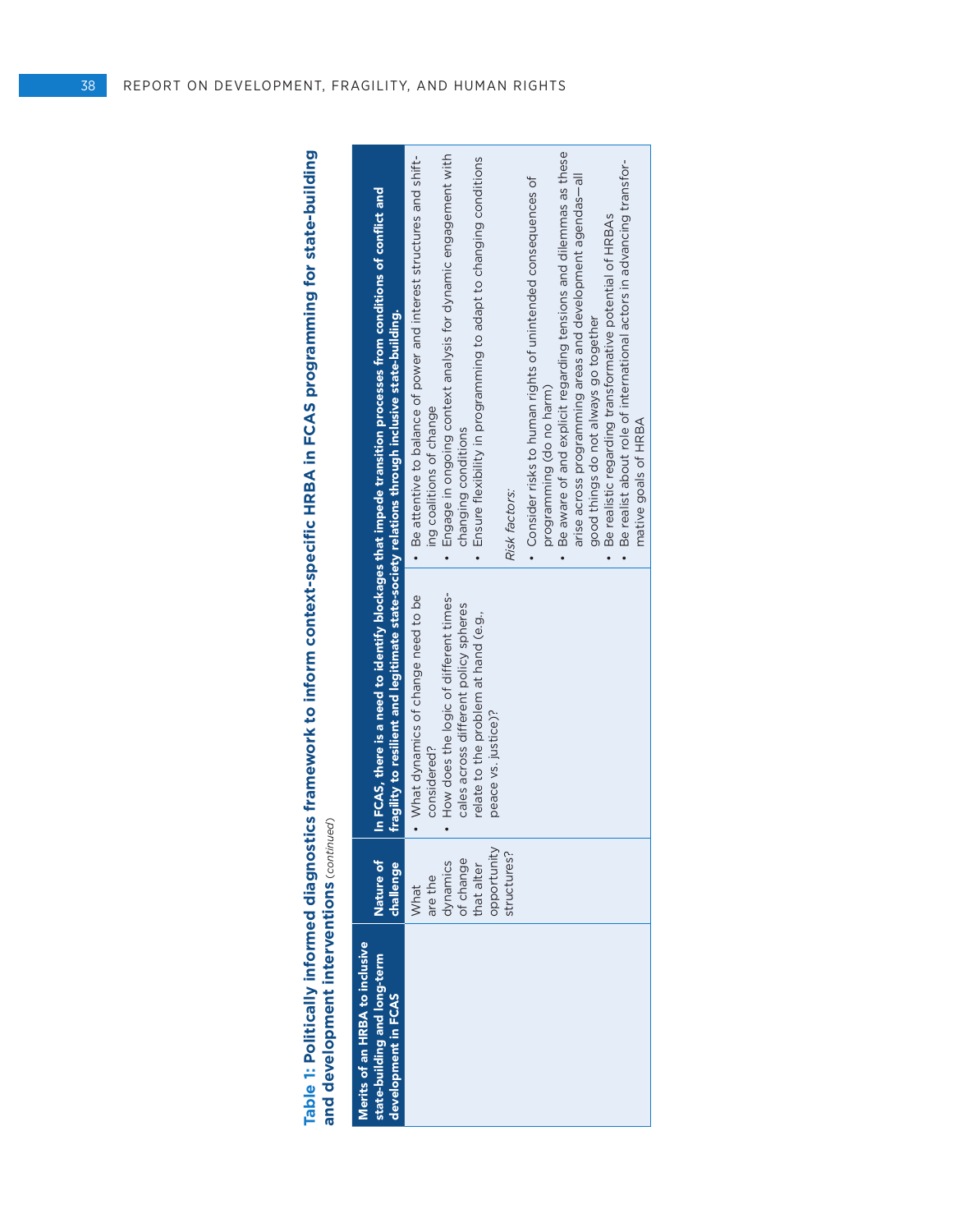# References

- Acción Social (2010) 'Project on Protection of Land and Patrimony of Internally Displaced Persons'. www.accionsocial.gov.co/documentos/Tierras\_Doc/Workshop%20 On%20The%20Protection%20Of%20Land%20Rights%20 And%20Patrimony.pdf
- Akech, Migai (2010) 'Institutional Reform in the New Constitution of Kenya', International Center for Transitional Justice.
- Albrecht, P., H.M. Kyed, D. Isser, and E. Harper (eds) (2011) Perspectives on Involving Non-state and Customary Actors in Justice and Security Reform. Rome: IDLO.
- Alsop, R. and A. Norton. (2004) 'Power, Rights and Poverty: Concepts and Connections'. London and Washington, DC: DFID and World Bank.
- Alston, P., and M. Robinson. (2006) 'The Challenges of Ensuring the Mutuality of Human Rights and Development Endeavours', in P. Alston and M. Robinson (eds). Human Rights and Development: Towards Mutual Reinforcement. Oxford: Oxford University Press.
- Anderson, M.B. (1999) Do No Harm: How Aid Can Support Peace – or War. Boulder, CO: Lynne Rienner.
- Assies, W., G. van der Haar, and A. Hoekama (eds) (1999) The Challenge of Diversity: Indigenous Peoples and the Reform of the State in Latin America. Amsterdam: Thela Thesis.
- Babbitt, E. (2010) 'The New Constitutionalism: An Approach to Human Rights from a Conflict Transformation Perspective'. Berghof Handbook Dialogue 9. Berghof: Berghof Conflict Research.
- Baird, M. (2011) 'Service Delivery in Fragile and Conflictaffected States'. Background Paper for the 2012 World Development Report.
- Baker, B. (2008) Multi-choice Policing in Africa. Sweden: Nordiska Afrikainstitutet.
- Ball, N., P. Biesheuval, and F. Olanisakin (2007) 'Security and Justice Sector Reform Programming in Africa'. Evaluation Working Paper 23. London and Glasgow: DFID.
- Barahona de Brito, A. (2001) 'Truth, Justice, Memory and Democratization in the Southern Cone', in A. Barahona de Brito, C. González and P. Aguilar (eds) The Politics of Memory: Transitional Justice in Democratizing Societies. Oxford: Oxford University Press.
- Batley, B., and C. McLoughlin (2010) 'Engagement with Non-state Service Providers in Fragile States: Reconciling State-building and Service Delivery'. Development Policy Review 28(2): 131–54.
- Beall, J., and L.H. Piron (2004) 'DFID Social Exclusion Review'. London: LSE/ODI.
- Berger, J. (2008) 'Litigating for social justice in postapartheid South Africa: a focus on health and education'. In Gauri, V. and Brinks, D. (eds) Courting Social Justice: Judicial Enforcement of Social and Economic Rights in the Developing World. Cambridge: Cambridge University Press.
- Booth, D. And F. Golooba-Mutebi "Aiding Economic Growth in Africa: The Political Economy of Roads Reform in Uganda", London: ODI Working Paper 307.
- Brinkerhoff (2007) 'Capacity Development in Fragile States'. Working Paper 58D. Maastricht: ECPDM.
- Buchanan-Smith, M., P. and Fabbri (2005) 'Linking Relief, Rehabilitation and Development – A Review of the Debate'. Thematic Evaluation on LRRD. London: Tsunami Evaluation Coalition.
- Byrnes, A., and M. Freeman (2011) 'The Impact of the CEDAW Convention: Paths to Equality'. Background Paper for the 2012 World Development Report.
- Carothers, T. (2001) 'The Many Agendas of Rule of Law Reform in Latin America', in P. Domingo and R. Sieder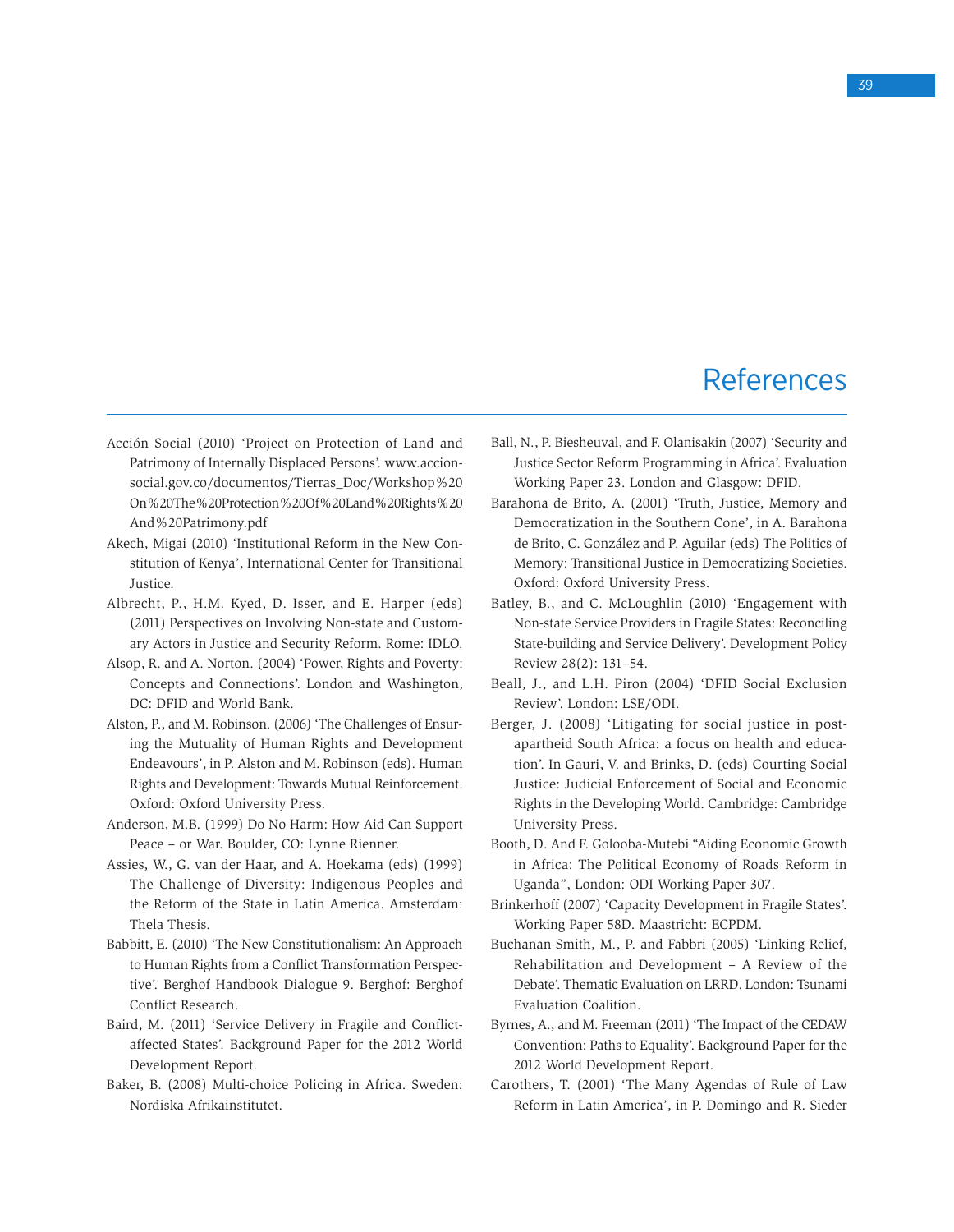(eds) Rule of Law in Latin America: The International Promotion of Judicial Reform. London: ILAS.

- Carothers, T. (ed) (2006) Promoting the Rule of Law Abroad: In Search of Knowledge, Carnegie Endowment for International Peace.
- CEDAW Committee (2011) 'Summary Record: Kenya'. CEDAW/C/KEN/SR.963.
- Chirayath, L., C. Sage, and M. Woolcock (2005) 'Engaging with the Plurality of Justice Systems'. Background Paper for the World Development Report 2006.
- Chopra, T., and D. Isser (2011) 'Women's Access to Justice, Legal Pluralism and Fragile States', in P. Albrecht, H.M. Kyed, D. Isser and E. Harper (eds) (2010) Perspectives on Involving Non-state and Customary Actors in Justice and Security Reform. Rome: IDLO.
- CIDA (Canadian International Development Agency) (1996) Government of Canada Policy for CIDA on Human Rights, Democratization and Good Governance. Québec: CIDA.
- Clark, P. (2010) The Gacaca Courts and Post-Genocide Justice and Reconciliation in Rwanda: Justice without Lawyers. Cambridge: Cambridge University Press.
- Clark, P. and Z. Kaufman (2009) After Genocide: Transitional Justice, Post-conflict Reconstruction and Reconciliation in Rwanda and Beyond. London: Hurst and Company.
- Collins, C. (2008) 'State Terror and the Law: The Re-judicialisation of Human Rights Accountability in Chile and El Salvador'. Latin American Perspectives 35(5): 20–37.
- Commission on Legal Empowerment of the Poor (2008) 'Making the Law Work for Everyone. Vol. 1. New York: Commission on Legal Empowerment of the Poor.
- Couso, J., A. Huneeus, and R. Sieder (eds) (2010) Cultures of Legality: Judicialization and Political Activism in Latin America. Cambridge: Cambridge University Press.
- Cross, C. (2011) 'Community Policing in Tanzania: Sungusungu to Polisi Jamii'. Rethinking Development in an Age of Scarcity and Uncertainty Conference, York, 19–22 September.
- Davis, M. (ed.) (2003) The Pinochet Case: Origins, Progress and Implications. London: ILAS.
- de Greiff, P (2011) 'Transitional Justice, Security and Development' Thematic Paper for WDR 2011, World Bank.
- de Greiff, P. (2009) 'Articulating the Links between Transitional Justice and Development: Justice and Social Integrations', in de Greiff, P. and R. Duthe (eds) (2009) Transitional Justice and Development: Making Connections. New York: Columbia University Press, pp.28–74
- de Sousa Santos, B. (2002) Toward a New Legal Common Sense. London: Butterworth LexisNexis Group.
- de Sousa Santos, B, and C. Rodríguez-Garavito (eds) (2005) Law and Globalization from Below: Towards a Cosmopolitan Legality. New York and Cambridge: Cambridge University Press.
- Deng, F.M. (2008) Identity, Diversity, and Constitutionalism in Africa. Washington, DC: USIP.
- Denney, L. (2011) "A Political Economy Analysis of Policing for Women in Sierra Leone" in Developing Alternatives vol 14, issue 1, pp 12–17Dezalay, Y. and B. Gart (2002) Global Prescription: The Production, Exportation and Importation of a New Legal Orthodoxy. Ann Arbor, MI: University of Michigan.
- DFID (Department for International Development) (2000) Realising Human Rights for Poor People. London: DFID.
- DFID (2005a) 'Reducing Poverty by Tackling Exclusion: A DFID Policy Paper'. London: DFID.
- DFID (2005b) 'How to Note. How to Reduce Maternal Deaths: Rights and Responsibilities'. London: DFID.
- DFID (2009) 'Political Economy How to Note'. A DFID Practice Paper. London: DFID.
- di John, J., and J. Putzel (2009) 'Political Settlements'. Discussion Paper. Birmingham: University of Birmingham.
- Domingo, P. (2009) 'Governance after Neo-liberalism: The Case of Bolivia', in J. Grugel and P. Riggirozzi (eds) Governance after Neo-liberalism. London: Palgrave-Macmillan.
- Domingo, P. (2010) 'Novel Appropriations of the Law in the Pursuit of Political and Social Transformations', in J. Couso, A. Huneeus and R. Sieder (eds) Cultures of Legality: Judicialization and Political Activism in Latin America. Cambridge: Cambridge University Press.
- Domingo, P. (2012) 'Rule of Law, Judicial Reform and Transitional Justice in Latin America', in V. Popovski and M. Serrano (eds) Transitional Justice and Democratic Consolidation: Comparing the Effectiveness of the Accountability Mechanisms in Eastern Europe and Latin America. Helsinki: UNU Press (forthcoming).
- Domingo, P. and R. Sieder (eds) (2001) Rule of Law in Latin America: The International Promotion of Judicial Reform. London: ILAS.
- Domingo, P. and L. Wild, 2011, "Will Kenya's 2010 Constitution work for Women and Children", ODI Project Briefing at http://www.odi.org.uk/resources/docs/7677.pdf
- Epp, C. (1998) The Rights Revolution: Lawyers, Activists and Supreme Courts in Comparative Perspective. Chicago: University of Chicago Press.
- Evans, D. (2009) 'Human Rights and State Fragility: Conceptual Foundations and Strategic Directions for Statebuilding'. Journal of Human Rights Practice 1(2): 181–207.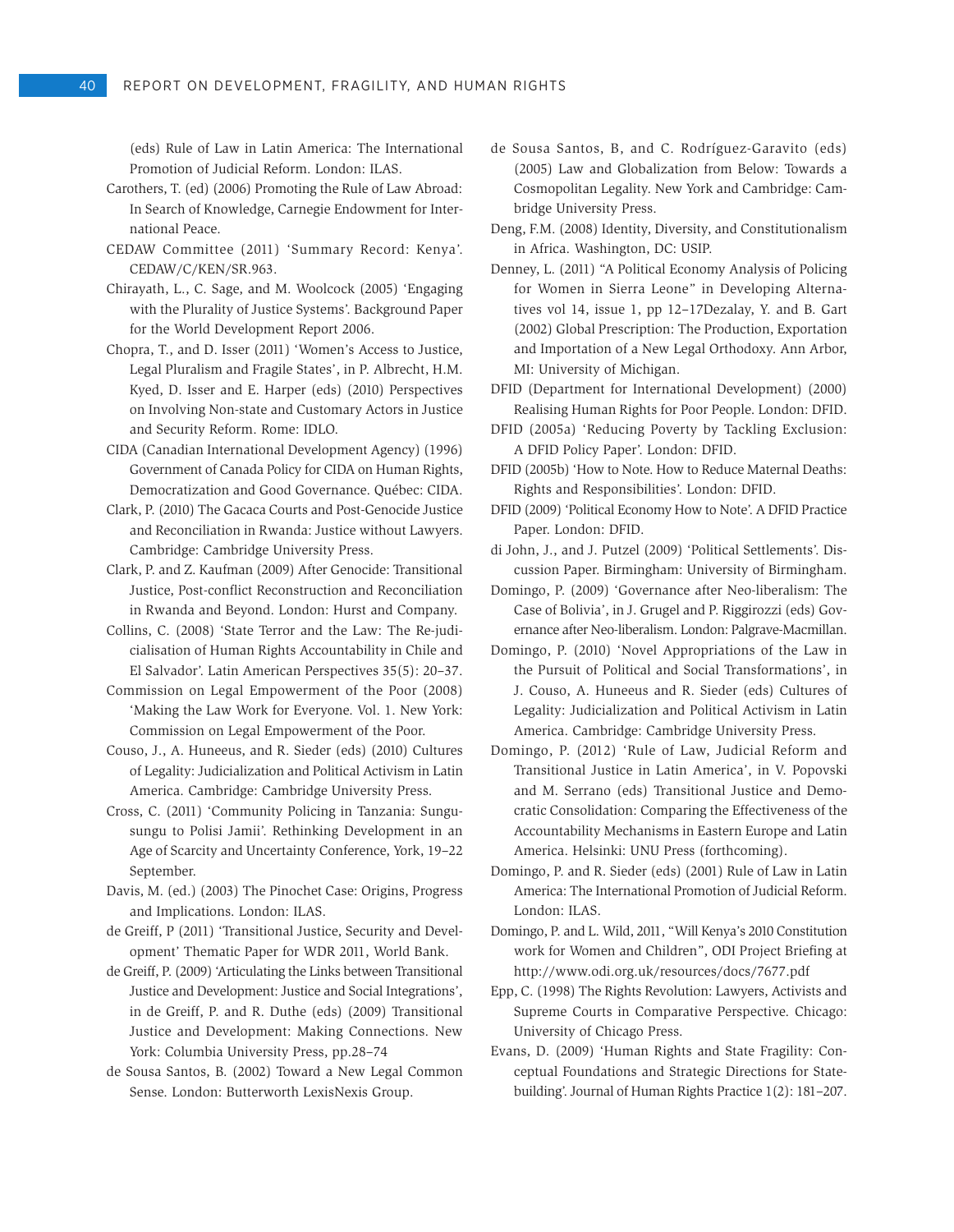- Faúndez, J. (2003) 'Non-state Justice Systems in Latin America: Peru and Colombia'. Report to DFID.
- Faúndez, J. (2005) 'Democratization through Law: Perspectives from Latin America'. Democratization 12(5): 749–65.
- Fritz, V., K. Kaiser, and B. Levy (2009) Problem-driven Governance and Political Economy Analysis: Good Practice Framework. Washington, DC: World Bank.
- Gargarella, R., P. Domingo, and T. Roux (eds). (2006) Courts and Social Transformation: An Institutional Voice for the Poor? London: Ashgate.
- Gauri, V. (2005) 'Social Rights and Economic: Claims to Health Care and Education in Developing Countries', in P. Alston and M. Robinson (eds) Human Rights and Development: Towards Mutual Reinforcement. Oxford: Oxford University Press.
- Gauri, V., and D. Brinks (2008) (eds) Courting Social Justice: Judicial Enforcement of Social and Economic Rights in the Developing World. Cambridge: Cambridge University Press.
- Gauri, V., and S. Gloppen (2012) '*Human rights based approaches to development: concepts, evidence, and policy', Policy Research Working Paper 5938*
- Ghani, A., and C. Lockhart (2007) 'Writing the History of the Future: Securing Stability through Peace Agreements'. Journal and Intervention and State-building 1(3).
- Ghani, A., and C. Lockhart (2008) Fixing Failed States: A Framework for Rebuilding a Fractured World. Oxford: Oxford University Press.
- Gloppen, S. (2006) 'Courts and Social Transformation: An Analytical Framework', in R. Gargarella, P. Domingo and T. Roux (eds) Courts and Social Transformation: An Institutional Voice for the Poor? London: Ashgate.
- Gloppen, S. (2011) Litigating Health Rights: Framing the Analysis.' In Yamin, A.E. and Gloppen, S. Litigating Health Rights. Can Courts Bring More Justice to Health? Cambridge, MA: Harvard University Press.
- Gloppen, S., R. Gargarella, and E. Skaar (2004) Democratization and the Judiciary: The Accountability Function of Courts in New Democracies. London: Frank Cass.
- Gloppen, S., B. Wilson, R. Gargarella, E. Skaar. and M. Kinander (2010) Courts and Power in Latin America and Africa. London: Palgrave Macmillan.
- Golub, S. (2006a) 'A House without a Foundation', in T. Carothers (ed.) Promoting the Rule of Law Abroad. Washington, DC: Carnegie Endowment for International Peace.
- Golub, S. (2006b) 'The Legal Empowerment Alternative', in T. Carothers (ed.) Promoting the Rule of Law Abroad. Washington, DC: Carnegie Endowment for International Peace.
- Goodhart, M., and others (2011) 'Democratic Imperatives: Innovations in Rights, Participation and Economic Citizenship'. Report to APSA.
- Hafner-Burton, E.M. (2008) 'Sticks and Stones: Naming and Shaming the Human Rights Enforcement Problem'. International Organization 62: 689–716.
- Handy, J. (2004) 'Chicken Thieves, Witches, and Judges: Vigilante Justice and Customary Law in Guatemala'. Journal of Latin American Studies 36(3): 533–61.
- Harrington, A., and T. Chopra (2009) 'Changing Attitudes: Women and Land in Kenya'. World Bank Newsletter, Fall.
- Hayner, P. (2001) Unspeakable Truths: Confronting State Atrocity and Terror. London: Routledge.
- Holmes, S. (2003) 'Lineages of the Rule of Law', in J.M. Przeworski and A. Maravall (eds) Democracy and the Rule of Law. New York: Cambridge University Press.
- IAHRC (Inter-American Human Rights Court) (2004) 'Case: Plan de Sánchez Massacre v. Guatemala'. Judgement Series C, No. 116. 19 November.
- ICHRP (International Council on Human Rights Policy) (2009) When Legal Worlds Overlap: Human Rights, State and Non-state Law. Geneva: ICHRP.
- Igreja, V. and B. Dias Lambrace (2008) 'Restorative Justice and the Role of the Magamba Spirits in Post-civil War Gorgonosa, Central Mozambique', in L. Huyse and M. Salter (eds) Traditional Justice and Reconciliation: Learning from African Experiences. Stockholm: International IDEA.
- Igreja, V. (2009). The Politics of Peace, Justice and Healing in Post-war Mozambique. In C. Sriram & S. Pillay (eds.), Peace versus Justice? The Dilemma of Transitional Justice in Africa (pp. 277–300). KwaZulu-Natal: University of Kwa-Zulu Natal Press
- Ingelaere, B. (2008) 'The Gacaca Courts in Rwanda', in L. Huyse and M. Salter (eds) Traditional Justice and Reconciliation: Learning from African Experiences. Stockholm: International IDEA.
- Isser, D. (ed.) (2011) Customary Justice and the Rule of Law in War-torn Societies. Washington, DC: USIP.
- Jones, G.A. and D. Rodgers (2011) 'The World Bank's World Development Report 2011 on Conflict, Security and Development: A Critique through Five Vignettes.' Journal of International Development 23(7): 980–95.
- Kabeer, N. (2006) 'Social Exclusion and the MDGs: The Challenge of "Durable Inequalities" in the Asian Context'. Asia 2015 Conference on Promoting Growth, Ending Poverty, London, 6–7 March.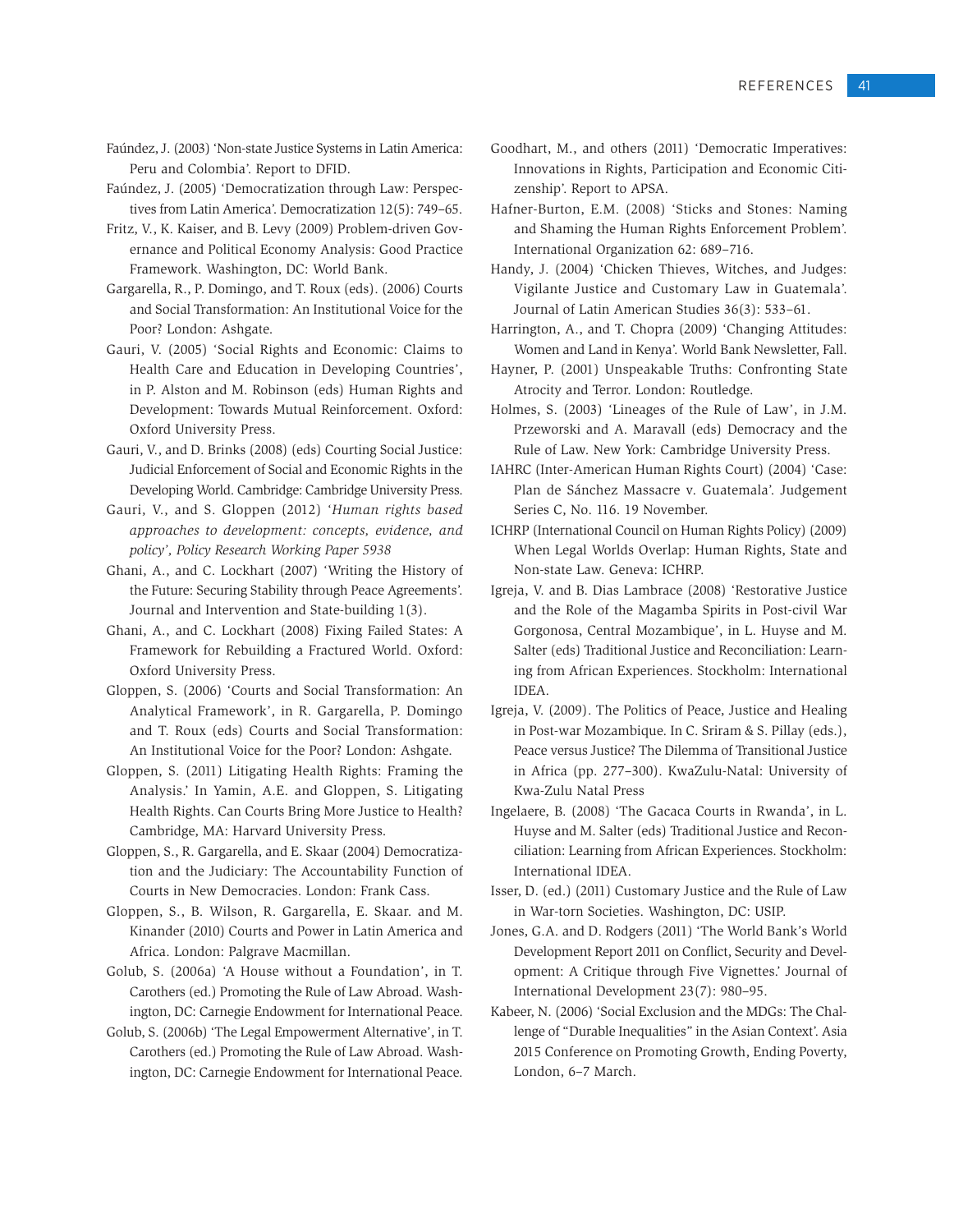- Krause, K. and M.C. Williams (eds) (1997) Critical Security Studies: Concepts and Cases. Minneapolis, MN: University of Minnesota Press.
- Kritz, N.J. (ed.) (1995) Transitional Justice: How Emerging Democracies Reckon with Former Regimes. Vol. I. Washington, DC: USIP.
- Langford, M. (2008) Social Rights Jurisprudence: Emerging Trends in International and Comparative Law. Cambridge: Cambridge University Press.
- Leatherman, J.L. (2011) Sexual Violence and Armed Conflict. London: Polity.
- Lutz, E. (2006) 'Transitional Justice: Lessons Learned and the Road Ahead', in N. Roht-Arriaza, and J. Mariezcurrena (eds) Transitional Justice in the Twenty-first Century: Beyond Truth versus Justice. Cambridge: Cambridge University Press.
- Lutz, E., and K. Sikkink (2001) 'The Justice Cascade: The Evolution and Impact of Human Rights Trials in Latin America'. Chicago Journal of International Law 2(1): 1–33.
- Méndez, J. (1997) 'Accountability for Past Abuses'. Human Rights Quarterly 19: 255–82.
- Mesquita Neto, P., and A. Loche (2003) 'Police-Community Partnerships in Brazil', in H. Frühling, J.S. Tulchin and H.A. Golding (eds) Crime and Violence in Latin America. Washington, DC: Woodrow Wilson Centre Press.
- Molyneux, M., and N. Kraske (eds) (2002) Gender and the Politics of Rights and Democracy in Latin America. London: Palgrave.
- Molyneux, M. and S. Lazar (2003) Doing the Rights Thing. London: ITDG.
- Moser, C, and A. Norton (2001) 'To Claim Our Rights: Livelihood Security, Human Rights and Sustainable Development'. London: ODI.
- North, D.C. (1990) Institutions, Institutional Change, and Economic Performance. New York: Cambridge University Press.
- North, D., J. Wallis, and B. Weingast. (2009) Violence and Social Orders. Cambridge: Cambridge University Press.
- Nussbaum, M. (2003) 'Capabilities as Fundamental Entitlements: Sen and Social Justice'. Feminist Economics 9(2–3): 33–59.
- Nyamu-Musembi, C. and Cornwall, A. (2004) 'What is the "Rights-based Approach" All About? Perspectives from International Development Agencies'. Working Paper 234. Brighton: IDS.
- O'Donnell, G. (1993) 'On the State, Democratization and Some Conceptual Problems: A Latin American View with Glances at Some Post-Communist Countries'. World Development (Special Issue) 21(8): 1355–70.
- OECD-DAC (Organisation for Economic Development and Co-operation, Development Assistance Committee) (2006) Integrating Human Rights into Development: Donor Approaches, Experiences and Challenges. Paris: OECD-DAC.
- OECD-DAC (2001) 'DAC Guidelines on Helping Prevent Violent Conflict'. Paris: OECD-DAC.
- OECD-DAC (2005) 'DAC Guidelines on Security System Reform and Governance'. Paris: OECD-DAC.
- OECD-DAC (2007) 'Principles on Good International Engagement in Fragile States and Situations'. Paris: OECD-DAC.
- OECD-DAC (2008) 'Service Delivery in Fragile Situations: Key Concepts, Findings and Lessons'. Paris: OECD-DAC.
- OECD-DAC (2009) 'Armed Violence Reduction'. Paris: OECD-DAC.
- OECD-DAC (2010) Do No Harm: International Support for Statebuilding. Paris: OECD-DAC.
- OECD-DAC (2011) Supporting Statebuilding in Situations of Conflict and Fragility: Policy Guidance. DAC Guidelines and Reference Series. Paris: OECD.
- OHCHR (Office of the High Commissioner for Human Rights) (2006) Frequently Asked Questions about a Human Rights-based Approach to Development Cooperation. New York: OHCHR.
- O'Neil, T. (ed.) (2006) Human Rights and Poverty Reduction: Realities, Controversies and Strategies. London: ODI.
- Parleviet, M. (2010) 'Rethinking Conflict Transformation from a Human Rights Perspective'. Berghof Handbook Dialogue 9. Berghof: Berghof Conflict Research.
- Pavanello, S., and J. Darcy (2008) 'Improving the Provision of Basic Services for the Poor in Fragile Environments'. International Literature Review Synthesis Paper. London: ODI.
- Penfold, P. (2009) 'The Special Court for Sierra Leone: A Critical Analysis', in L. Gberie (ed.) Rescuing a Fragile State: Sierra Leone 2002–2008. Waterloo: Wilfred Laurier University Press.
- Piron, L.H., and F. Watkins (2004), DFID Human Rights Review, London: Overseas Development Institute
- Rocha Menocal, A. (2007) 'Colombia: Power and Change Analysis'. Report to the Netherlands Ministry of Foreign Affairs and Embassy in Guatemala.
- Rocha Menocal, A. (2008) 'Guatemala: Power and Change Analysis'. Report to the Netherlands Ministry of Foreign Affairs and Embassy in Guatemala.
- Roht-Arriaza, N. (2006) 'The New Landscape of Transitional Justice', in N. Roht-Arriaza, and J. Mariezcurrena (eds) Transitional Justice in the Twenty-first Century: Beyond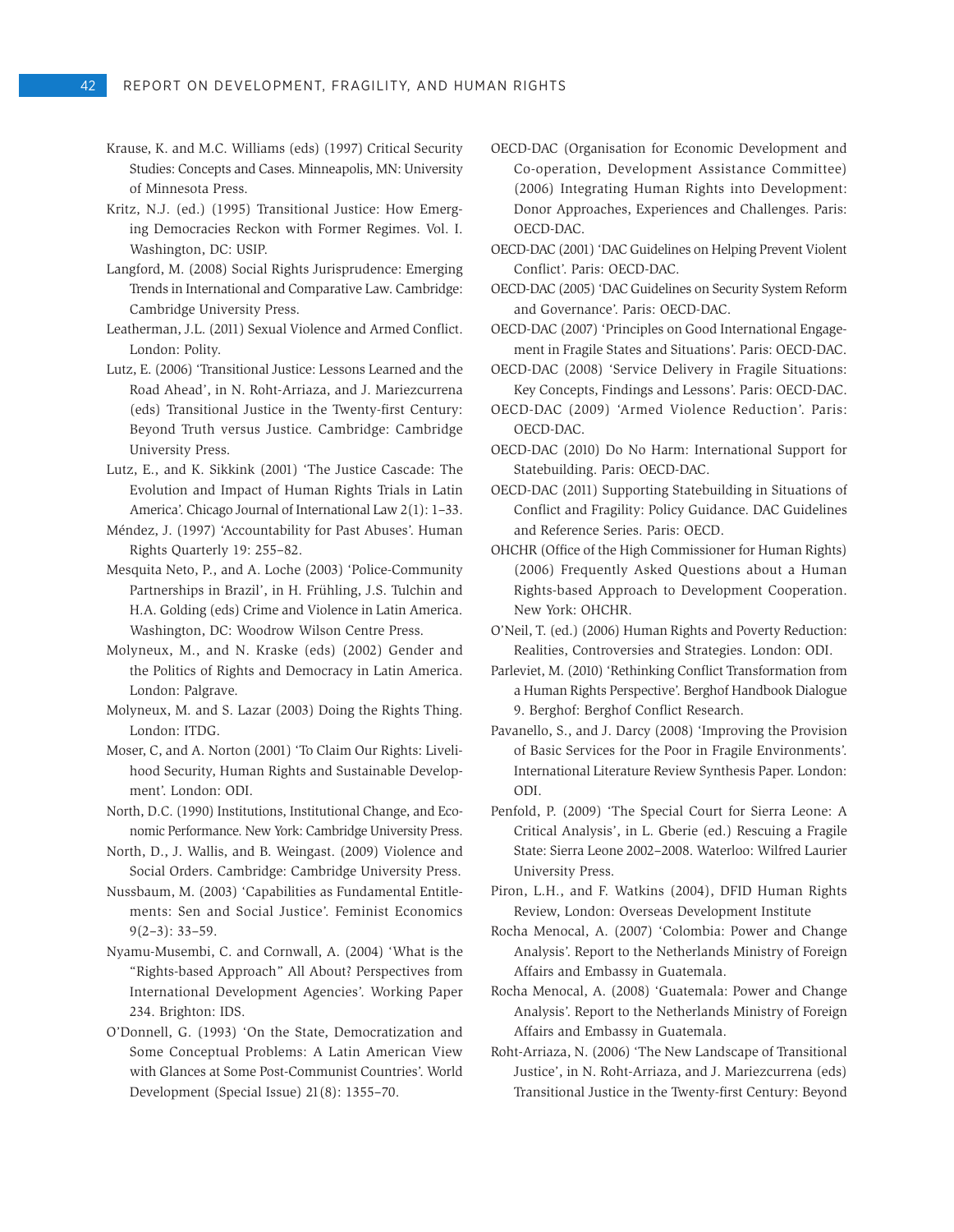Truth versus Justice. Cambridge: Cambridge University Press.

- Roht-Arriaza, N. and J. Mariezcurrena (eds) (2006) Transitional Justice in the Twenty-first Century: Beyond Truth versus Justice. Cambridge: Cambridge University Press.
- Samuels, K. (2006) 'Post-conflict Peace-building and Constitution-making'. Chicago Journal of International Law  $6(2): 1-20.$
- Schedler, A. (1999) "Conceptualizing Accountability', in Schedler, A., Diamond, L, and Plattner, M. (eds) The Self-restraining State. Boulder, CO: Lynn Rienner.
- Scheye, E. (2009) 'Rule of Law in Fragile and Conflict Affected Countries: Working within the Interstices and Interfaces'. Framing Paper. Washington, DC: World Bank.
- Schmeidl, S., and M. Karokhail (2009) 'The Role of Non-state Actors in "Community-based Policing": An Exploration of the Arbakai (Tribal Police) in South-eastern Afghanistan'. Contemporary Security Policy 30(2): 318–42.

Sen, A. (1999) Development as Freedom. New York: Knopf.

- Shaw, R. and L. Waldorf (2010) 'Introduction: Localising Transitional Justice', in R. Shaw and L. Waldorf (eds) Localizing Transitional justice. Stanford, CA: Stanford University Press.
- Sieder, R. (2002) 'Multiculturalism in Latin America: Indigenous Rights, Diversity and Democracy', in R. Sieder (ed.) Multiculturalism in Latin America: Indigenous Rights, Diversity and Democracy. London: Palgrave.
- Sieder, R. and M.T. Sierra (2010) 'Indigenous Women's Access to Justice in Latin America'. Working Paper 2. Bergen: CMI.
- Sikkink, K. (2005) 'The Transnational Dimension of the Judicialisation of Politics in Latin America', in R. Sieder, L. Schjolden and A. Angell (eds) The Judicialisation of Politics in Latin America. London: Palgrave.
- Sikkink, K. and C. Walling (2006) 'Argentina's Contribution to Global Trends in Transitional Justice', in N. Roht-Arriaza and J. Mariezcurrena (eds) Transitional Justice in the Twenty-first Century: Beyond Truth versus Justice. Cambridge: Cambridge University Press.
- Skaar, E. (2010) Judicial Independence and Human Rights in Latin America: Violations, Politics, and Prosecution. New York: Palgrave Macmillan.
- Skaar, E, S. Gloppen, A. Gloppen, and A. Suhrke (2006) Roads to reconciliation, London: Lexington Books
- Sriram, C. (2009a) 'Transitional Justice and Peacebuilding', in C. Sriram and S. Pillay (eds) Peace versus Justice? The Dilemma of Transitional Justice in Africa. Durban: University of Kwalazulu-Natal Press.
- Sriram, C. (2009b) 'The International Criminal Court Africa Experiment: The Central African Republic, Darfur,

Northern Uganda and the Democratic Republic of Congo', in C. Sriram and S. Pillay (eds) Peace versus Justice? The Dilemma of Transitional Justice in Africa. Durban: University of KwaZulu-Natal Press.

- Sriram, C. and S. Pillay (eds) (2009) Peace versus Justice? The Dilemma of Transitional Justice in Africa. Durban: University of Kwalazulu-Natal Press.
- Sriram, C., O. Martin-Ortega, and J. Herman (2011a) 'Promoting the Rule of Law: From Liberal to Institutional Peacebuilding', in C. Sriram, O. Martin-Ortega and J. Herman (eds) Peacebuilding and the Rule of Law in Africa. Just Peace? London: Routledge.
- Sriram, C., O. Martin-Ortega, and J. Herman (2011b) War, Conflict and Human Rights. London, Routledge.
- Stewart, F., and G. Brown (2009) 'Fragile States'. Policy Paper 51. Oxford: Centre for Research on Inequality, Human Security and Ethnicity, Queen Elizabeth House, University of Oxford.
- Stewart, F., M. Barron, G. Brown, and M. Hartwell (2005) 'Social Exclusion and Conflict: Analysis and policy implications' CRISE Working Paper.
- Suhrke, A., and K. Borschgrevink (2009) 'Negotiating Justice Sector Reform in Afghanistan', in Crime, Law and Social Change 51(2): 211–30.
- Suhrke, A. and I. Samset (2011) 'Cycles of Violence? Three Issues and a Question'. Bergen: Chr. Michelsen Institute.
- Suhrke, A. (2011) When More is Less: The international project in Afghanistan, London: Hurst&Co, and New York: Columbia University Press, 2011
- Tamanaha, B. (2000) 'A Non-essentialist Version of Legal Pluralism'. Journal of Law and Society 27(2): 296–321.
- Tamanaha, B. (2004) On the Rule of Law: History, Politics, Theory. Cambridge: Cambridge University Press.
- Tamanaha, B. (2008) 'Understanding Legal Pluralism: Past to Present, Local to Global'. Legal Studies Research Paper. St John's University.
- UN (1998) 'Rome Statue of the International Criminal Court'. New York: UN.
- UN (2003) Interagency Common Understanding on the HRBA to Development. New York: UN.
- UN (2004) 'Report of the Secretary-General on the Rule of Law and Transitional Justice in Conflict and Post-conflict Societies'. S/2004/616 UN. New York: UN.
- UN (2005) In Larger Freedom: Towards Development, Security and Human Rights For All. Report of the Secretary General. New York: UN.
- UNDP (2006) Applying a Human Rights-based Approach to Development Cooperation and Programming. New York: UNDP.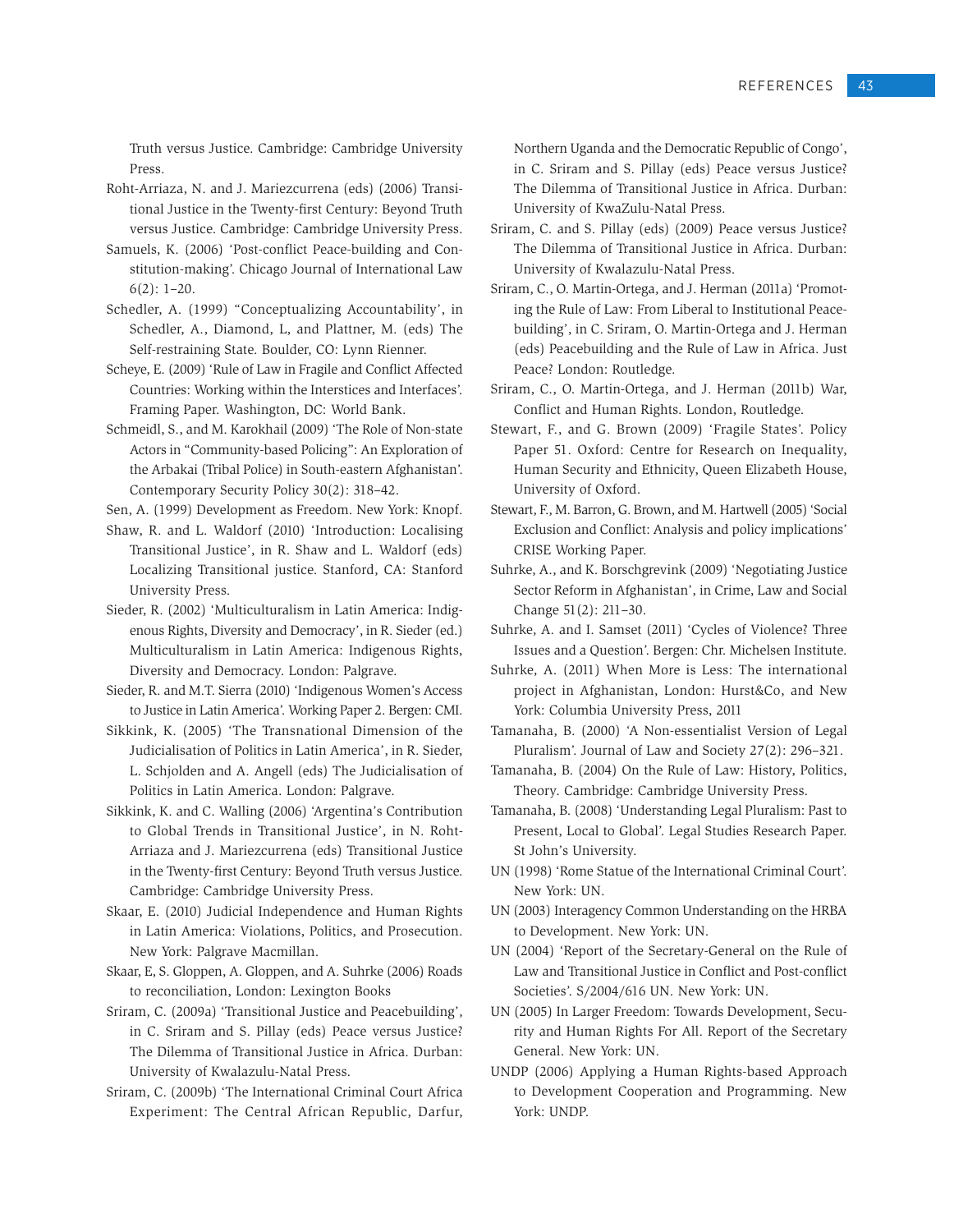- UNDP (2007) Human Development Report 2007. New York: UNDP.
- UNDP (2008) Post-conflict Economic Recovery: Enabling Local Ingenuity. New York: UNDP.
- USAID (US Agency for International Development) (2005) Trafficking in Persons: USAID's Response. Washington, DC: USAID.
- USAID (2009) 'Security Sector Reform'. Washington, DC: USAID.
- USIP (US Institute of Peace) (2009) 'Customary Justice and Legal Pluralism in Post-conflict and Fragile Societies'. Conference Proceedings. Washington, DC: USIP.
- Uvin, P. (2004) Human Rights and Development. Hartford, CT: Kumarian Press.
- Varshney, A. (2001) 'Ethnic Conflict and Civil Society: India and Beyond'. World Politics 53(3): 362–98.
- Vaughn, V. (2006) 'Human Rights and Tsunami Recovery, Key Findings and Recommendations'. UN-NGO Impact Initiative.
- Vaux, T. and E. Visman (2005) 'Service Delivery In Countries Emerging from Conflict'. Bradford: Centre for International Co-operation and Security, Department of Peace Studies, University of Bradford.
- Waddell, N. and P. Clark (2008) Courting Conflict: Justice, Peace and the ICC in Africa. London: Royal Africa Society.
- Wade, C. (2006) 'Lessons Not Learned about Legal Reform', in T. Carothers (ed.) Promoting the Rule of Law Abroad:

In Search of Knowledge. Washington, DC: Carnegie Endowment for Democracy.

- Waldorf, L. (2010) '"Like Jews Waiting for Jesus", Posthumous Justice', in R. Shaw and L. Waldorf (eds) Localizing Transitional justice. Stanford, CA: Stanford University Press.
- World Bank (2005) Indigenous People Policy OP 4.10. Washington, DC. World Bank.
- World Bank (2006a) Equity and Development. Washington, DC: World Bank.
- World Bank (2006b) 'Tools for Institutional, Political and Social Analysis of Policy Reform: A Sourcebook for Development Practitioners'. Washington, DC: SDV, World Bank
- World Bank (2011a) World Development Report: Conflict, Security and Development. Washington, DC: World Bank.
- World Bank (2011b) 'Violence in the City: Understanding and Supporting Community Responses to Urban Violence'. Washington, DC: World Bank.
- Wulf, H. (2011) 'Security Sector Reform in Developing and Transitional Countries Revisited'. Eschborn: GTZ.
- Yamin, A.E., and S. Gloppen. (2011) Litigating Health Rights. Can Courts Bring More Justice to Health? Cambridge, MA: Harvard University Press.
- Yashar, D. (2004) Contesting Citizenship in Latin America: The Rise of Indigenous Movements and the Post-liberal Challenge. Cambridge and New York: Cambridge University Press.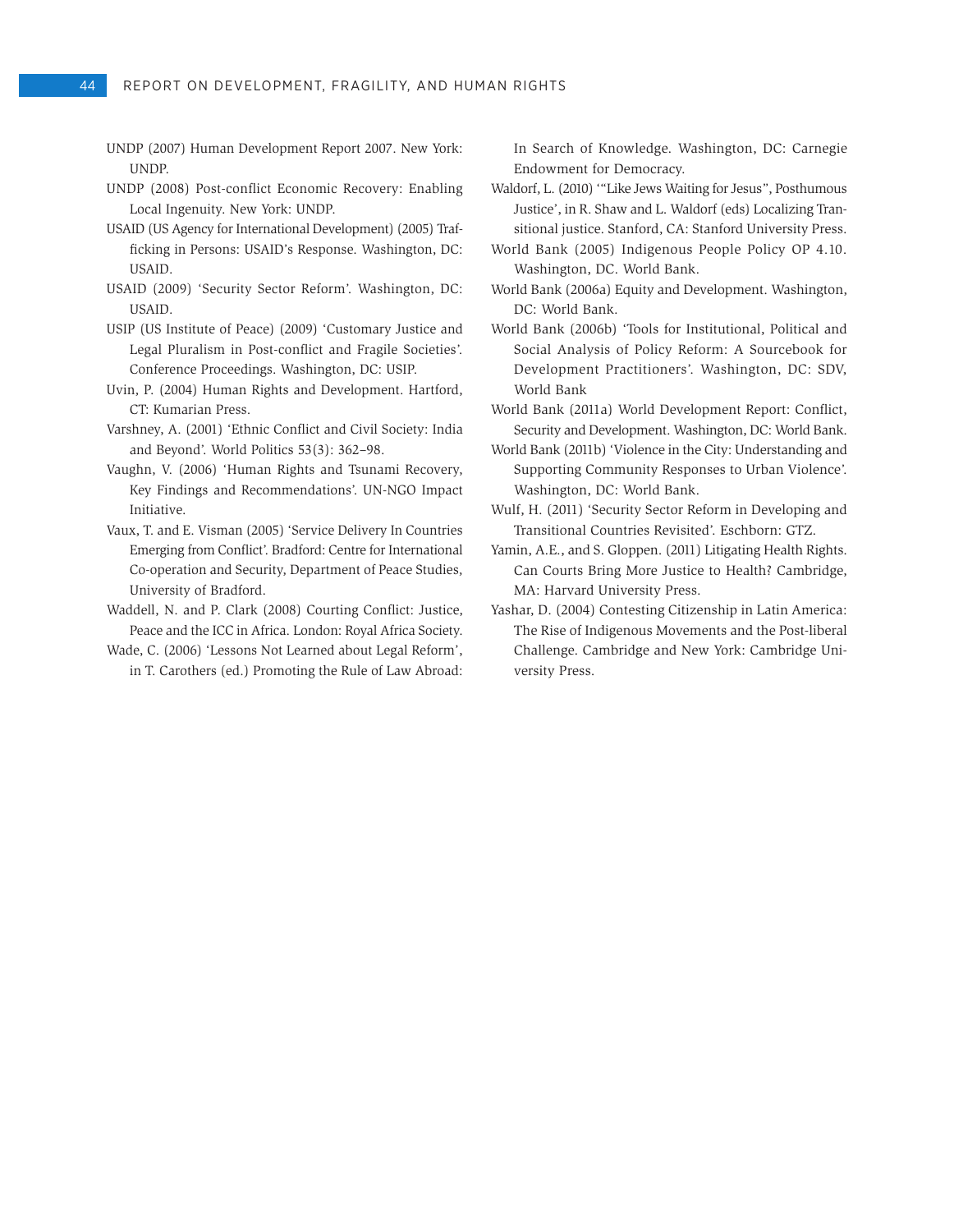Appendix 1: International Human Rights and Humanitarian Norms and Key Concepts

# International human rights norms, conventions

The *Universal Declaration of Human Rights* signed in 1948 sets out fundamental rights to be universally protected.

There are nine core international human rights treaties. Each has established a committee of experts to monitor implementation of the treaty provisions by its States parties. In addition, some of the treaties are supplemented by optional protocols dealing with specific concerns.

# The Rome Statute for the establishment of the International Criminal Court

The Rome Statute was signed in 1998 and entered into force in 2002. It established the **International Criminal Court** as a permanent *tribunal* mandated to prosecute individuals for *genocide*, *crimes against humanity*, *war crimes*, and the *crime of aggression* (although the latter cannot be subjected to trial until 2017)

|                | Nine core international human rights treaties |                                                                                                                  |             |                        |  |
|----------------|-----------------------------------------------|------------------------------------------------------------------------------------------------------------------|-------------|------------------------|--|
|                |                                               |                                                                                                                  | <b>Date</b> | <b>Monitoring Body</b> |  |
| $\mathbf{1}$   | <b>ICERD</b>                                  | International Convention on the Elimination of All Forms of Racial<br>Discrimination                             | 21 Dec 1965 | CERD                   |  |
| 2              | <b>ICCPR</b>                                  | International Covenant on Civil and Political Rights                                                             | 16 Dec 1966 | <b>CCPR</b>            |  |
| 3              | <b>ICESCR</b>                                 | International Covenant on Economic, Social and Cultural Rights                                                   | 16 Dec 1966 | <b>CESCR</b>           |  |
| $\overline{4}$ | <b>CEDAW</b>                                  | Convention on the Elimination of All Forms of Discrimination against<br>Women                                    | 18 Dec 1979 | <b>CEDAW</b>           |  |
| 5              | <b>CAT</b>                                    | Convention against Torture and Other Cruel, Inhuman or Degrading<br>Treatment or Punishment                      | 10 Dec 1984 | <b>CAT</b>             |  |
| 6              | CRC                                           | Convention on the Rights of the Child                                                                            | 20 Nov 1989 | <b>CRC</b>             |  |
| $\overline{7}$ | <b>ICRMW</b>                                  | International Convention on the Protection of the Rights of All Migrant<br>Workers and Members of Their Families | 18 Dec 1990 | <b>CMW</b>             |  |
| 8              | <b>ICPED</b>                                  | International Convention for the Protection of All Persons from<br><b>Enforced Disappearance</b>                 | 20 Dec 2006 |                        |  |
| 9              | <b>ICRPD</b>                                  | Convention on the Rights of Persons with Disabilities                                                            | 13 Dec 2006 | CRPD                   |  |

Source: OHCHR, at http://www2.ohchr.org/english/law/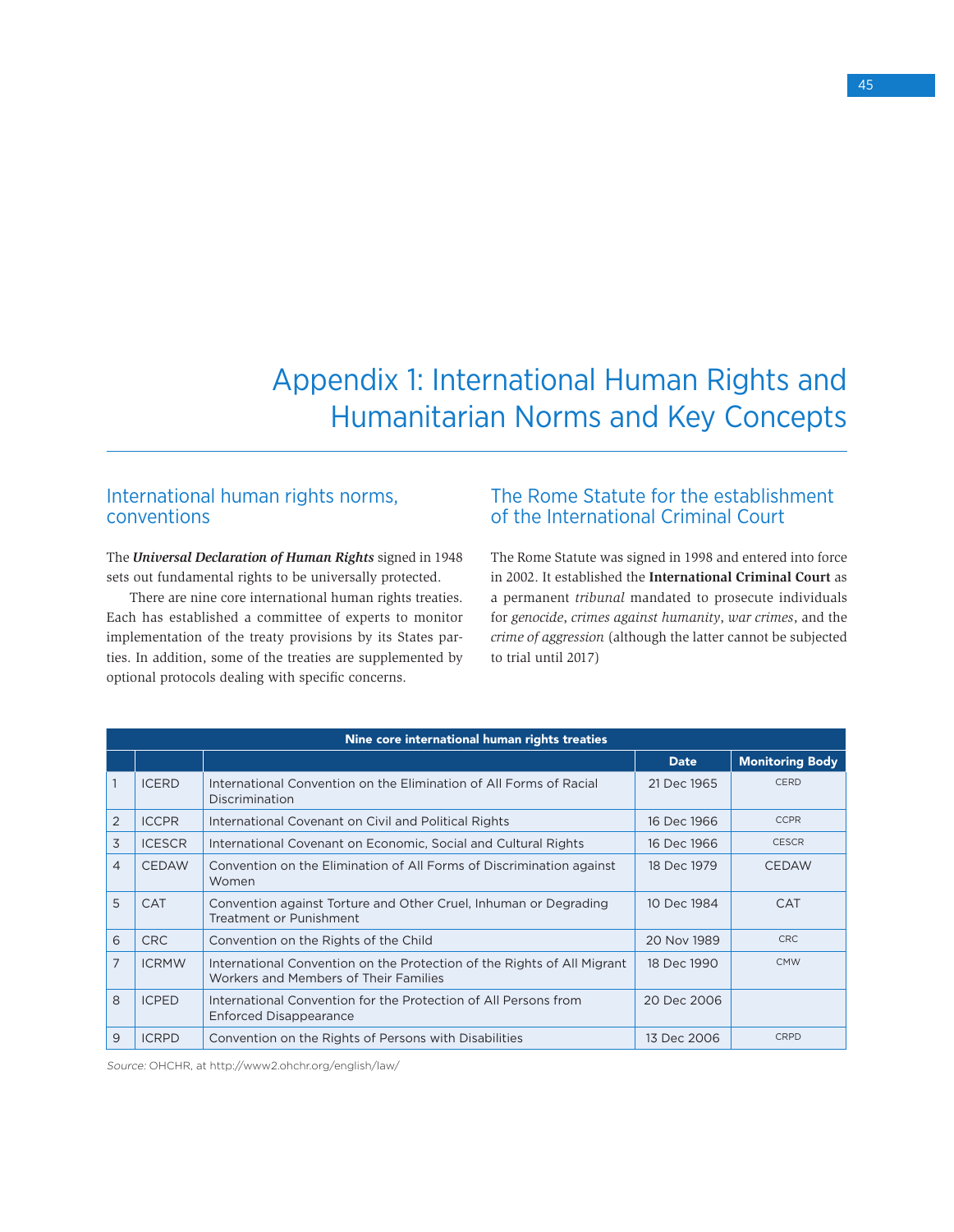# International humanitarian law

Whereas international human rights law is about the rights for individuals and corresponding obligations for states, international humanitarian law regulates the behavior of combatants in contexts of armed conflict. It provides rules regarding the treatment of prisoners of war, sick and wounded combatants and civilian populations. International humanitarian law has a number of sources, which include customary law, the 1899 Hague Conventions, and the 1949 Geneva Conventions.

Since September 11, 2001, there is a growing concern with addressing the challenges of how to regulate non-state armed conflict, as non-state armed groups have acquired greater salience in global concerns with conflict.

# Geneva Conventions of 1949 and additional protocols

- • First Geneva Convention: deals with the treatment of sick and wounded in the armed forces
- Second Geneva Convention: deals with the treatment of sick and wounded at sea
- Third Geneva Convention: deals with the treatment of prisoners of war
- Fourth Geneva Convention: focuses on the protection of civilians

#### Two additional protocols of 1977

- • Protocol I: protection of victims of international armed conflicts
- Protocol II: protection of victims of non-international armed conflicts

# Responsibility to Protect

The Responsibility to Protect (R2P) is a principle aimed at the protection of the world's most vulnerable populations from heinous international crimes. International discussion in response to the Rwanda and Srebrenica genocide, and within the forum of the International Commission on Intervention and State Sovereignty (ICISS), resulted first in a report by the ICISS and then a UN initiative of 2005 which was presented at the UN 2005 World Summit. It presents the notion that sovereignty involves a responsibility to protect the population from four identified crimes or mass atrocities. These concretely include genocide, war crimes, ethnic cleansing, and crimes against humanity.

R2P is not a legally binding principle but represents an emerging set of principles based on three key notions: (1) that states have a responsibility to protect their populations; (2) that the international community has a responsibility to help states where they are unable to protect the population; (3) where the state is unwilling to protect the population such, the international community has the responsibility to intervene, although military intervention is considered the last resort.<sup>1</sup>

## Do-no-harm Principle

The concept of "do no harm" has its origins in Anderson's (1999) definition of humanitarian work. It stresses the need for international actors to ensure that their interventions are sensitive to context in ways that ensure they do not exacerbate drivers of conflict, violate human rights, or worsen societal divisions. Concretely it is intended to "minimize the harm they may inadvertently be doing by being present and providing assistance. Humanitarian actors need to be aware if aid is used as an instrument of war or if aid is an indirect part of the dynamics of the conflict" (Anderson 1999).

Do no harm has increasingly been taken up by development practice and concretely in relation to international interventions in fragile and conflict-affected situations. OECD-DAC (2010) specifically addresses the issue in relation to state building, and the do-no-harm principle is included as one of the ten principles for international engagement in fragile states (OECD-DAC, 2007).

<sup>1</sup> UN 2005 World Summit, http://www.who.int/hiv/universalaccess2010/worldsummit.pdf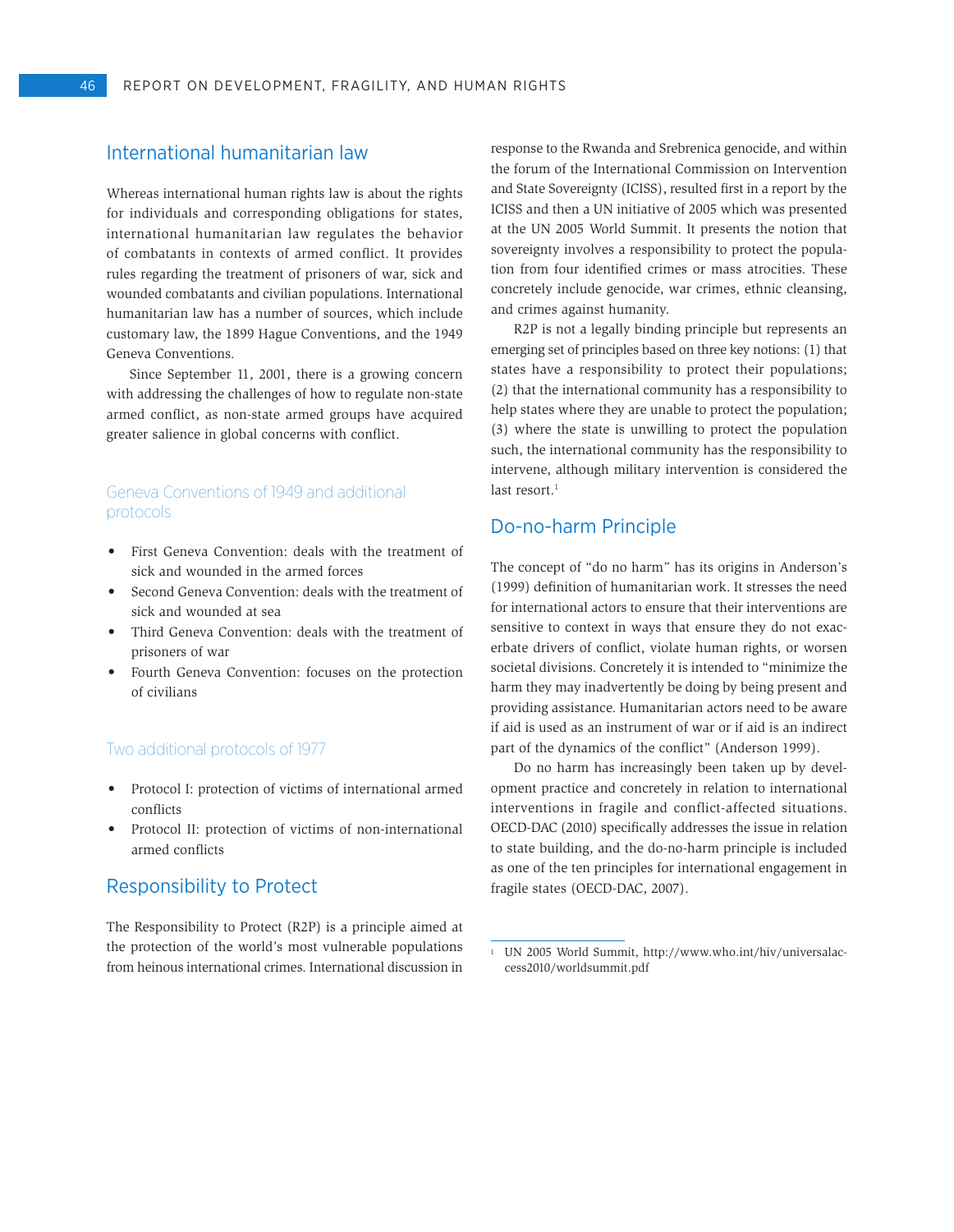# Appendix 2: Relevant Normative and Institutional Levels for analyzing Rights

| <b>Multiple socio-legal</b><br>spheres | Forms of rights and normative domain                                                                                                                                                                                                                                                                                                                                            | Institutional level for action/reform                                                                                                                                                                                                                                                                                                                                                                          |
|----------------------------------------|---------------------------------------------------------------------------------------------------------------------------------------------------------------------------------------------------------------------------------------------------------------------------------------------------------------------------------------------------------------------------------|----------------------------------------------------------------------------------------------------------------------------------------------------------------------------------------------------------------------------------------------------------------------------------------------------------------------------------------------------------------------------------------------------------------|
| International<br>human rights law      | • Range of human rights norms, treaties, and<br>conventions (economic, social, cultural,<br>political, civil, labor standards)<br>• Universal application, but subject also to<br>levels of signing and ratification of interna-<br>tional commitments<br>• International customary norms on gross<br>human rights violations (increasingly codi-<br>fied in international law) | • International level<br>• Mostly implemented and monitored through UN<br>intergovernmental processes, such as the treaty-<br>based bodies.<br>• International Criminal Court<br>• On crimes against humanity, since the arrest of<br>Pinochet in 1998, new international jurisprudence<br>on cross-border adjudication for some crimes<br>against humanity, including through domestic<br>court jurisdictions |
| Regional law                           | • Human rights as defined through regional<br>treaties and conventions<br>• Applies to regional populations                                                                                                                                                                                                                                                                     | • Regional level<br>• Increasingly with statutory powers of enforce-<br>ment, e.g., IACHR; Inter-American Commission;<br>European Court of Human Rights                                                                                                                                                                                                                                                        |
| Constitutional<br>law                  | National constitutional rights                                                                                                                                                                                                                                                                                                                                                  | • National level<br>• Enforced through constitutional courts, national<br>legal mechanisms<br>• Oversight for enforcement or realization of rights<br>may include human rights ombudsman                                                                                                                                                                                                                       |
| Statutory law                          | Statutory rights (conferred by the national<br>framework of criminal, commercial and other<br>law)                                                                                                                                                                                                                                                                              | • National or local level (through devolved local<br>government enacting by-laws)<br>• Enforced through formal legal system, courts,<br>arbitration panels, and formal alternative dispute<br>resolution mechanisms                                                                                                                                                                                            |
| Religious law                          | Attitudes toward and norms about entitle-<br>ments as derived from religious norms (mostly<br>operating in the domestic and private sphere<br>but under some conditions considerably<br>extended)                                                                                                                                                                               | • Religious systems of law can operate at multiple<br>levels-global, regional, national, and local<br>• Forms of authority and enforcement depend on<br>relation with the state                                                                                                                                                                                                                                |

(*continued on next page*)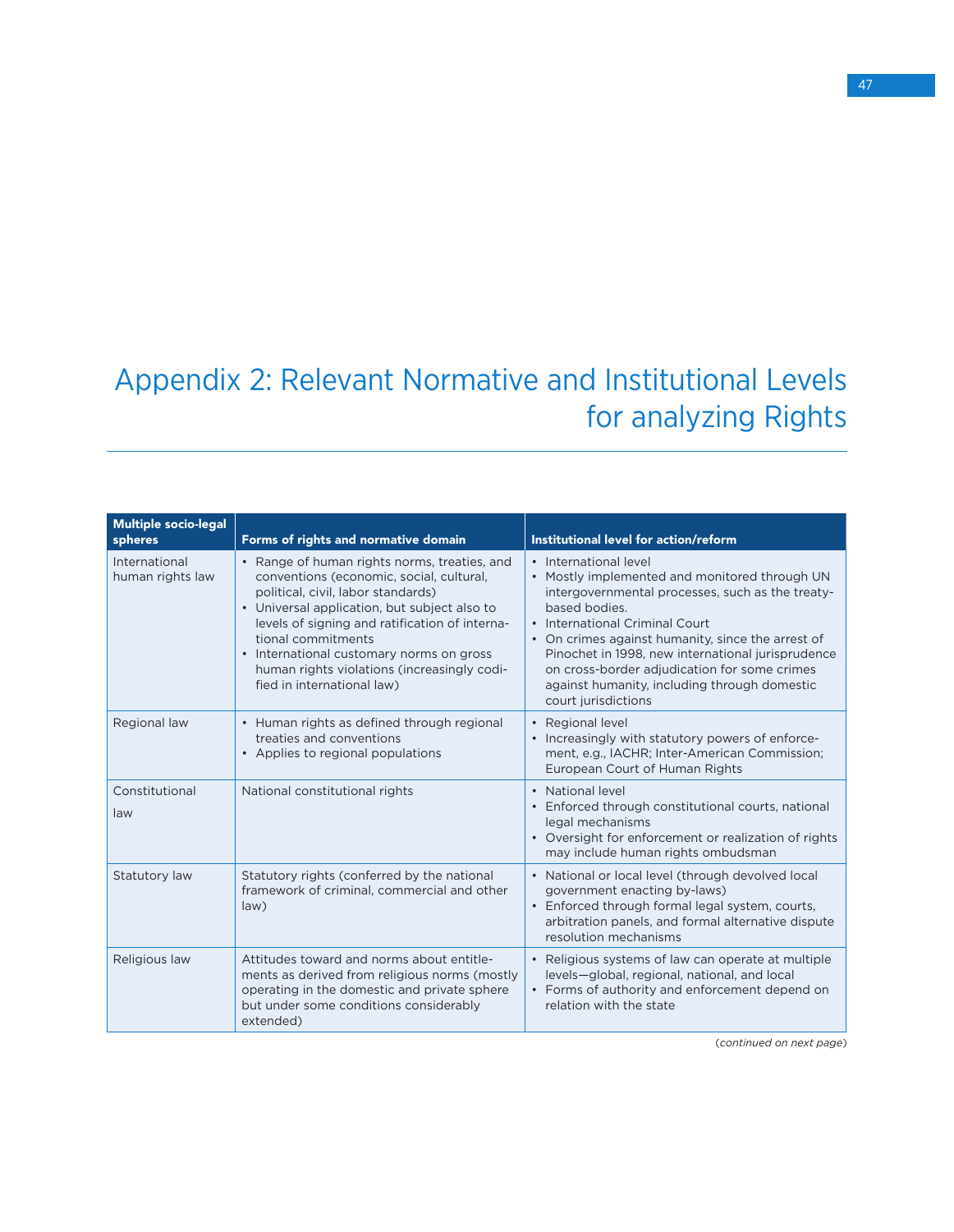| (continued)                                                 |                                                                                                                                                                                                                                                                                                                                                                                                                                                   |                                                                                                                                                                                                                                                                                                                                                                                                                                                               |
|-------------------------------------------------------------|---------------------------------------------------------------------------------------------------------------------------------------------------------------------------------------------------------------------------------------------------------------------------------------------------------------------------------------------------------------------------------------------------------------------------------------------------|---------------------------------------------------------------------------------------------------------------------------------------------------------------------------------------------------------------------------------------------------------------------------------------------------------------------------------------------------------------------------------------------------------------------------------------------------------------|
| <b>Multiple socio-legal</b><br>spheres                      | Forms of rights and normative domain                                                                                                                                                                                                                                                                                                                                                                                                              | Institutional level for action/reform                                                                                                                                                                                                                                                                                                                                                                                                                         |
| Community/cus-<br>tomary norms                              | Community justice mechanisms, mostly<br>refering to community-level forms of dispute<br>resolution, but also defining claims to resource<br>and group rights through recognition of cul-<br>tural diversity;<br>mostly specific to localities and social/ethnic<br>groups                                                                                                                                                                         | Mostly community level (but not exclusively so)<br>$\bullet$<br>Often unwritten rules or laws<br>$\bullet$<br>Tradition often plays an important role, but this<br>may be invented or reinvented, as in the case of<br>sungusungu community policing in Tanzania<br>Enforced through community structures of<br>authority (e.g., chiefs or elders)<br>May be protected in constitutional law (e.g.,<br>Malawi)                                                |
| Informal institu-<br>tions or de facto<br>rules of the game | Informal rules of political, social and eco-<br>nomic exchange (such as kinship or informal<br>resource allocation rules). Informal rules also<br>have a bearing on how notions of entitlements<br>are forged, including through such structures<br>as the bonds and duties of patrimonialism or<br>clientelism, for instance. These informal rules<br>shape attitudes about entitlement, authority<br>and the allocation of power and resources. | National and subnational levels.<br>$\bullet$<br>No formal incorporation into national legal<br>$\bullet$<br>systems; nonetheless, local or national elites<br>may be able to co-opt elements of the state<br>to help enforce elements of prevalent informal<br>institutions<br>Informal institutions can also be taken as<br>$\bullet$<br>describing the (informal or de facto) norms of<br>behavior operating within bureaucracies or state<br>institutions |

Note: No normative hierarchy is intended. This table serves a descriptive purpose only. Source: Adapted from Moser and Norton (2001).